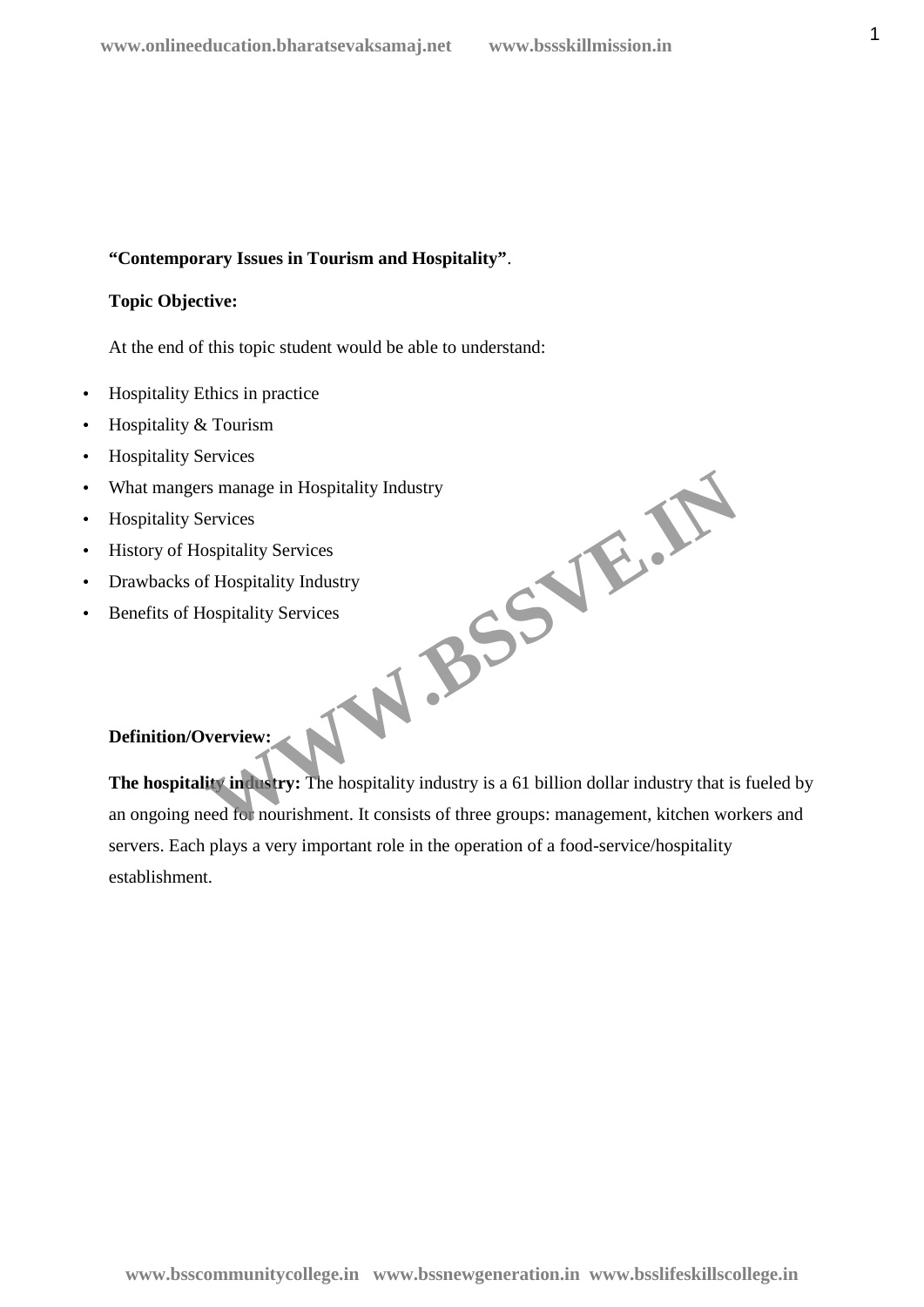## **Key Points:**

## **1. Hospitality Ethics in practice**

Applied ethics is the branch of Ethics which investigates the application of our ethical theories and judgments. There are many branches of Applied Ethics: Business ethics, professional ethics, medical ethics, educational ethics, environmental ethics, and more.

Hospitality Ethics is a branch of Applied Ethics. In practice, it combines concerns of other branches of Applied Ethics, such as business ethics, environmental ethics, professional ethics, and more. For instance, when a local hospitality industry flourishes, potential ethical dilemmas abound: What effect do industry practices have on the environment? On the host community? On the local economy? On citizens' attitudes about their local community; about outsiders, tourists, and guests? These are the kinds of questions that Hospitality Ethics, as a version of Applied Ethics, might ask.

Since Hospitality and tourism combine to create one of the largest service industries in the world, there are many opportunities for both good and bad behavior, and right and wrong actions by hospitality and tourism practitioners. Ethics in these industries can be guided by codes of conduct, employee manuals, industry standards (whether implicit or explicit), and more. Nomy? On citizens attitudes about their local community; about outsiders,<br>These are the kinds of questions that Hospitality Ethics, as a version of App<br>ask.<br>ality and tourism combine to create one of the largest service in

Though the World Tourism Organization has proposed an industry-wide code of ethics, there is presently no universal code for the hospitality industry. Various textbooks regarding ethics in commercial hospitality settings have been published recently, and are currently used in hospitality education courses.

#### *2.* **Hospitality & Tourism**

For an in depth understanding of the term of hospitality, the starting point is the etymology of the word itself. The word hospitality derives from the Latin hospes, which is formed from hostis, which originally meant a 'stranger' and came to take on the meaning of the enemy or 'hostile stranger' (hostilis) + pets (polis, poles, potentia) to have power. Furthermore, the word hostire means equilize/compensate.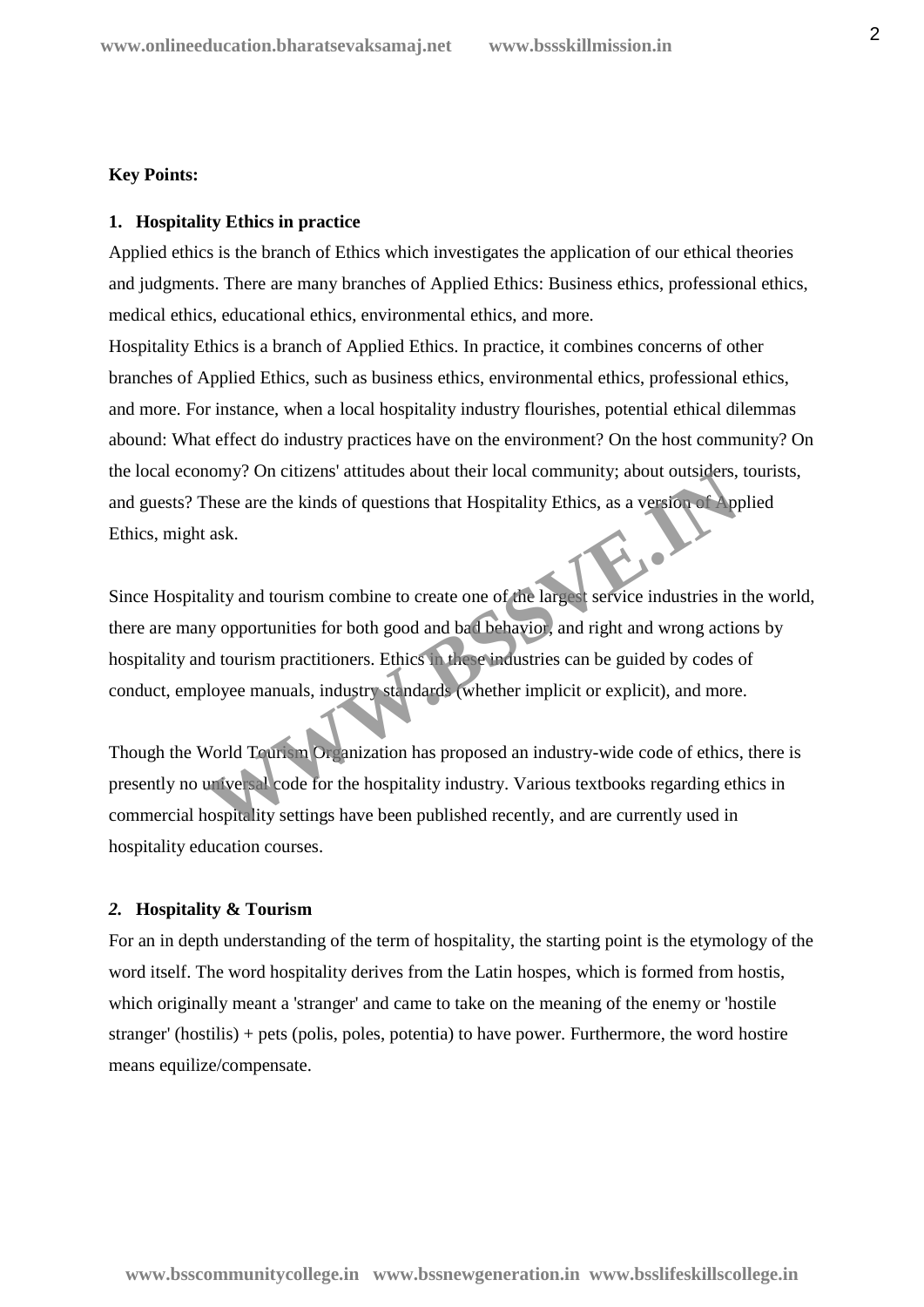If you combined the above etymological analysis with the story of Telemachus and Nestor you can develop in your mind the Greek concept of sacred hospitality.

First of all, Telemachus is a complete stranger for Nestor, however he was hosted and treated more than warmly. In the Homeric ages, hospitality was under the protection of Zeus, the chief deity of the Greek pantheon. For that reason Zeus was also attributed with the title 'Xenios Zeus' ('xenos' means stranger). The semantic behind this was to highlight the fact that hospitality for Ancient Greeks was of the utmost importance. A stranger passing outside a Greek house, could be invited inside the house by the family. The host washed the stranger's feet, offered him/her food and wine, and only after he/she was comfortable could be asked to tell his/her name.

After having welcomed Telemachus, Nestor asks his unknown guest to introduce himself to find out that he was the son of Odysseus. By that time, the man in front of him was a complete stranger, a hostis as described in the etymological analysis of hospitality at the beginning. Nonetheless, Telemachus was equilized with his host. Another meaning that is included in the etymology of hospitality. Note also that one of the Nestor's sons slept on a bed close by Telemachus to take care that he should not suffer any harm. This means that hospitality for Ancient Greeks include also the idea of protection. Lastly, Nestor put a chariot and horses at Telemachus' disposal so that he could travel the land route from Pylos to Sparta in two days, having as charioteer Nestor's son Pisistratus. The last element of hospitality as can be realized is guidance. welcomed Telemachus, Nestor asks his unknown guest to introduce himse<br>as the son of Odysseus. By that time, the man in front of him was a complete<br>stis as described in the etymological analysis of hospitality at the beginn

#### 3. **Hospitality Services**

The concept of Hospitality Services, also known as accommodation sharing, hospitality exchange (short hospex), and home stay networks, refers to centrally organized social networks of individuals who trade accommodation without monetary exchange. While this concept could also include house swapping or even time share plans, it has come to be associated mostly with travelers and tourists staying with one another free of charge. Since the 1990s, these services have increasingly moved away from using printed catalogs and the telephone, to connecting users via the internet. As of March, 2008 over 1,000,000 people are registered users of these internet networks.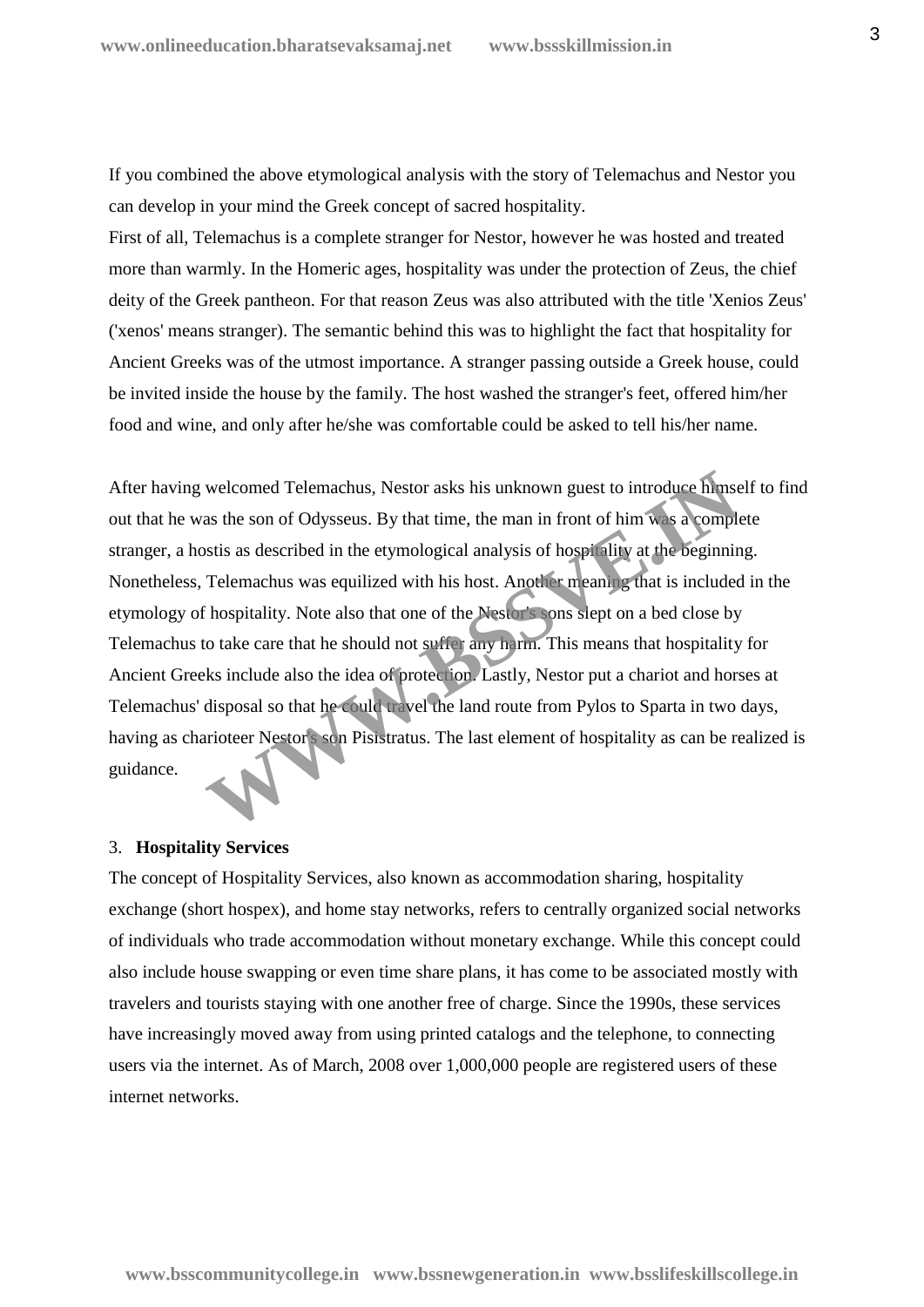In essence, these systems employ reciprocity users gain access to other users information only by posting their own. Required fields normally include name and contact information, though newer services encourage users to include more detailed personal material, including likes and dislikes, hopes and dreams, and even photographs. Of course, more information included tends to improve the chances that someone will find them trustworthy enough to host or stay with while traveling. It is very much akin to social networking sites.

#### 4. **What mangers manage in Hospitality Industry**

A hotel manager or hotelier is a person who handles the everyday function and management of a hotel. Larger hotels often have management teams, instead of individual managers, where each member of the group begins to specialize on a certain area of interest. Some of the responsibilities of a hotel manager include: hotels often have management teams, instead of individual managers, where group begins to specialize on a certain area of interest. Some of the es of a hotel manager include:<br>
and directing the hotel's services<br>
udget and

- organizing and directing the hotel's services
- controlling budget and formulating financial plans
- promoting the business
- Achieving profits and expenses
- Meeting with customers, contractors and suppliers
- Hiring, training, reviewing and overseeing staff members
- Attending to problems or customer complaints and comments
- Addressing maintenance and upkeep
- Seeing to accommodations
- Meeting safety, health and licensing regulations

#### 5. **Hospitality Services**

The concept of Hospitality Services, also known as accommodation sharing, hospitality exchange (short hospex), and home stay networks, refers to centrally organized social networks of individuals who trade accommodation without monetary exchange. While this concept could also include house swapping or even time share plans, it has come to be associated mostly with travelers and tourists staying with one another free of charge. Since the 1990s, these services have increasingly moved away from using printed catalogs and the telephone, to connecting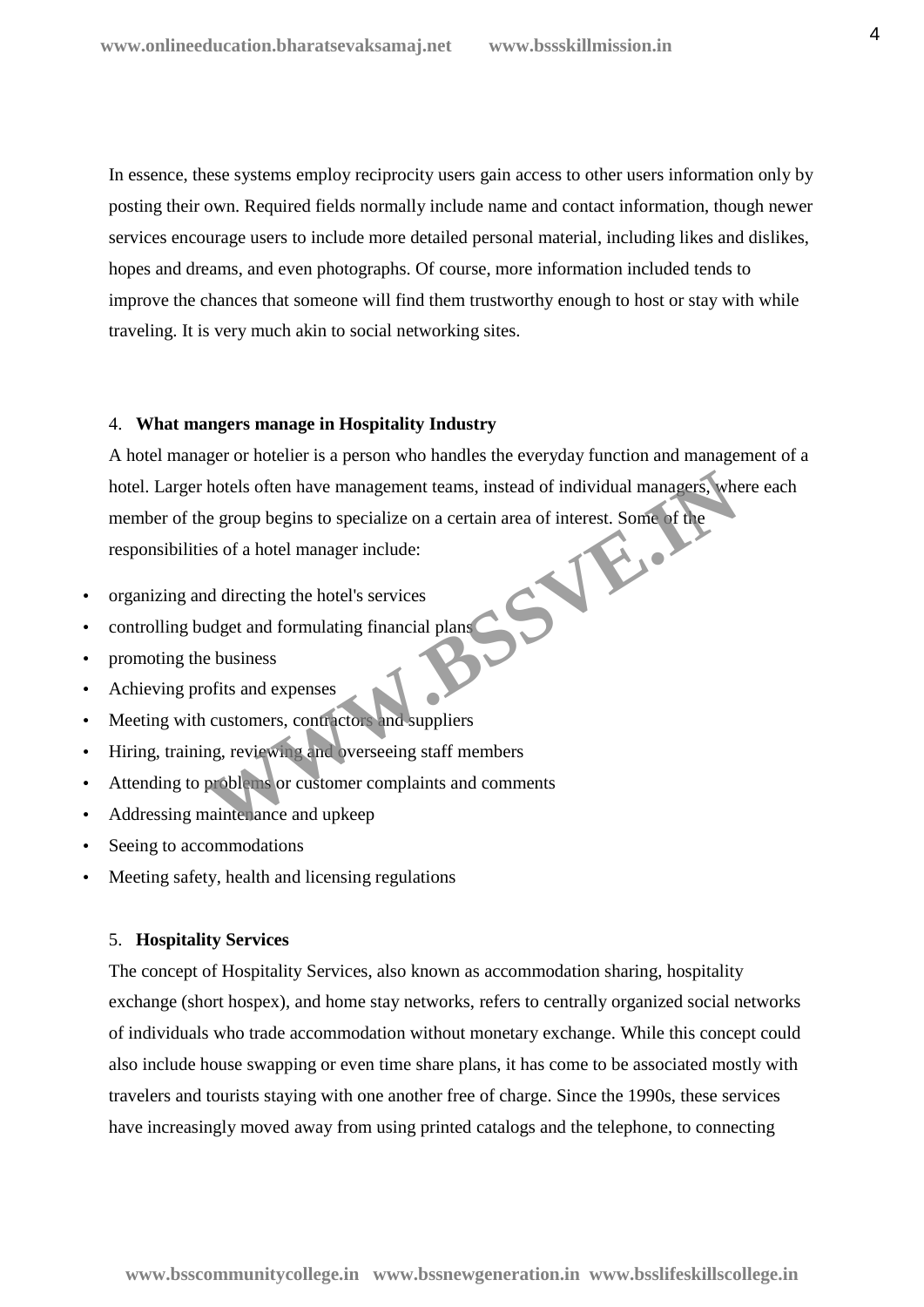users via the internet. As of March, 2008 over 1,000,000 people are registered users of these internet networks.

#### 6. **History of Hospitality Services**

In 1949, Bob Luitweiler founded the first hospitality service called Servas Open Doors as a cross national, non-profit, volunteer run organization advocating interracial and international peace. The next began in 1965 when John Wilcock set up the Traveler's Directory as a listing of his friends willing to host each other when traveling. This later became the Hospitality Exchange in 1988 when Joy Lily rescued the organization from imminent shutdown. Hospitality Club is the direct successor Hospex, the first Internet-based service, operating out of Germany since 2000. CouchSurfing is the largest hospitality exchange organization and was founded in 2004. Just as all the individual services have their own individual creation stories and organizational histories (often including demise and resurrection), many also have specific niche markets that they cater to including students, activists, religious pilgrims, and even occupational groups like police officers. However, the trend in recent years points to a greater consolidation of users in networks without a specific group, value, or lifestyle affiliation. Sor Hospex, the first Internet-based service, operating out of Germany sinc<br>g is the largest hospitality exchange organization and was founded in 2004<br>thal services have their own individual creation stories and organizati

In essence, these systems employ reciprocity users gain access to other users information only by posting their own. Required fields normally include name and contact information, though newer services encourage users to include more detailed personal material, including likes and dislikes, hopes and dreams, and even photographs. Of course, more information included tends to improve the chances that someone will find them trustworthy enough to host or stay with while traveling. It is very much akin to social networking sites.

#### 7. **Benefits of Hospitality Services**

Staying in private homes means that travelers can save lots of money on accommodation that they would usually be spending on hotels or hostels. Used over a long period of time (2 to 4 weeks), this strategy can cut overall travel budgets in half, or even more combined with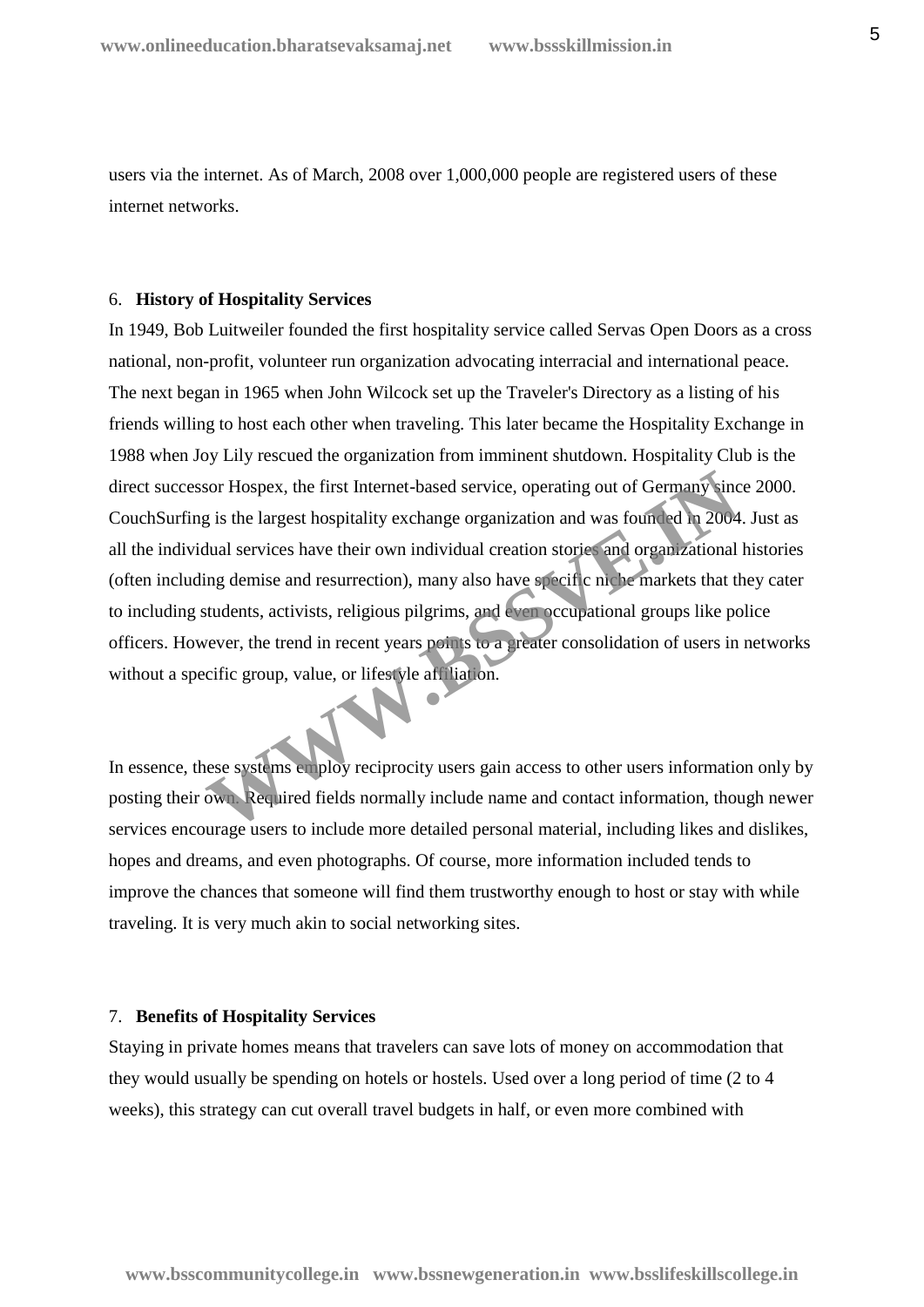hitchhiking. These savings can then be passed on towards more generously patronizing local establishments or simply staying abroad for longer periods of time.

Many tourist vacations today are sold in package form, often including flights, hotels, rental cars, sightseeing tours, and coupons for chain restaurants and bars. While this makes purchasing more convenient, it also puts more money in the hands of large multinational corporations exploiting the synergy strategy of marketing their products in the context of their subsidiary companies operating in other markets. Many years ago, this might have been termed collusion; today, however, it is the norm. This comes at the expense of locally owned independent businesses. Accommodation sharing helps to break apart this monopoly and hopefully redirects some of the tourist revenue back to the local or national economy.

While this is especially important in more rural travel venues where hotels are often built in very picturesque, though fragile environments, every night stayed at a locals home means that much less demand for such hotel rooms. Also, if accommodation sharing does in fact increase the length of average stays, it may reduce the amount of trips to and from different locations and back home again, thus reducing the overall fuel expenditures in the process. especially important in more rural travel venues where hotel's are often build<br>though fragile environments, every night stayed at a locals home means the<br>for such hotel rooms. Also, if accommodation sharing does in fact in

Ostensibly, one of the primary reasons we travel is to experience what life is like for people living in other countries. Making interpersonal connections and fostering understanding of different cultures may in the long run also be important to international relations. However, even in our increasingly globalized world, supposedly rife with diversity, in many popular travel destinations, we find tourists milling around tourist enclaves, where the companies they patronize back home have set up shop to cater to their desires while they are abroad. Sociologist George Ritzer has referred to this phenomenon as the "McDonaldisation of society" and the more recently, the "globalization of nothing". The location of hotels near these centers only fosters more convenient envelopment of the tourist money. During hospitality exchanges, hosts want to show off their local knowledge and exciting off the map venues. Not only may travelers get a distinctly different experience, but they will also get a feel for the everyday lives of local residents.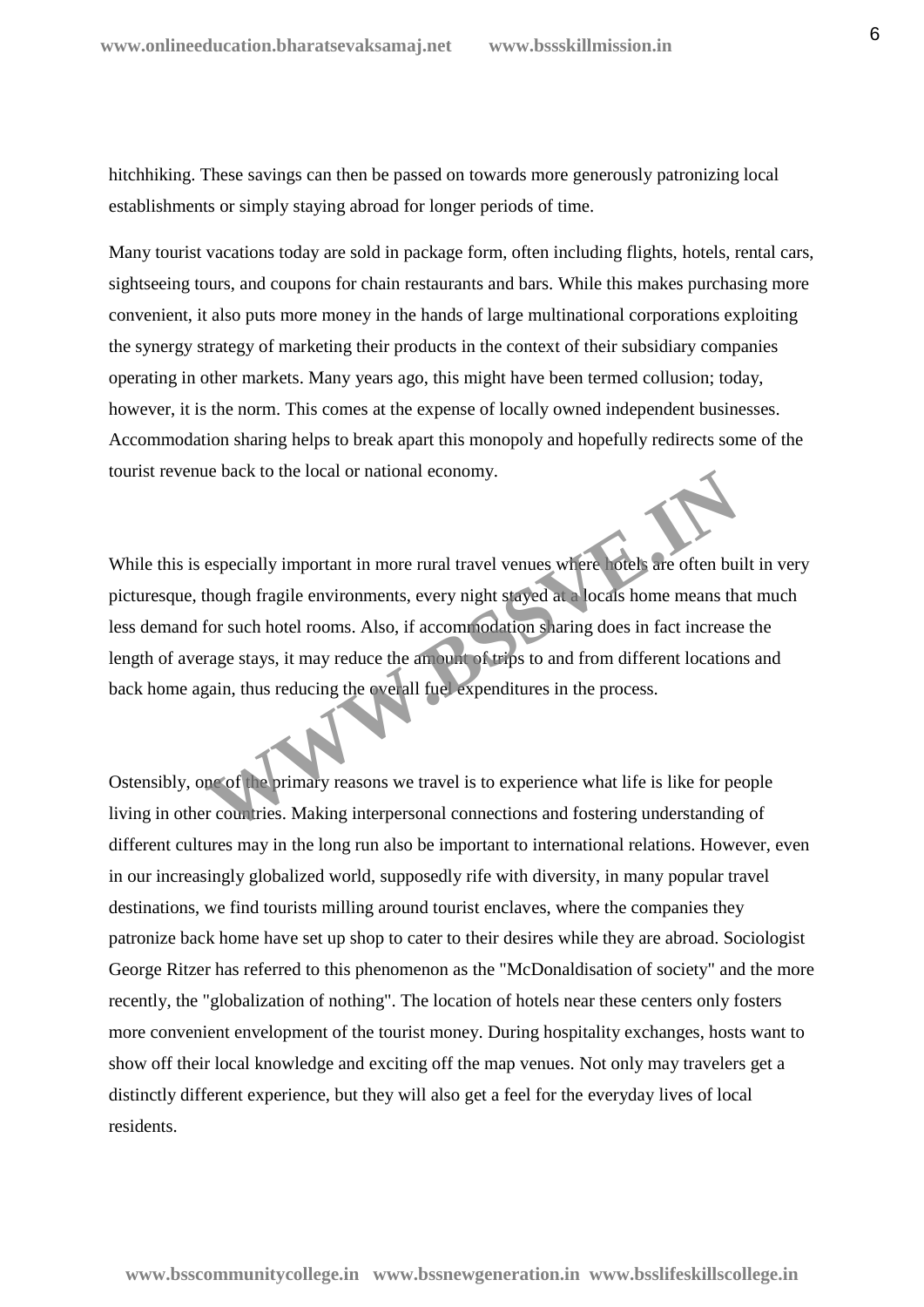These systems foster richer and more convenient travel experiences not so much on the premise of altruism, but on the basis of social exchange theory. Implicit in the agreement to host travelers is the ability to ask to be hosted by them in the future. If one enjoys having interesting guests in their home, this works out well for both parties. It works comparatively better if you are visited by travelers from a locale you find particularly attractive. Thus, hosting someone from New York City in Gainesville, Florida seems to be an unbelievable opportunity. Moreover, if you are a Westerner visiting someone in a developing country, your stay might be the only way that this individual or family could afford a trip to a rich nation. This may mean more than just a relaxing vacation for such disadvantaged parties.

#### 8. **Drawbacks of Hospitality Industry**

S. Drawbacks of Hospitality Industry<br>There is no contractual agreement between users in these systems. Reservations are made, but if they are for some reason broken, there is no higher authority to which one could plead for a refund or other compensation. The only repercussion will be the poor rating you give that user and your only consolation will be that your warning will deter others from visiting or hosting them. For those who feel insecure unless their travel arrangements are written in stone before departure, this system will not be comforting. **Example 3**<br> **Example 3**<br> **Example 3**<br> **Example 3**<br> **Example 3**<br> **Example 3**<br> **Example 3**<br> **Example 3**<br> **Example 3**<br> **Example 3**<br> **Example 3**<br> **Example 3**<br> **Example 3**<br> **Example 3**<br> **Example 3**<br> **Example 3**<br> **Example 3**<br>

There is a chance that guest and host will not get along. Perhaps there will be scheduling or ideological conflicts. Maybe you will find that hosts or visitors have misrepresented themselves. Perhaps the experience will not live up to your expectations. Intense interpersonal communications in advance and a flexibility once you have arrived is your best bet. These experiences require additional planning and courtesy towards the demands of your host. Thus, your living conditions, length of stay, and overall experience will be circumscribed by the living conditions you enter into.

The average user is a young white person who speaks English and lives in a developed nation. While there are many users who do not fit this description, the more different they are, the less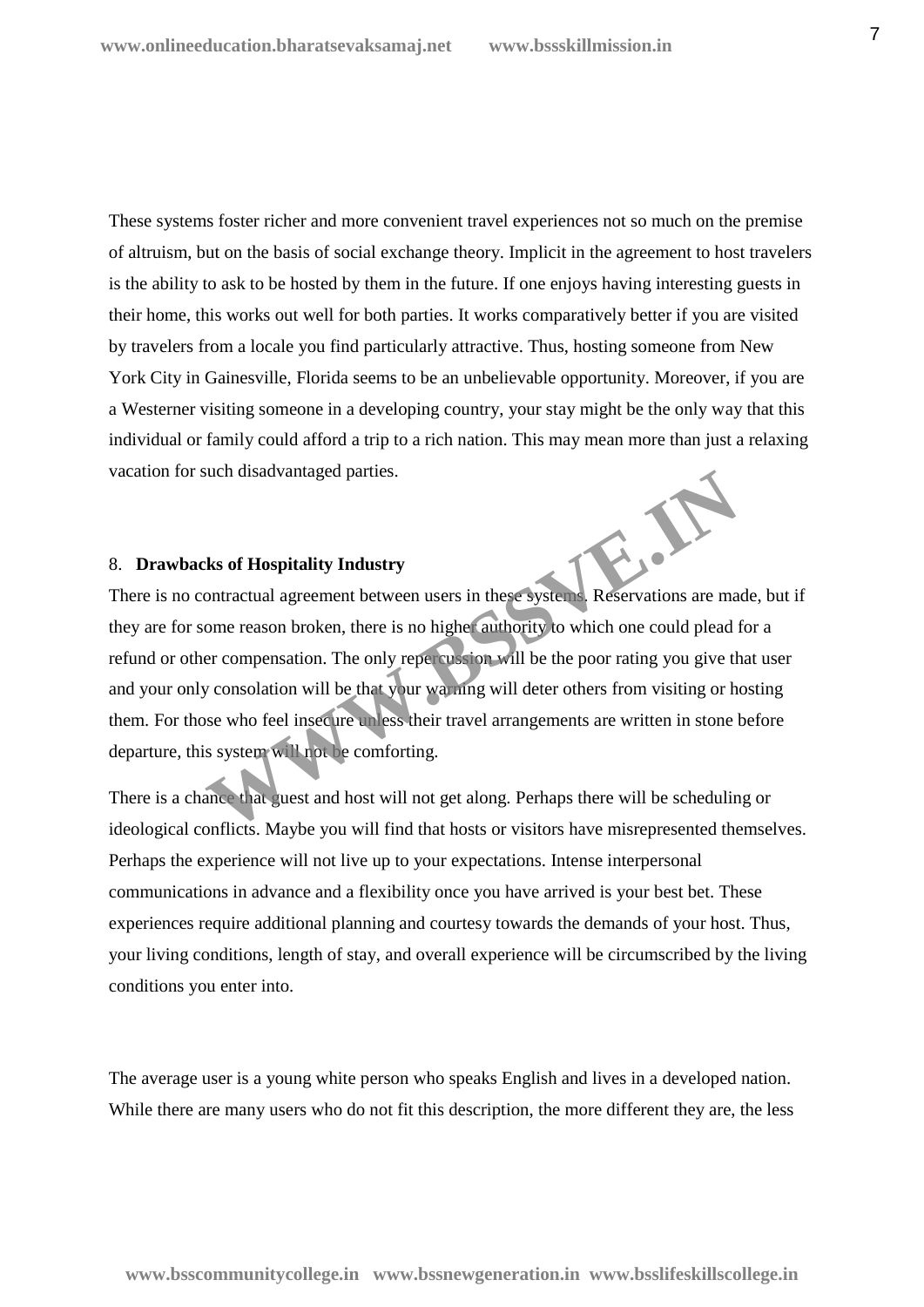likely they will be involved. This is especially true for persons living in the developing world who likely do not have easy access to the fundamental prerequisite for using these services: computers and the Internet. Thus, the sample population found in searches of these databases are really much less diverse than a geographical representation of worldwide users might suggest.

There is a distinct possibility that someone will abuse the system and that innocent users (especially women) will get hurt. All services include disclaimers that require users to waive their rights to hold anyone but themselves responsible for any harm that may come to them in using the system. They advise that the best defense mechanism is to only involve oneself with users that have extensive personal information and interpersonal networks within the system that have been verified by others. It does seem entirely plausible that someone clever and patient enough might be able to invent an entire group of complex user identities and build histories convincing enough to fool even more cautious patrons. Still, the difference between these systems and the other social networking platforms popular nowadays on the web (such as Facebook, MySpace, Tribe, Orkut and LiveJournal) is that any agreement reached through the accommodation sharing medium is contingent on actually meeting other people face-to-face. Other web scams are easier because interpersonal interactions rely so much on putative identities that are never actually verified in the real world. However, this does not diminish the greater risk to physical well being that this kind of traveling by definition must entertain. The best advice is to meet unknown persons in public spaces first, and try to meet some of their acquaintances in person before agreeing to a hospitality exchange. the extensive personal information and interpersonal networks within the syrified by others. It does seem entirely plausible that someone cever and part to able to invent an entire group of complex user identifies and buil

## **9. Travel technology**

Travel technology is a term used to describe applications of Information Technology (IT), or Information and Communications Technology (ICT), in travel, tourism and hospitality industry. Travel technology may also be referred to as tourism technology or even hospitality automation. Since travel implies locomotion, travel technology was originally associated with the computer reservations system (CRS) of the airlines industry, but now is used more inclusively, incorporating the broader tourism sector as well as its subset the hospitality industry. While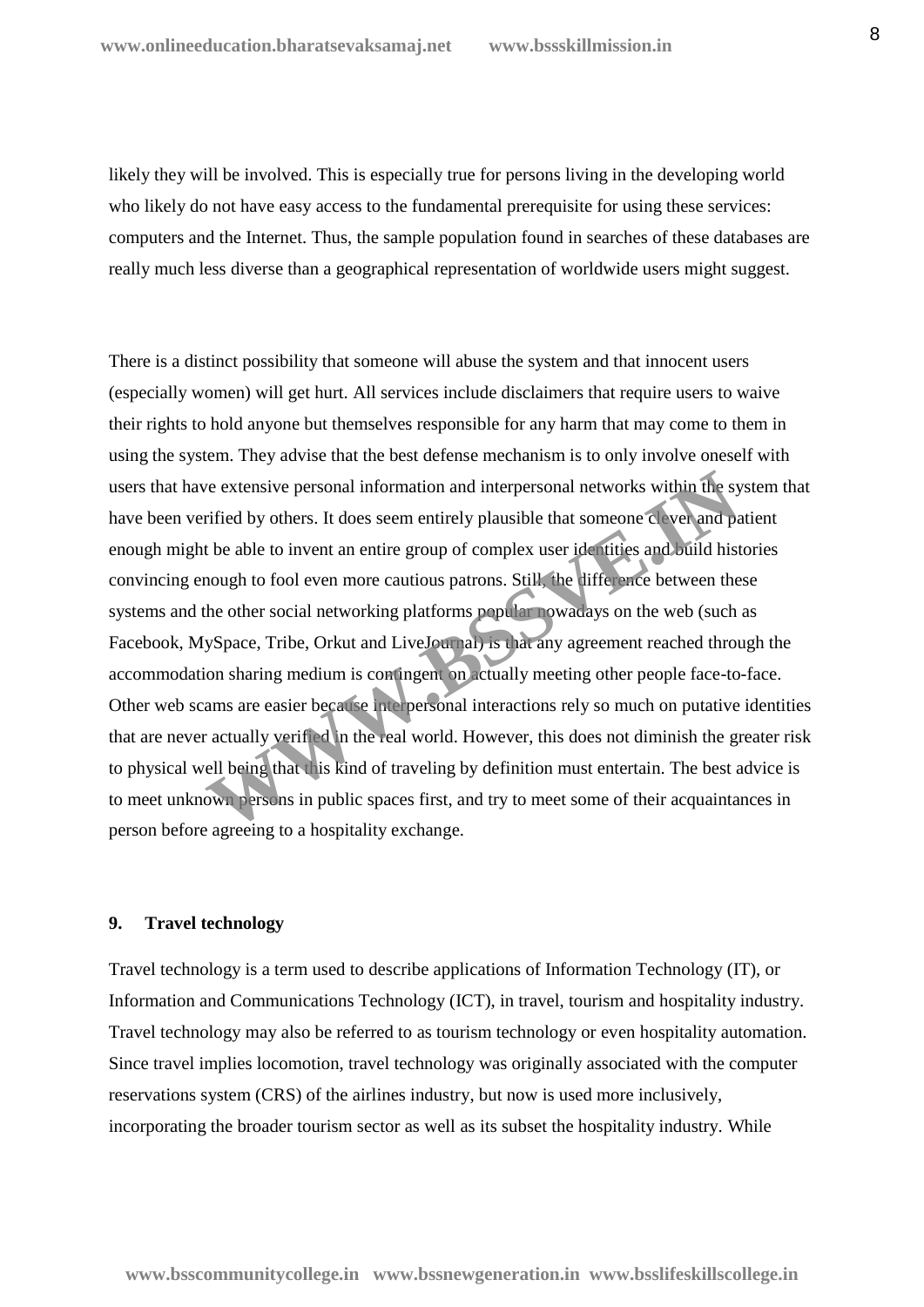travel technology includes the computer reservations system, it also represents a much broader range of applications, in fact increasingly so. Travel technology includes virtual tourism in the form of virtual tour technologies. Travel technology may also be referred to as e-travel / etravel or e-tourism / etourism (eTourism), in reference to "electronic travel" or "electronic tourism". In other contexts, the term "travel technology" can refer to technology intended for use by travelers, such as light-weight laptop computers with universal power supplies or satellite Internet connections. That is not the sense in which it is used here.

## **10. Applications of Travel Technology**

Travel technology includes many processes such as dynamic packaging which provide useful new options for consumers. Today the tour guide can be a GPS tour guide, and the guidebook could be an audioguide, podguide or I-Tours, such as City audio guides. The biometric passport may also be included as travel technology in the broad sense. Certainly travel technology was born on the coat-tails of the airline industry's use of automation and their need to extend this out to the travel agency partners. It should be kept in mind that there was an online world before the advent of the world wide web in the form of private and commercial online services, via packet switched network using X.25. Travel technology played a significant role in the so-called dot com boom and bust, circa 1997-2001. blogy includes many processes such as dynamic packaging which provide<br>for consumers. Today the tour guide can be a GPS tour guide, and the guid<br>udioguide, podguide or I-Tours, such as City audio guides. The biometric<br>nclud

#### **11. Hotel Technology Next Generation**

Hotel Technology Next Generation, commonly referred to as HTNG, is a global, non-profit trade association serving hotel companies and technology providers. It was founded in 2002 and is governed by a board of directors consisting of senior technology executives from hotel companies. Membership is open to companies and individuals involved with hospitality technology.

The organization's stated objective is to promote interoperability of the many technology systems used in the hotel industry, such as Property management systems, point-of-sale systems, telephone systems, building automation systems, guestroom entertainment systems such as video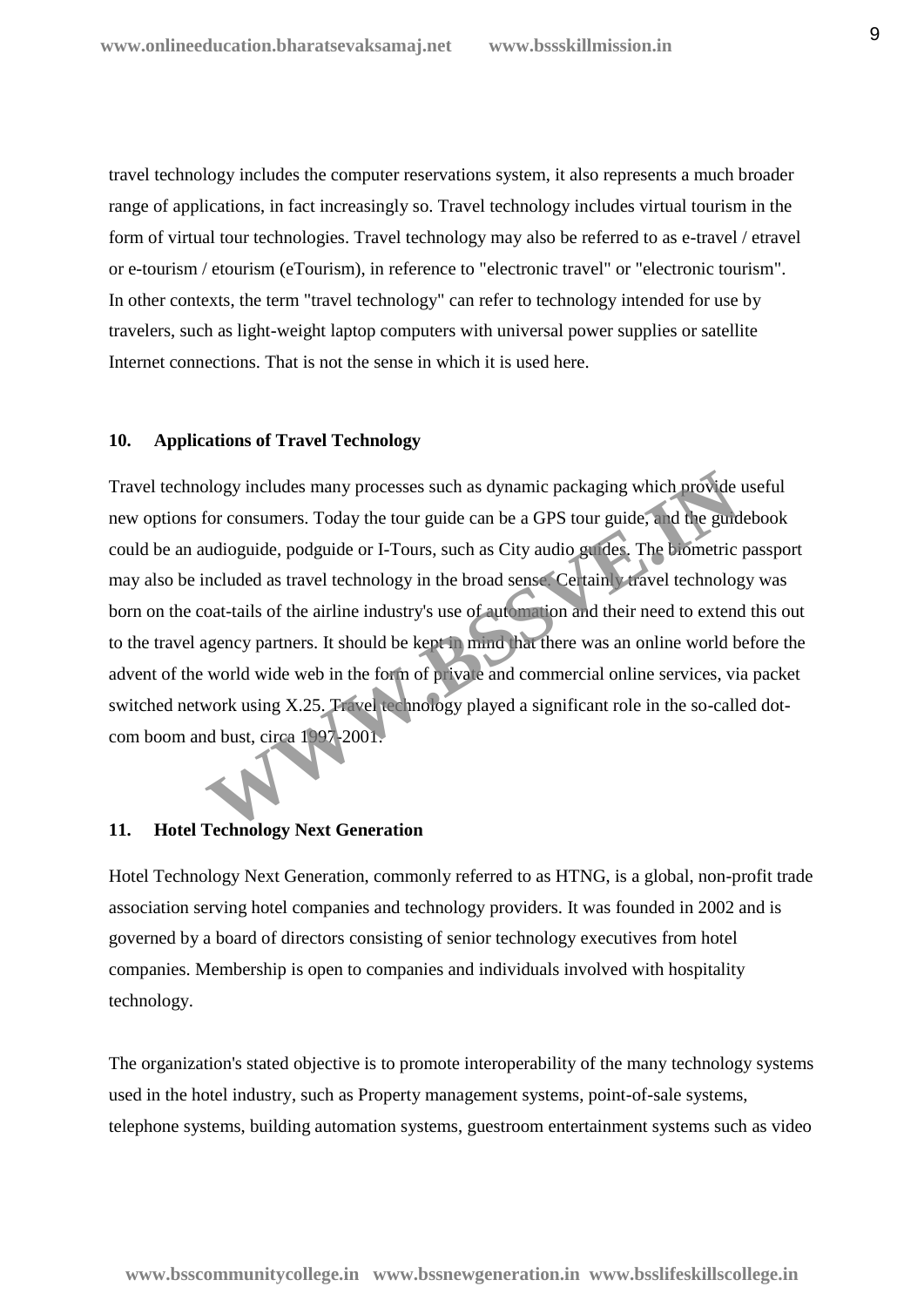on demand, security and access control systems, and many others. The organization's members meet regularly in small workgroups, where hotel companies and vendors work together to design interface standards (often using XML), reference architectures, network designs, and hospitality specific network devices. HTNG holds regular member conferences in North America and Europe.

## **: Lodging Operations**

## **Topic Objective:**

At the end of this topic student would be able to understand:

- Various Lodging Concepts
- Hotels
- Classification of Lodging Points / Hotels

## **Definition/Overview:**

**Lodging:** Lodging or a holiday accommodation is a type of residential accommodation. People who travel and stay away from home for more than a day need lodging for sleep, rest, safety, shelter from cold temperatures or rain, storage of luggage, and access to common household functions. **WWW.BSSVE.IN**

## **Key Points:**

## **1. Various Lodging Concepts**

All lodging operations take place in a hotel, hostel or hostel, a private home (commercially, i.e. a bed and breakfast or guest house place, vacation rental, or non-commercially, with members of hospitality services or in the home of friends), in a tent, caravan/camper (often on a campsite). In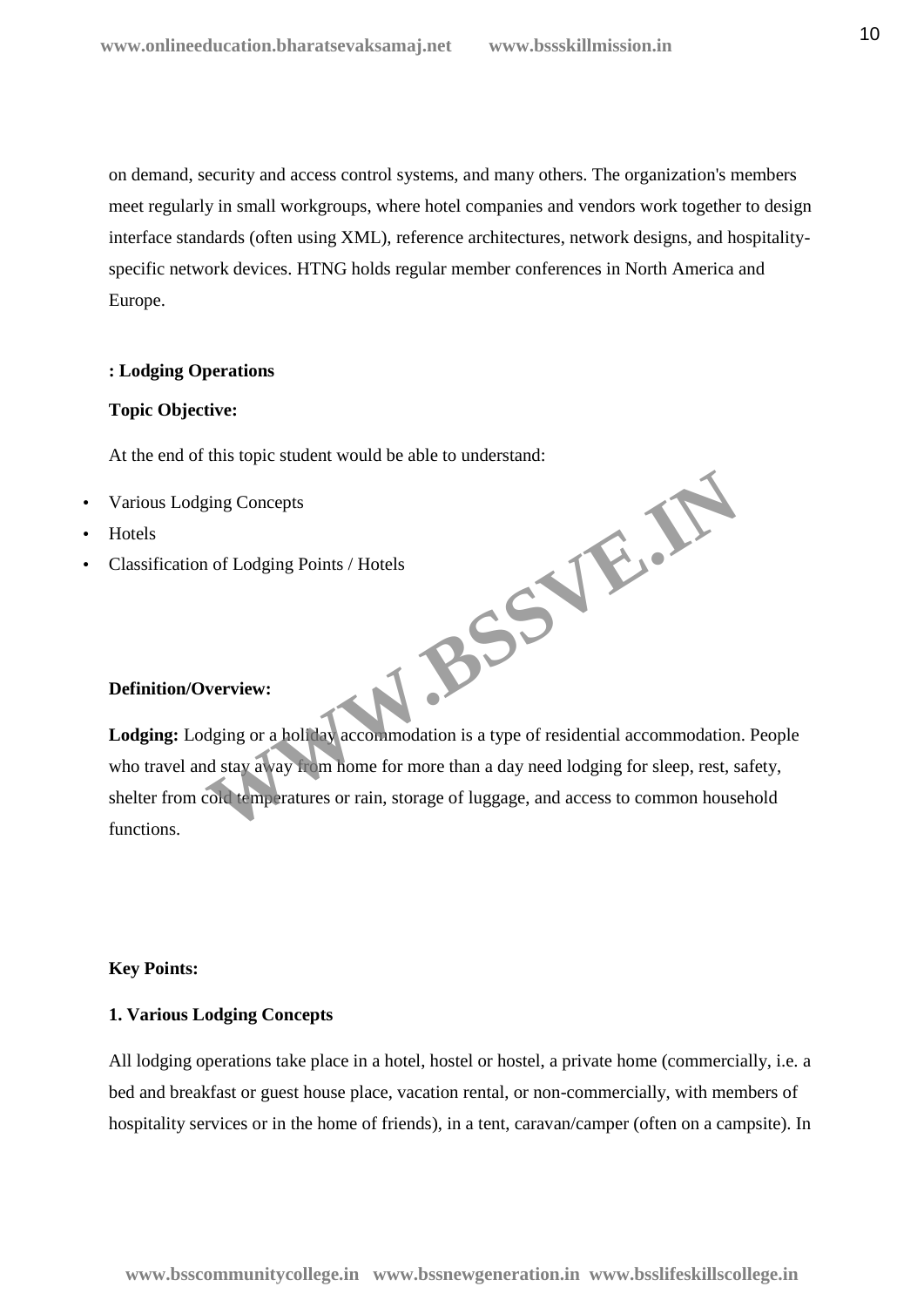addition there are make-shift solutions. Sleeping is typically done lying in a bed, or more generally on a soft surface, such as also an air mattress, a couch, etc. Some trains have sleeping cars.

Sometimes people sleep sitting, because lying is not possible, e.g. in a train (if not in a sleeping car), a bus, a seat in a waiting room, a bench on the street or in a park, etc. Inclinable seats allow something between sitting and lying. Whether lying on a row of seats is possible and comfortable depends e.g. on the presence of arm rests, and whether they can be moved up. In some public places lying would be possible but is not permitted.

## **2. Hotels**

A hotel is an establishment that provides paid lodging on a short-term basis. The provision of basic accommodation, in times past, consisting only of a room with a bed, a cupboard, a small table and a washstand has largely been replaced by rooms with modern facilities, including en suite bathrooms and air conditioning or climate control. Additional common features found in hotel rooms are a telephone, an alarm clock, a television, and Internet connectivity; snack foods and drinks may be supplied in a mini-bar, and facilities for making hot drinks. Larger hotels may provide a number of additional guest facilities such as a restaurant, a swimming pool or childcare, and have conference and social function services. establishment that provides paid lodging on a short-term basis. The provision and a modation, in times past, consisting only of a room with a bed, a cupboard, a ashstand has largely been replaced by rooms with model. Facil

Some hotels offer meals as part of a room and board arrangement. In the United Kingdom, a hotel is required by law to serve food and drinks to all guests within certain stated hours; to avoid this requirement it is not uncommon to come across private hotels which are not subject to this requirement. In Japan, capsule hotels provide a minimized amount of room space and shared facilities.

## **3. Classification of Lodging Points / Hotels**

The cost and quality of hotels are usually indicative of the range and type of services available. Due to the enormous increase in tourism worldwide during the last decades of the 20th century, standards, especially those of smaller establishments, have improved considerably. For the sake of greater comparability, rating systems have been introduced, with the one to five stars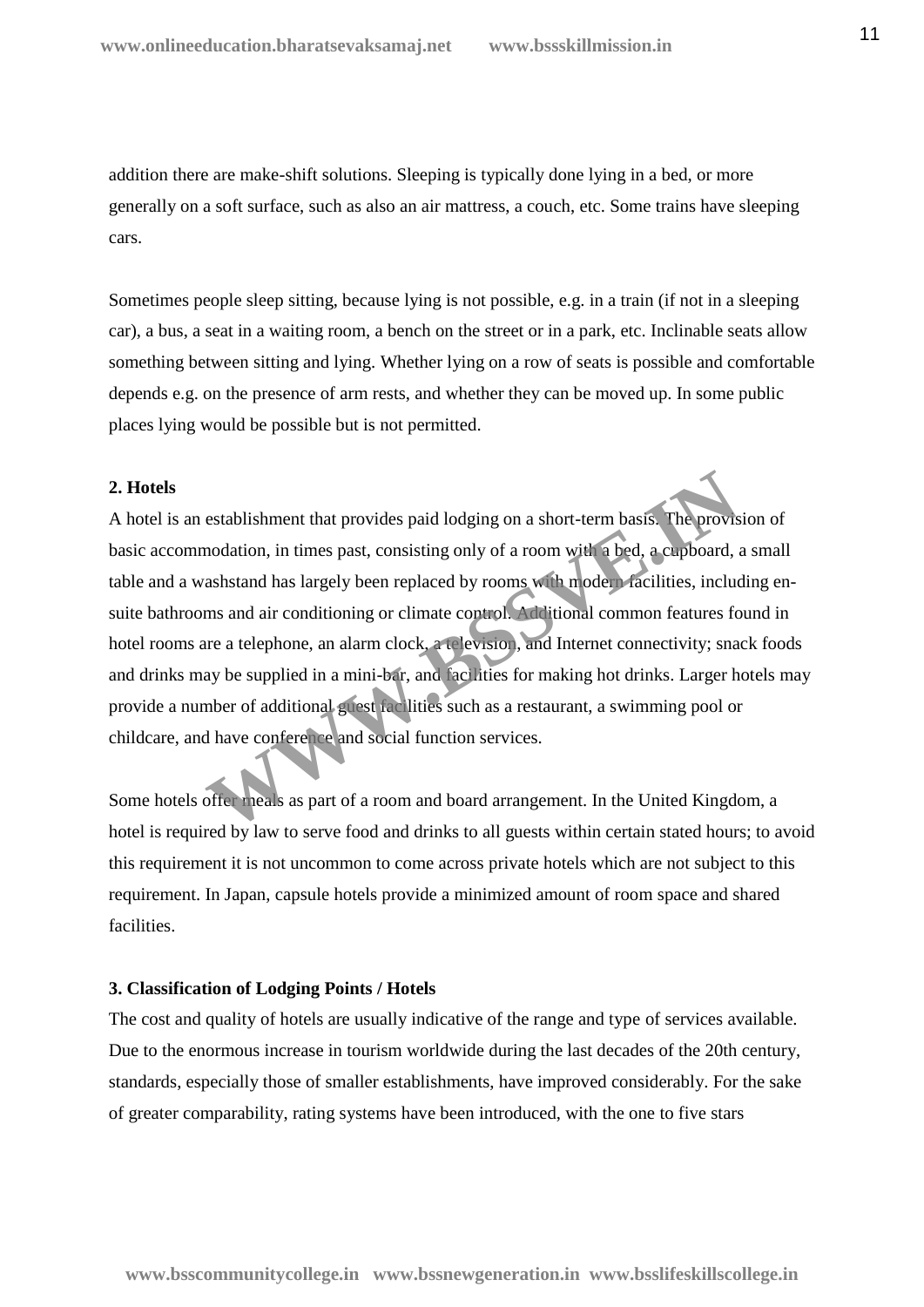classification being most common and with higher star ratings indicating more luxury. Hotels are independently assessed in traditional systems and these rely heavily on the facilities provided. Some consider this disadvantageous to smaller hotels whose quality of accommodation could fall into one class but the lack of an item such as an elevator would prevent it from reaching a higher categorization. In some countries, there is an official body with standard criteria for classifying hotels, but in many others there is none. There have been attempts at unifying the classification system so that it becomes an internationally recognized and reliable standard but large differences exist in the quality of the accommodation and the food within one category of hotel, sometimes even in the same country. The American Automobile Association (AAA) and their affiliated bodies use diamonds instead of stars to express hotel and restaurant ratings levels.

#### **3.1 Full Service & Limited Service Hotel**

Lodging establishments vary greatly in size and in the services they provide. Hotels and motels comprise the majority of establishments and tend to provide more services than other lodging places. There are five basic types of hotels, commercial, resort, residential, extended-stay, and casino. Most hotels and motels are commercial properties that cater mainly to business people, tourists, and other travelers who need accommodations for a brief stay. Commercial hotels and motels usually are located in cities or suburban areas and operate year round. Larger properties offer a variety of services for their guests, including a range of restaurant and beverage service optionsfrom coffee bars and lunch counters to cocktail lounges and formal fine-dining restaurants. Some properties provide a variety of retail shops on the premises, such as gift boutiques, newsstands, drug and cosmetics counters, and barber and beauty shops. **CONTAINSTERN SERVICE SERVICES AND SERVICES SERVICES**<br>
In establishments vary greatly in size and in the services they provide. He<br>
s comprise the majority of establishments and tend to provide more service<br>
Iddging places

An increasing number of full-service hotels now offer guests access to laundry and valet services, swimming pools, and fit- ness centers or health spas. A small, but growing, number of luxury hotel chains also manage condominium units in combination with their transient rooms, providing both hotel guests and condominium owners with access to the same services and amenities. Larger hotels and motels often have banquet rooms, exhibit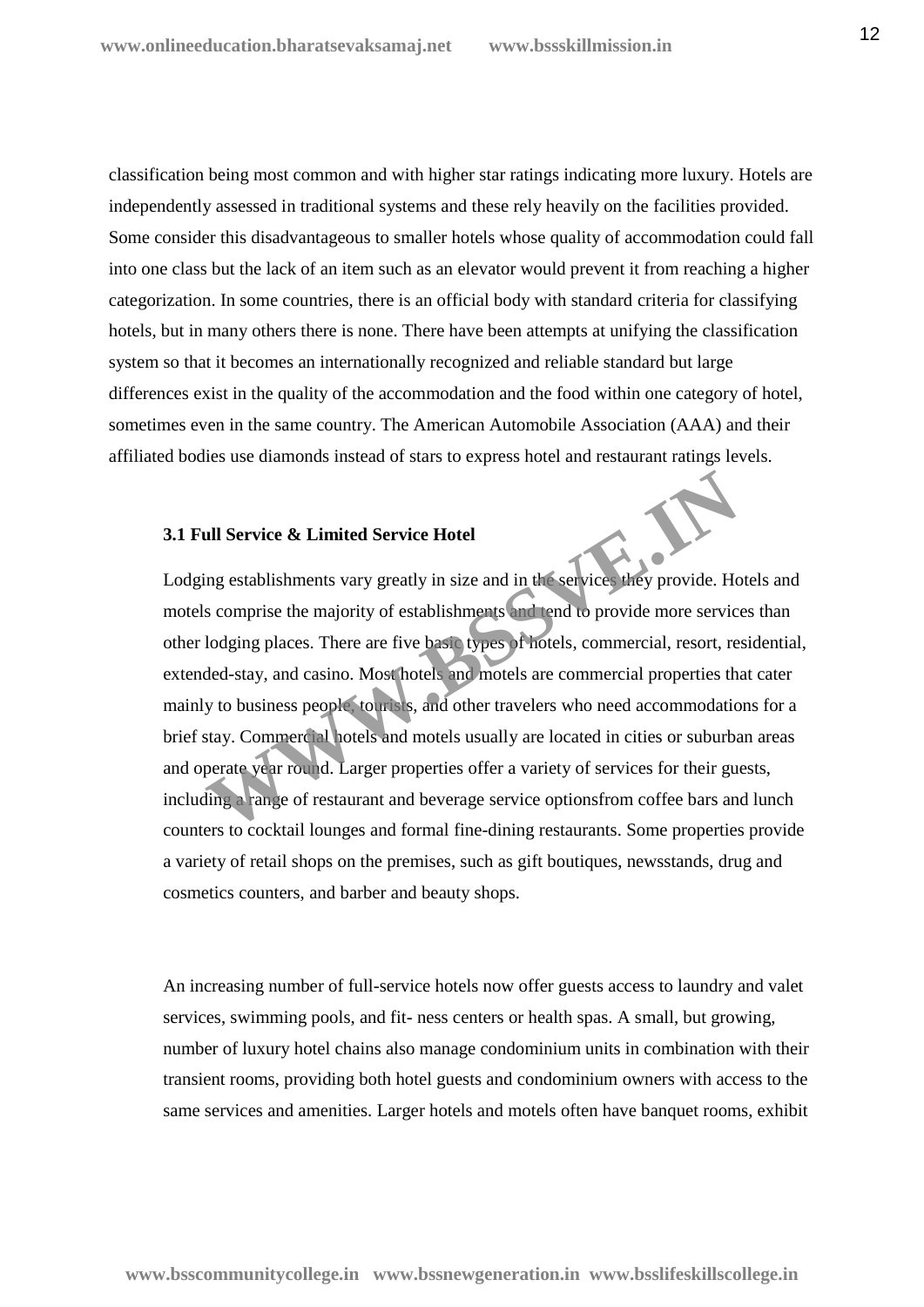halls, and spacious ball- rooms to accommodate conventions, business meetings, wedding receptions, and other social gatherings.

Conventions and business meetings are major sources of revenue for these hotels and motels. Some commercial hotels are known as conference hotelsfully self-contained entities specifically designed for meetings. They provide physical fitness and recreational facilities for meeting attendees, in addition to state-of-the-art audiovisual and technical equipment, a business center, and banquet services. Limited service hotel is a hotel without a restaurant. Originally defined as a hotel without foodservice facilities, the services and amenities offered to guests by limited-service hotels vary. Budget (economy) limited-service hotels offer no-frills rooms at modest prices; mid-priced limited-service hotels offer increased services and amenities; upscale limited-service hotels offer guests many of the same high-quality amenities that these guests would expect to find in full-service hotels. Nearly all limited-service hotels are franchise branded and, in most cases, they are small properties with 150 or fewer rooms or suites. res and amenities offered to guests by limited-service hotels vary. Budget<br>omy) limited-service hotels offer no-frills rooms at modest prices; mid-pri<br>d-service hotels offer increased services and amenities upscale limited

Limited-service hotel guests travel for a wide variety of reasons. They include both group and individual transient guests. Transient guests are an important segment of most limited-service hotels' client base and include corporate and leisure travelers. These travelers look for hotels in specific locations, are generally loyal to a specific brand, and are usually price conscious. Increasingly, these travelers use the Web to compare room prices across brands and to book their own hotel reservations.

Rising guest expectations and the increase in brand standards that result have created (and will continue to create) profitability challenges for those who own and manage limited-service hotels. Developing hotels in the face of a declining number of affordable building sites is an additional challenge. Also, as franchisers create new brands, consumers may lose the ability to clearly distinguish among these brands. Consumer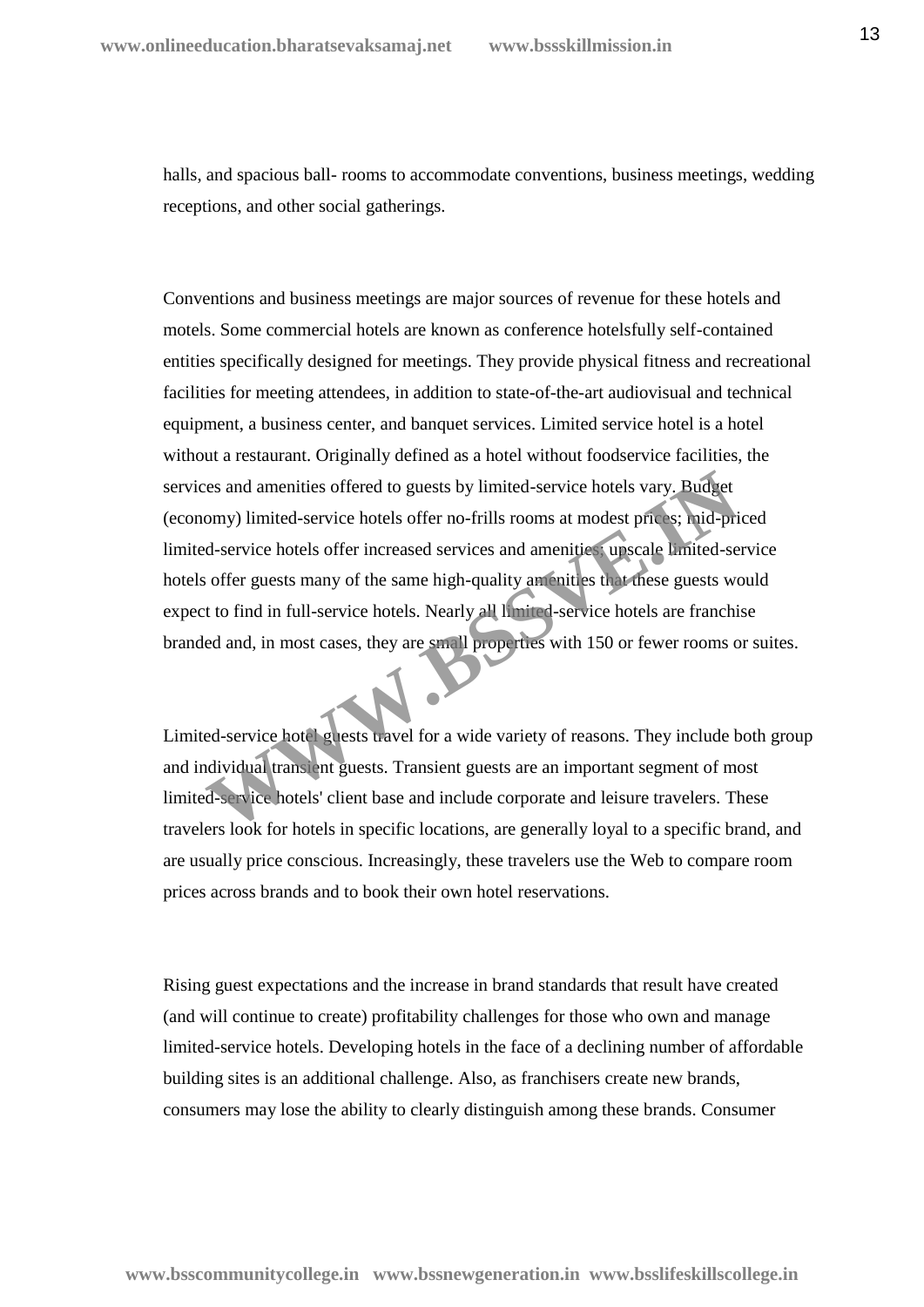confusion can result, which will lessen profitability for hotel owners. Finally, conflicts between franchisers and franchisees over brand standards will, unless both groups work together, pose a significant problem in the future development of strong and profitable limited-service hotels.

## **3.2 Extended Stay Hotels** (ESH)

ESH is a hotel brand that is the culmination of a rapid expansion in the extended stay hotel extended stay lodging market.

Extended Stay Hotels is now gaining recognition in the extended stay category, despite not belonging to a long established hotel group. With the demand for this new type of accommodation on the rise, ESH continues to expand, now offering over 680 hotels and more than 75,000 rooms. An ESH hotel brand can be found in nearly all major US<br>metropolitan areas and Canada.<br>ging Operation metropolitan areas and Canada. ded Stay Hotels is now gaining recognition in the extended stay category,<br>clonging to a long established hotel group. With the demand for this new the<br>modation on the rise, ESH continues to expand, now offering over 680 ho

## **4. Lodging Operation**

Lodging or a holiday accommodation is a type of residential accommodation. People who travel and stay away from home for more than a day need lodging for sleep, rest, safety, shelter from cold temperatures or rain, storage of luggage, and access to common household functions. They do that in a hotel, hostel or hostal, a private home (commercially, i.e. a bed and breakfast or guest house place, vacation rental, or non-commercially, with members of hospitality services or in the home of friends), in a tent, caravan/camper (often on a campsite). In addition there are make-shift solutions.

Sleeping is typically done lying in a bed, or more generally on a soft surface, such as also an air mattress, a couch, etc. Some trains have sleeping cars. Sometimes people sleep sitting, because lying is not possible, e.g. in a train (if not in a sleeping car), a bus, a seat in a waiting room, a bench on the street or in a park, etc. Inclinable seats allow something between sitting and lying. Whether lying on a row of seats is possible and comfortable depends e.g. on the presence of arm rests, and whether they can be moved up. In some public places lying would be possible but is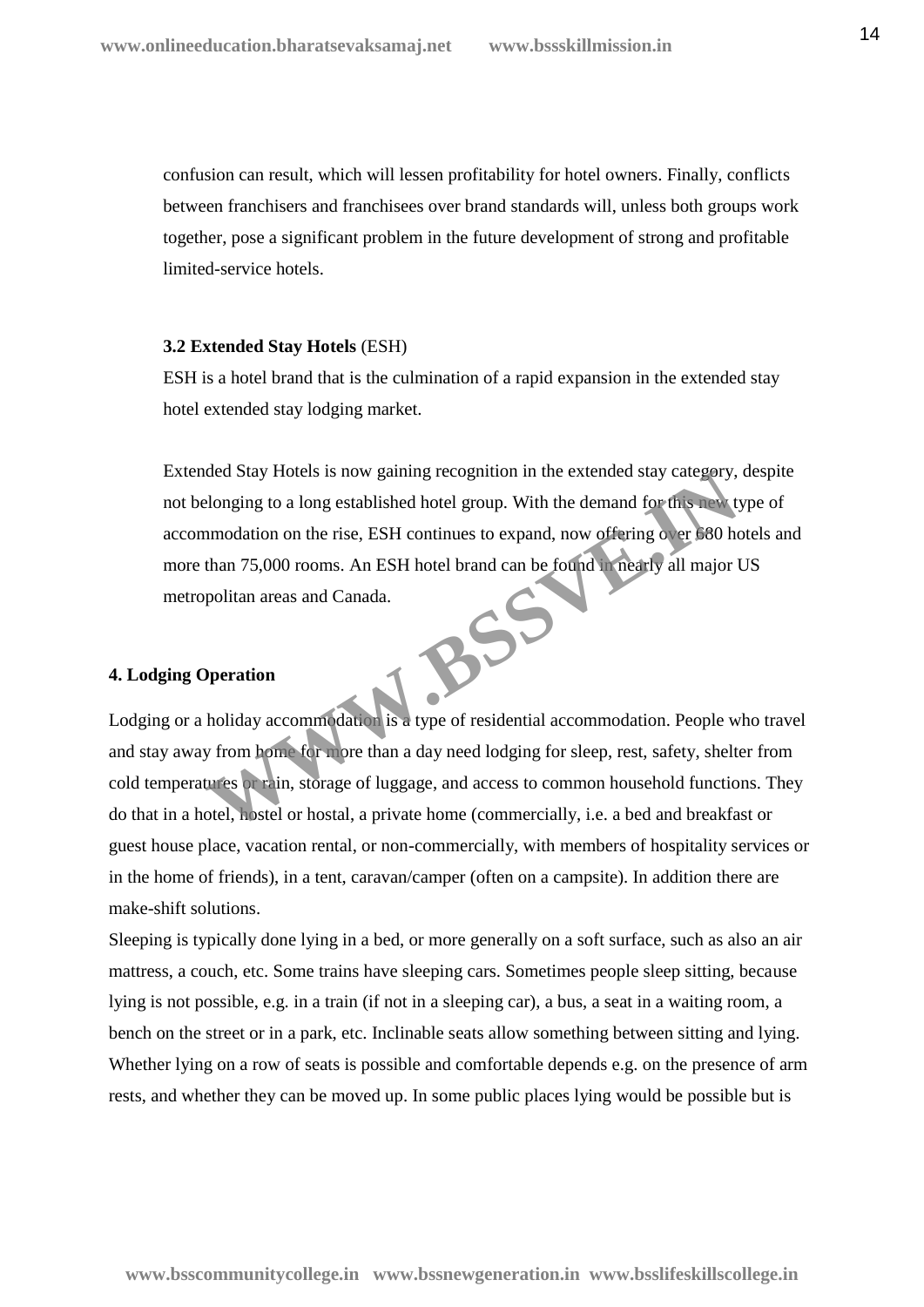not permitted. Make use of the internet to search for hotels in the area you plan to visit. Use search engines, lodging directory, travel Websites to find affordable hotels.

## **5. Types of Lodging Operations**

#### **5.1 Hostel**

Hostels provide budget-oriented accommodation where guests can rent a bed, sometimes a bunk bed in a dormitory and share a bathroom, lounge and sometimes a kitchen. Rooms can be mixed or single-sex, although private rooms may also be available. Hostels are generally cheaper for both the operator and the occupants; many hostels employ their long-term residents as desk clerks or housekeeping staff in exchange for free accommodation. accommodation.

An effort could be made to distinguish between establishments providing longer-term accommodation (often to specific classes of clientle such as nurses, students, drug addicts) where the hostels are sometimes run by Housing Associations and charities) and those offering short-term accommodation to travellers or backpackers. Within the 'traveller' category, another distinction can be drawn between hostels which are members of Hostelling International (HI), a non-profit organization encouraging outdoor activities and cultural exchange for the young and independently operated hostels. Hostels for travellers are sometimes called backpackers' hostels, particularly in Australia and New Zealand (often abbreviated to just "backpackers"). Finxed or single-sex, although private rooms may also be available. Hostelly cheaper for both the operator and the occupants; many hostels employed them residents as desk clerks or housekeeping staff in exchange or the amo

## **5.2 Hotel**

A hotel is an establishment that provides paid lodging on a short-term basis. The provision of basic accommodation, in times past, consisting only of a room with a bed, a cupboard, a small table and a washstand has largely been replaced by rooms with modern facilities, including en-suite bathrooms and air conditioning or climate control. Additional common features found in hotel rooms are a telephone, an alarm clock, a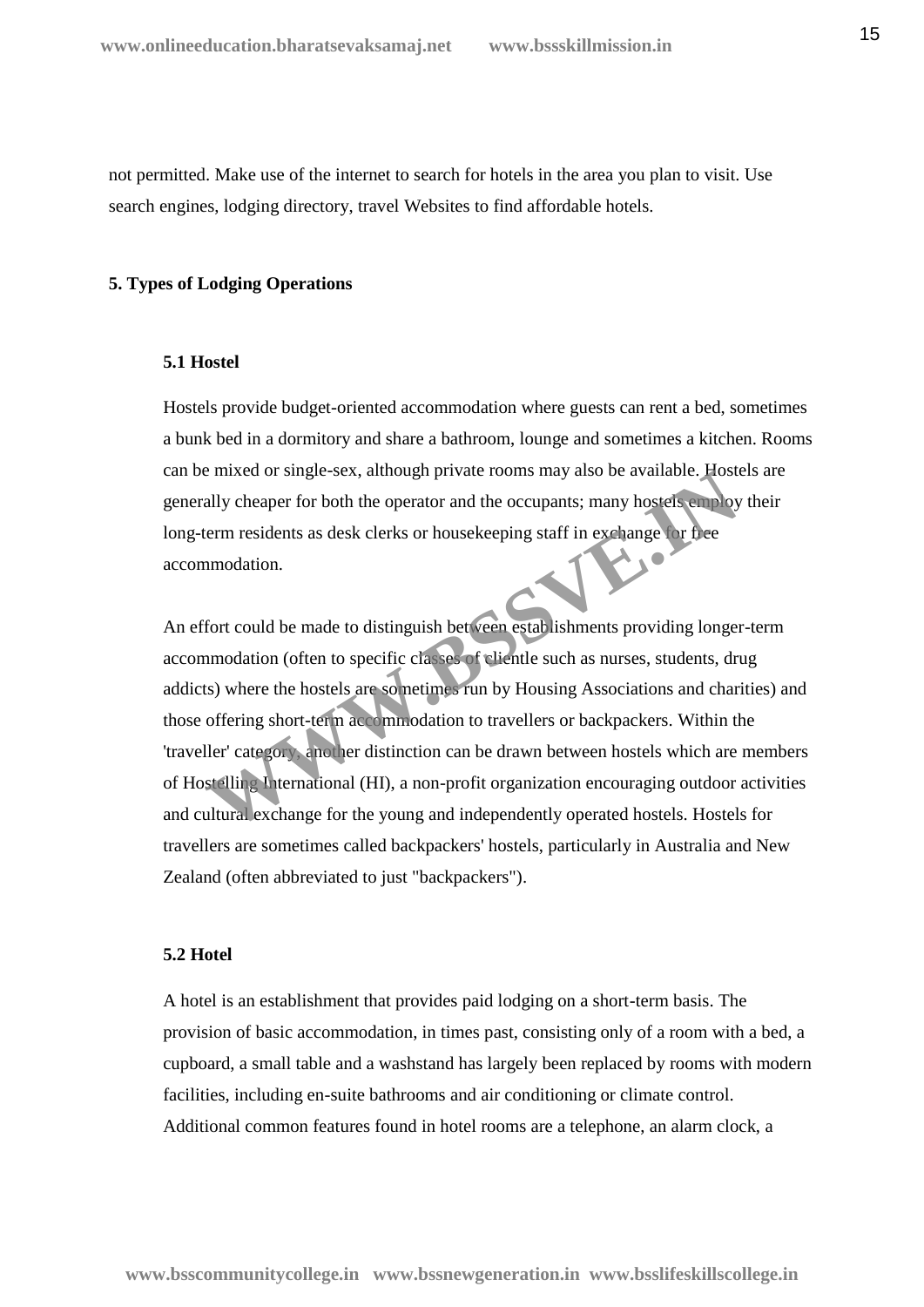television, and Internet connectivity; snack foods and drinks may be supplied in a mini bar, and facilities for making hot drinks. Larger hotels may provide a number of additional guest facilities such as a restaurant, a swimming pool or childcare, and have conference and social function services.

Some hotels offer meals as part of a room and board arrangement. In the United Kingdom, a hotel is required by law to serve food and drinks to all guests within certain stated hours; to avoid this requirement it is not uncommon to come across *private hotels* which are not subject to this requirement. In Japan, capsule hotels provide a minimized amount of room space and shared facilities.

## **5.3 Boarding House**

A boarding house, also known as a "rooming house" (mainly in the United States) or a "lodging house", is a house (often a family home) in which people on vacation or lodgers rent one or more rooms for one or more nights, and sometimes for extended periods of weeks, months and years. Years ago the boarders would typically share washing, breakfast and dining facilities; in recent years it has become common for each room to have its own washing and toilet facilities. Such boarding houses were often found in English seaside towns (for holidaymakers) and college towns (for students). **State Source Source Set and Source Set and Source Set and Source Set and Source Set and Source Set and Source Set and Source Set and Source Set and Source Set and Source Set and Source Set and Source Set and Source Set an** 

In the United Kingdom, the boarding houses were typically run by landladies, and the practice was that boarders would arrange to stay bed-and-breakfast (bed and breakfast only), half-board (bed, breakfast and dinner only) or full-board (bed, breakfast, lunch and dinner). Especially for families on holiday with children, boarding (particularly on a full board basis) was an inexpensive alternative and certainly much cheaper than staying in any but the cheapest hotels.

Bed and breakfast accommodation (B&B), which exists in many countries in the world (e.g. the UK, the USA, Canada, and Australia), is a specialised form of boarding house in which the guests or boarders normally stay only on a bed-and-breakfast or half-board basis, and where long-stay residence is rare. Apart from the worldwide spread of the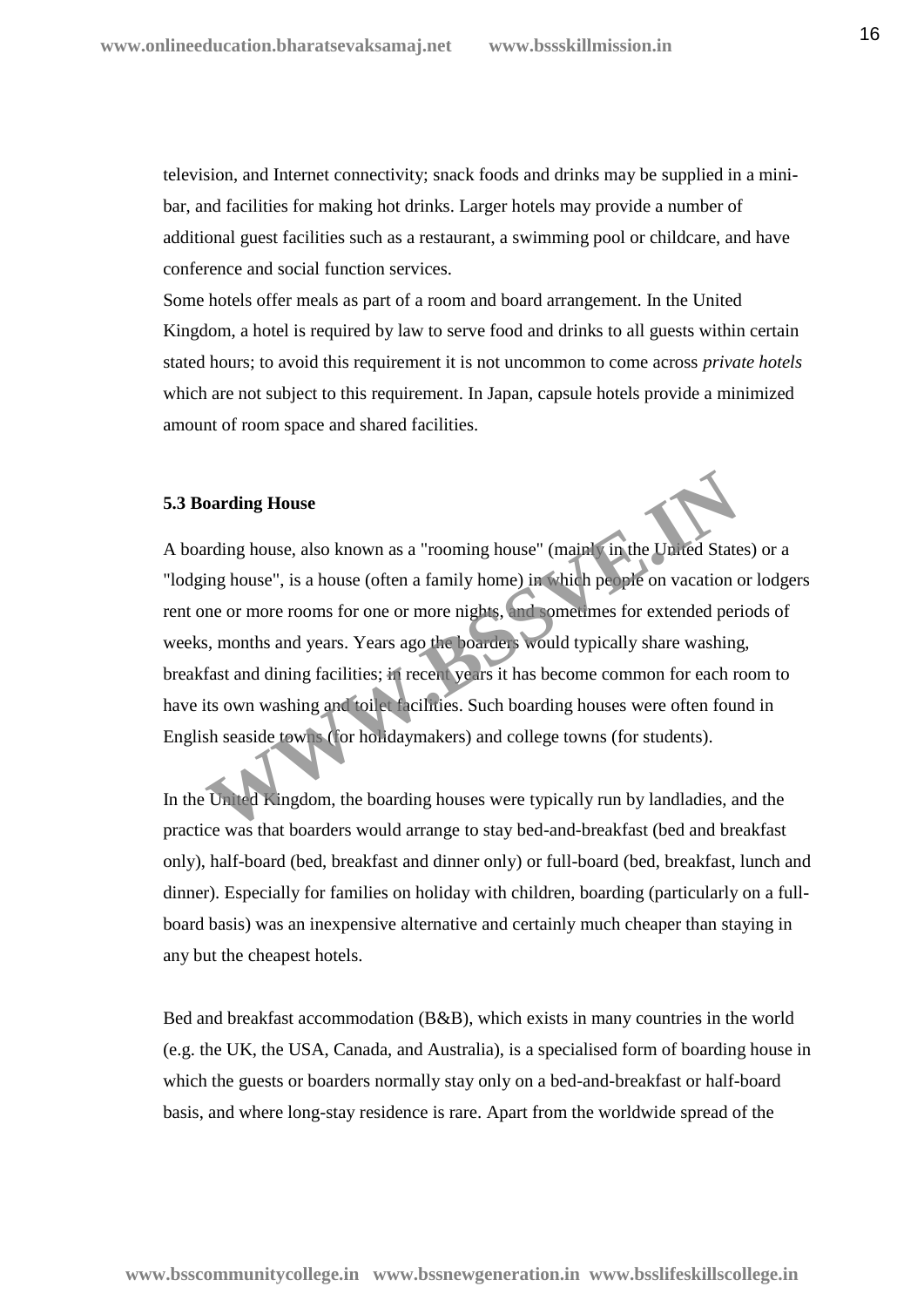concept of the B&B, there are equivalents of the British boarding houses elsewhere in the world. For example, in Japan, minshuku are an almost exact equivalent although the normal arrangement would be the equivalent of the English half-board. In Hawaii, where the cost of living is high and incomes barely keep pace, it is common to take in lodgers (who are boarders in English terminology) that share the burden of the overall rent or mortgage payable.

## **Instructions**

- In Section 2 of this course you will cover these topics: Commercial Foodservices Operations
	- Noncommercial Foodservices Operations

You may take as much time as you want to complete the topic coverd in section 2. There is no time limit to finish any Section, However you must finish All Sections before semester end date. 2 of this course you will cover these topics:<br>
cial Foodservices Operations<br>
mercial Foodservices Operations<br>
ake as much time as you want to complete the topic coverd in section 2.<br>
date.<br>
date.<br>
t to continue remaining c

If you want to continue remaining courses later, you may save the course and leave. You can continue later as per your convenience and this course will be avalible in your area to save and continue later.

## t**opic : Commercial Foodservices Operations**

## **Topic Objective:**

At the end of this topic student would be able to understand:

- What is foodservice
- Managerial Skills in Food & Beverage Service Operations
- Routine Operations Performed by the Beverage Directors
- Restaurants
- Hotel Bars
- **B**anquets
- Role of Catering Service Manager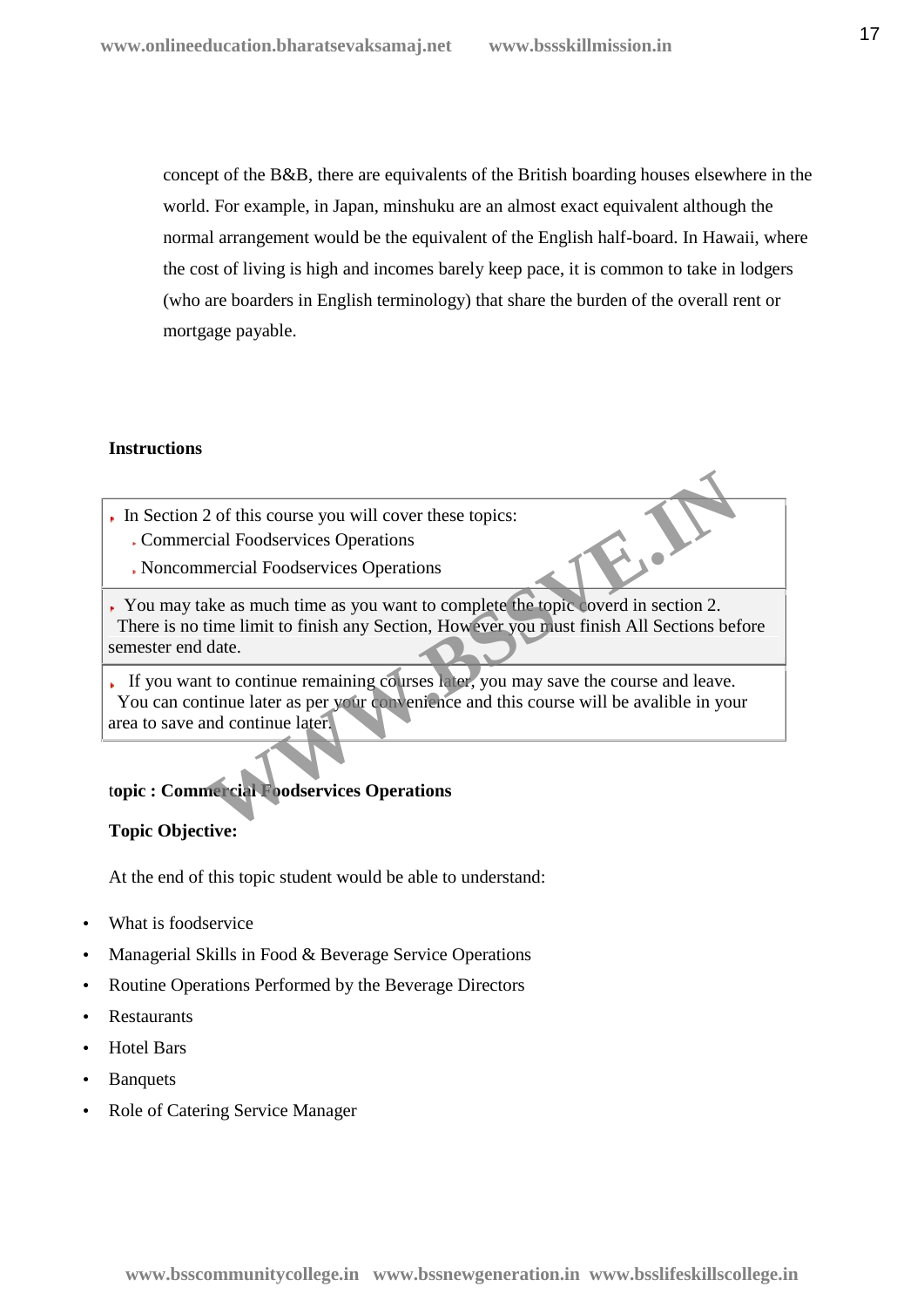- Classifications of Restaurants
- Trends in Restaurant Development
- Food Trends and Practices

#### **Definition/Overview:**

**The foodservice industry:** The foodservice industry encompasses those places, institutions, and companies responsible for any meal prepared outside the home. This industry includes restaurants, school and hospital cafeterias, catering operations, and many other formats. The companies that supply foodservice operators are called foodservice distributors. Foodservice distributors sell goods like small wares (kitchen utensils) and bulk foods. **WWW.BSSVE.IN**

#### **Key Points:**

#### **1. What is foodservice**

Food service covers subjects regarding the production and selling of foodstuffs by the restaurant or catering industries, including equipment and procedures. It does not refer to subjects such as commercial food manufacturing companies such as Nabisco or Coca-Cola.

Some companies manufacture products in both consumer and foodservice versions. The consumer version usually comes in individual-sized packages with elaborate label design for retail sale. The foodservice version is packaged in a much larger industrial size and often lacks the colorful label designs of the consumer version. Foodservice sales to restaurants and institutions are estimated to be approximately \$400 Billion, about equal with consumer sales of foods through grocery outlets. The foodservice industry is one of the largest employers in the United States. Major foodservice providers include Compass Group, 3663 First for Foodservice, Aramark, and the Crown Group.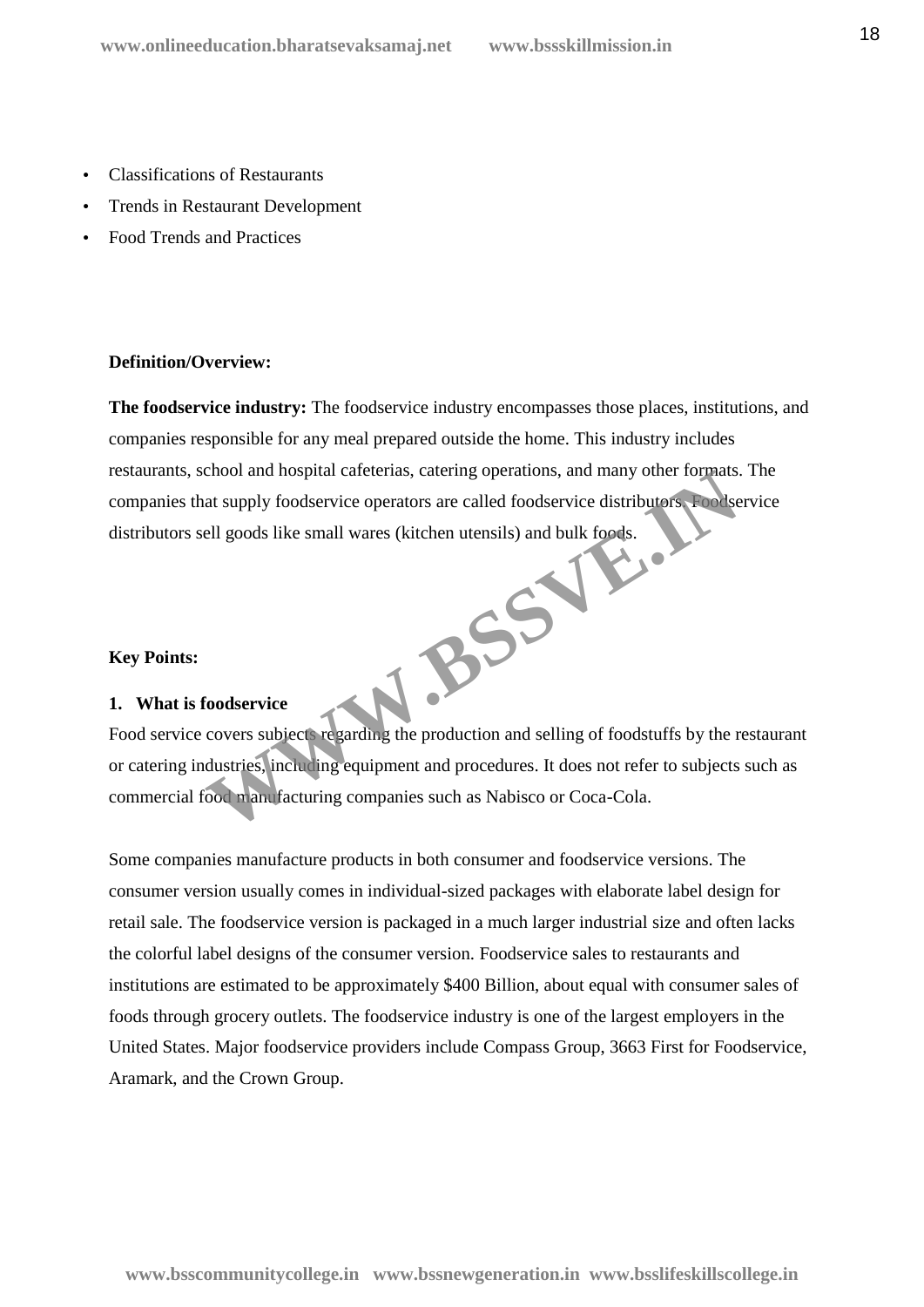#### **2. Managerial Skills in Food & Beverage Service Operations**

Among the skills needed by food and beverage managers are: leadership, identifying trends, finding and keeping outstanding employees, training, motivation, budgeting, cost control, finding profit from all outlets and having a detailed working knowledge of the front-of-the-house operations. These challenges set against a background of stagnant or declining occupancy and the consequent drop in room sales. Therefore, greater emphasis has been placed on making food and beverage sales profitable. Traditionally, only about 20% of the hotels operating profit comes from the food and beverage divisions. In contrast, an acceptable profit margin from a hotels food and beverage division is generally considered to be 25 to30%.

## **3. Routine Operations Performed by the Beverage Directors**

Food and beverage directors usually start their day at 8:00 a.m., and the workweek is usually Monday through Saturday, unless special events/functions are scheduled. The F&B director stays in close contact with the sales department. Also, it is important for the director to attend staff meetings, executive committee meetings, and profit and loss statement meetings. The executive chef who reports to the F&B manager manages the hotel kitchen. The executive chef is responsible for efficient kitchen operations, exceeding guest expectations for quality and quantity of food, temperature, presentation, and portion size. The chef must maintain company standards and achieve desired financial results. **Operations Performed by the Beverage Directors**<br>
verage directors usually start their day at 8:00 a.m., and the workweek is usugh Saturday, unless special events/functions are schedul of. The F&B direct with the sales dep

In many smaller and even in some larger streamlined hotel properties, the executive chef may also serve as the food and beverage director. Cooperation of kitchen staff is important to maintain operational controls. Software that costs out standard recipes, establishes perpetual inventories, and calculates potential food cost per outlet can assist in this process. Chefs not only examine the food cost of particular items, but also examine the contribution margin of food items. The contribution margin is the difference between the cost and the sale price of an item. Labor costs are also important and must be carefully monitored. Financial performance of the F&B department is often measured by performance ratios. Food cost percentagefood cost dollars divided by salesaverages about 30% for hotels. Labor cost percentagelabor dollars divided by sales dollarsvaries significantly by operation. One significant influence is the amount of food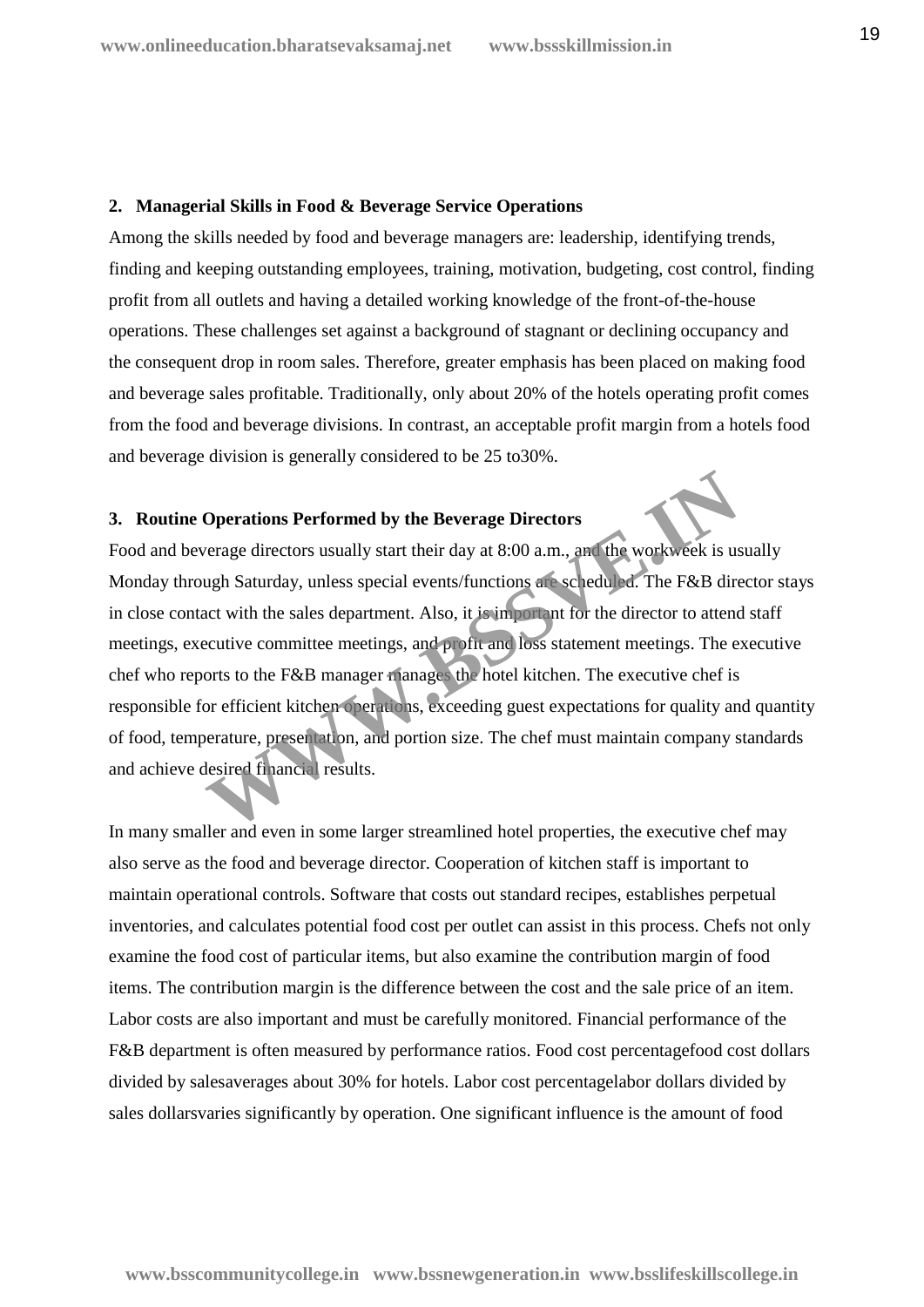made from scratch. The executive chef has one or more sous (under) chefs reporting to him or her. The sous chef is responsible for the day-to-day operations of the kitchen. Depending on the size of 69 the operations, there may be several chefs tour ant who rotate through the various stations in the kitchen to relieve the station chefs, who in turn report to the sous chef, all of whom have definite position responsibilities. In a nutshell, this process or concept is known as the brigade system. The brigade system was developed by the great Escoffier, and in a kitchen includes sous, banquet, fish, roast, vegetable, soup, sauce, and pantry chefs.

#### **4. Restaurants**

A hotel may have several restaurants or none at all. A major hotel chain generally has two restaurants: a signature or upscale restaurant and a casual coffee shop restaurant. Guests expect more and more from these operations. Restaurant managers are responsible for quality guest service, hiring, training, and developing employees, setting and maintaining quality standards, marketing, banquets, coffee service, in-room dining, mini-bars and the cocktail lounge, and presenting annual, monthly, and weekly forecasts and budgets to the food and beverage directors.

Forecasting the number of guests at hotel restaurants is difficult because hotel guests are unpredictable. They may prefer to eat outside of the hotel, rather than dining in one of the property's restaurants. Careful records should be kept to determine the projected number of guests who might eat at the restaurants on a given day. Other factors to consider would be functions scheduled for a convention group and any special needs/desires they might have. The number of guests staying in the hotel who dine in the hotels restaurant is referred to as the capture rate. In order to increase profitability, many hotel restaurants create incentives for guests to dine in their restaurants, such as meal discounts for people staying in the hotel and promoting the restaurant and menu at check-in, as well as having cooking demonstrations. Still other properties make restaurants responsible for their own profit and loss statements. In any event, it is difficult for hotel restaurants to generate a profit. signature or upscale restaurant and a casual coffee shop restaurant. Guests<br>re from these operations. Restaurant managers are responsible or quality<br>g, training, and developing employees, setting and maintaining quality st

## **5. Hotel Bars**

Hotel bars allow guests to relax and socialize for business or pleasure. Bars can also generate important profits for the hotel operation and for the hotel. Bars are run by bar managers. The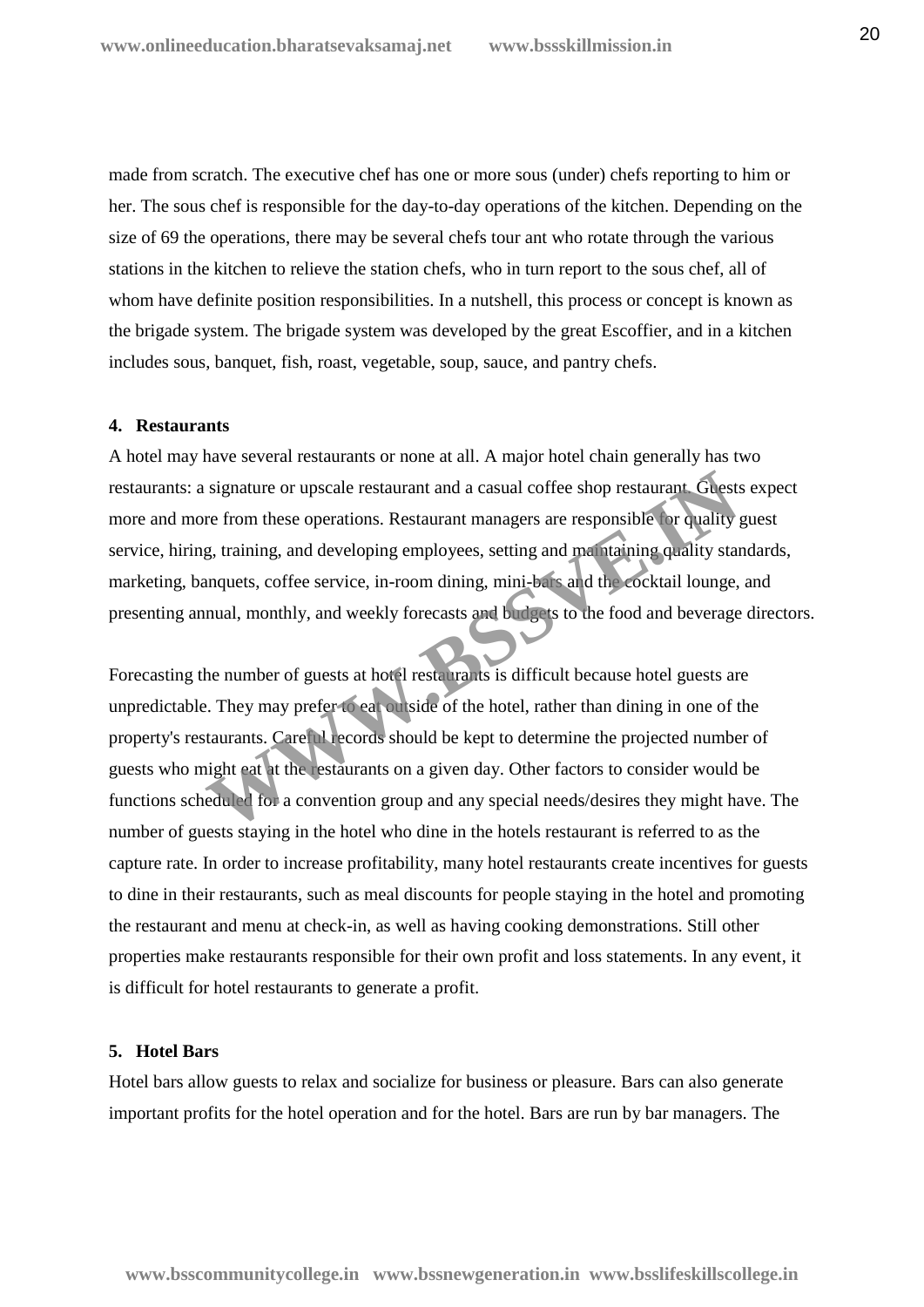cycle of beverages is complex. It involves the following steps: ordering, receiving, storing, issuing, bar stocking, serving, and guest billing. Beverages are not perishable; they may be held over if not sold. Bar efficiency is measured by the pour/cost percentage.

The pour cost is determined by dividing the cost of the depleted inventory by the sales over a period of time. A pour cost of 16 to 24% is considered appropriate for most operations. If sophisticated control systems are employed, pour costs are likely to be closer to 16%.Automated control systems are expensive. They can, however, provide greater accuracy and protect companies from losses due to over pouring, pilferage, and other problems. Operators must ensure responsible alcohol service. If the guest becomes intoxicated and is involved in an accident, the server of the beverage, the bar person, and the manager may be held liable. Typical bar types in hotels are lobby bars, restaurant bars (used as a holding area), the service bar (backstage bar), the catering and banquet bar (for functions), pool bars, mini-bars (in the guests room), nightclubs, sports bars, and casino bars.

#### **6. Banquets**

Banquets and functions bring people together to celebrate and honor various events. Events may center on anniversaries, weddings, political events, conventions, state72dinners, etc. Groups that commonly arrange functions are social, military, education, religious, and fraternal organizations (SMERF organizations).The term banquet refers to a group of people who eat together at one time and in one place. Catering includes a variety of occasions when people may eat at various times. Catering may be subdivided into on-premises and off-premises. The director of catering reports to the F&B director and is responsible for selling and serving, catering, banquets, meetings, and exhibitions. These events must exceed guest expectations for quality and produce are as on able profit. A close relationship must be maintained with the executive chef to ensure that the menus are suitable for the client and practical for service. The director of catering must be able to sell functions, lead a team of employees, set and maintain department sales and cost budgets, set service standards, be creative, and be knowledgeable of the likes and dislikes of various ethnic groups. Over the years, the director of catering builds a list of clients and a wealth of experience with various events. The main sales function of the department is conducted by the director of catering (DOC) and the catering sales managers (CSMs). They obtain business leads beverage, the bar person, and the manager may be held liable. Typical bar<br>by bars, restaurant bars (used as a holding area), the service bar (backstage<br>banquet bar (for functions), pool bars, mini-bars (in the grests room)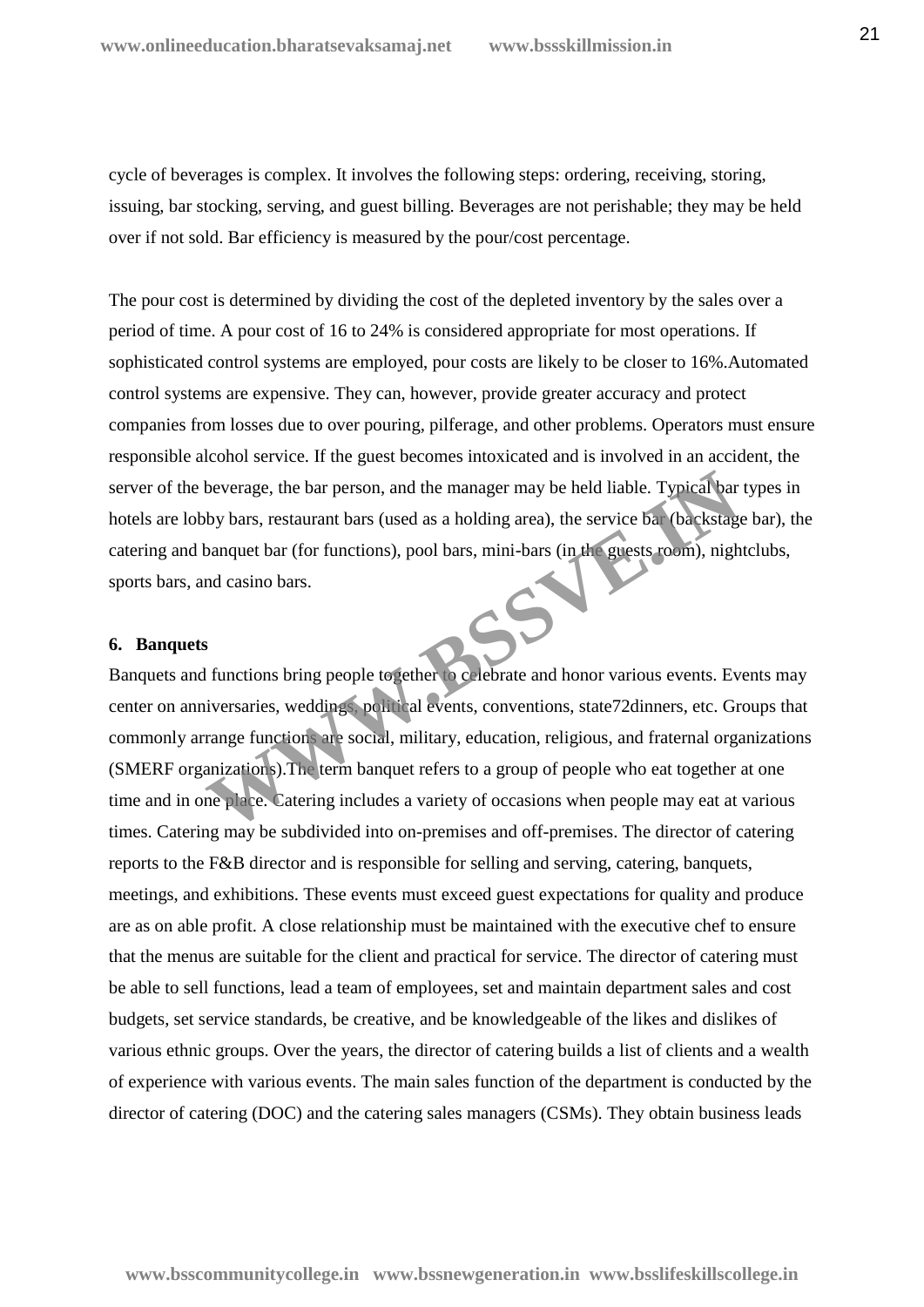from convention and visitors bureaus, corporate office sales departments, hotels directors of sales, general managers, competitive hotels, rollovers (groups rebooking at the same properties), and cold calls.

Typical flow for function booking includes inquiry, check for space available in bible, confirm availability, contract and proposal completed, and modifications made; client confirms event arrangements by signing the contract. The catering event order (CEO), or banquet event order (BEO), is prepared and completed for each function to inform the client and the hotel personnel. It communicates essential information about the function: what needs to happen and when. The CEO or BEO is based on correspondence with the client and notes taken during meetings. It specifies the room layout and decor, time of arrival, VIPs, special attention required, bar times, cash or credit bar, time of meal service, menu, and service details. A final number is usually required anywhere from 7 days to 72 hours before the function. This ensures that the hotel will have prepped sufficiently and that the client will not end up paying for a large number of noshows. Some hotels have a policy of preparing percentage (usually 3 to 5%) over the guaranteed number of guests. The director of catering holds weekly meetings with key individuals who will be responsible for upcoming events. From layout and decor, time of arrival, VIPs, special attention required based bar, time of meal service, menu, and service details. A final number is used where from 7 days to 72 hours before the function. The ensures tha

## **7. Role of Catering Service Manager**

The catering service manager (CSM) is responsible for delivering service that exceeds the expectations of guests and the client. The CSM is responsible for directing the service of all functions, supervising catering house persons who set up the room, cooperating with the banquet chef, checking that the client is satisfied, making out client bills immediately after the function, calculating and distributing gratuities and service charges, and coordinating special requirements. The catering coordinator is responsible for managing the office and controlling the function diary. The function diary is often referred to as the bible. Today, many hotels use a brand name computer program such as Delphi. A 1992 survey by the AH & MA revealed that 56% of all properties offer room service and 75% of airport hotel properties offer room service. Economy and many mid-priced hotel properties offer vending machines or food deliveries from local pizza or Chinese restaurants. This allows them to provide a desired service to the guest without additional expense to the operation.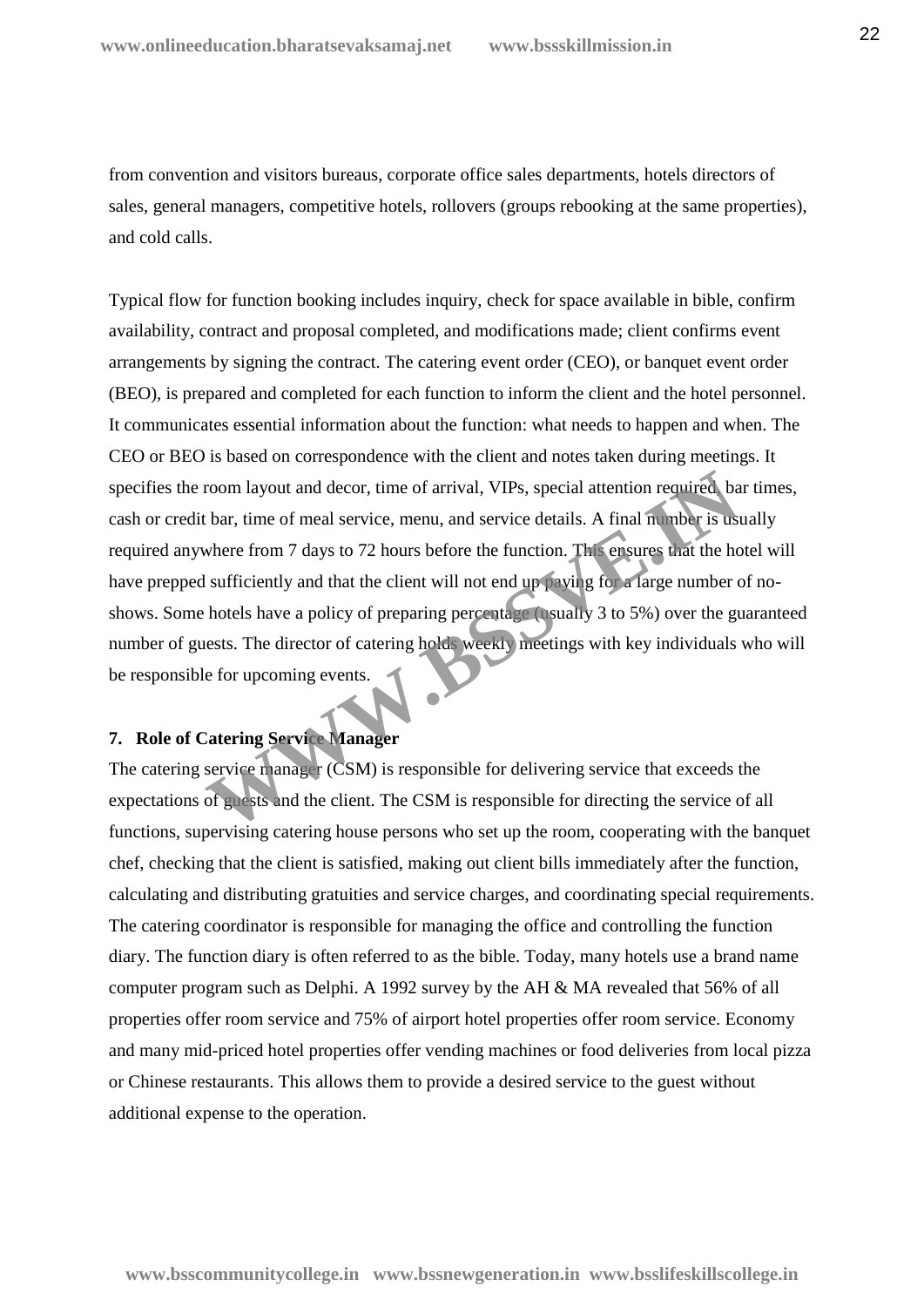#### **8. Classifications of Restaurants**

There is not a single definition of restaurant classification. However, most experts agree there are two main categories: independent and chain restaurants. Other categories include quick service, ethnic, dinner house, occasion, casual, etc. Some restaurants may fall into more than one category. Americans are spending an increasing amount of food dollars away from home. The most popular meal to eat away from home is lunch. Individual restaurants are typically one or more owners who are usually involved in the day-to-day operation of the business.

#### **8.1. Fine Dining Restaurant**

A fine dining restaurant is one where a good selection of menu items is offered, that is, at least 15 or more different entrees cooked to order and nearly all the food being made on the premises from scratch or fresh ingredients. Most fine dining restaurants are independently owned and operated by an entrepreneur or partnership. There are no national fine dining, luxury restaurant chains due to high labor cost and the small percentage of the population that can actually afford the high prices. It is increasingly difficult to make a profit in this segment of the business because of competition from other restaurants. The level of service in fine dining restaurants is generally high. A host or hostess will seat, a captain and food servers will describe specials, and a separate sommelier may take the wine order. Tableside cooking may be performed. There is no national fine dining chain restaurant chain because of the factors unique to this type of operation: Operations are labor-intensive, there are a limited number of the population that can afford the high prices, it is difficult to maintain high standards, and there is limited market appeal. E dining restaurant is one where a good selection of menu items is offered,<br>15 or more different entrees cooked to order and nearly all the **lood being** remises from scratch or fresh ingredients. Most fine dining restauran

## **8.2 Theme Restaurants**

These restaurants usually offer a limited menu, but create a complete experience for the guest. Some offer all-American food, such as meatloaf served by wait staff in character. Others specialize in creating a lively atmosphere and offering a diverse menu (e.g.,TGI Fridays, Bennigans, Outback Steakhouses).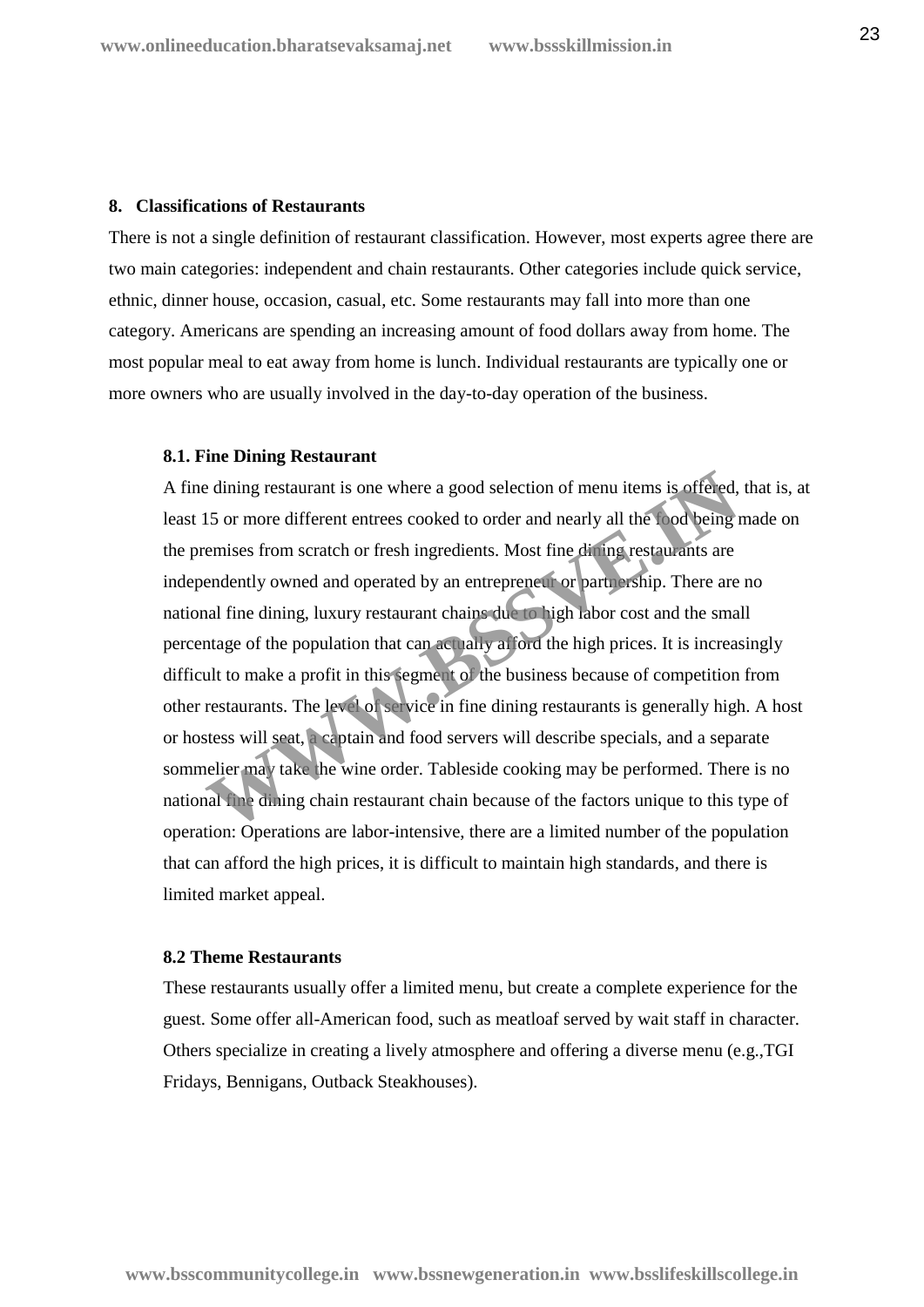#### **8.3. Celebrity Restaurants**

Celebrities who may or may not have F&B backgrounds own these operations. The operations are designed to be entertaining, drawing heavily on the notoriety of their owners (e.g., Wolfgang Puck, and Naomi Campbell, Claudia Schiffer and Elle Macpherson of the Fashion Caf).

## **8.4 Casual Dining and Dinner House Restaurants**

Causal dining is relaxed and may cross several classifications. There are a variety of restaurant chains that call themselves dinner house restaurants; some could even fit into the theme category. Many dinner houses have a casual, eclectic decor that may promote a theme. Many fine dining chains are moving toward high-end casual, which is a segment that retains the informality of casual dining, but with prices and food quality resembling that of fine dining. However, whatever is called high-end casual dining is usually uncreative. **Example 18 All the United Service CSR)**<br>
Etains the informality of casual dining, but with prices and food vuality restants the informality of casual dining, but with prices and food vuality restant of fine dining. Howeve

# **8.5 Quick Service (QSR)/Fast Food Restaurants**

Quick service offer limited menus. It is this sector that really drives the industry. Quick service restaurants include hamburger, pizza, chicken etc.

# **9. Trends in Restaurant Development**

Demographics, branding, alternative outlets, globalization, continued diversification within the various dining segments, multiple locations, more points of service, more hyper theme restaurants, and chain versus independent establishments are recent trends.

## **10. Food Trends and Practices**

Back-to-basic cooking has been redefined to mean taking classical cooking methods and infusing modern technology and science to create healthy and flavorful dishes. Some examples include: thickening soups and sauces by processing and using the foods natural starches; redefining the basic mother sauces to omit the bchamel and egg-based sauces and add or replace with coulis and salsas or chutneys; pursing more cultural culinary infusion to develop bold and aggressive flavors; experimenting with sweet and hot flavors; taking advantage of the shrinking globe and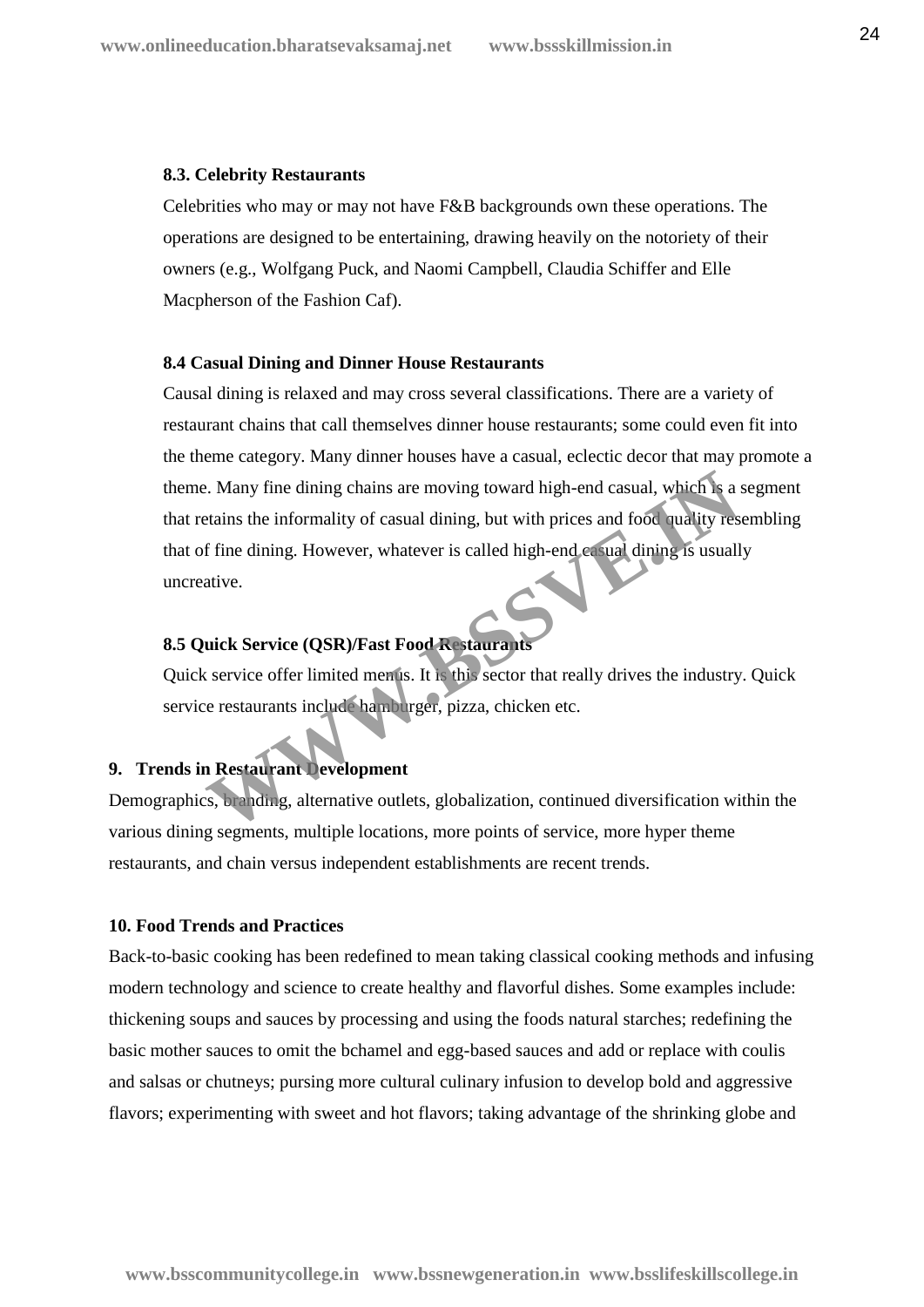disappearing of national borders to bring new ideas and flavors to restaurants; and re-evaluating recipes and substituting ingredients for better flavor (flavored liquid instead of water, substituting herbs and spices for salt, and returning to one-pot cooking to capture flavors).

## **: Noncommercial Foodservices Operations**

## **Topic Objective:**

At the end of this topic student would be able to understand:

- Foodservices Contract Management
- In-Flight and Airport Food Service
- Military Foodservice
- Foodservices in Educational Organizations **WWW.BSSVE.IN**
- Responsibilities in Managed Services
- Managed Services Career Paths
- Health Care Facilities
- Business and Industry
- Managed Services Other Than Food
- Leisure and Recreation
- Stadium Points of Service
- Advantages and Disadvantages of noncommercial foodservices

## **Definition/Overview:**

**Noncommercial foodservices:** Noncommercial foodservices include the services provided without profit motive e.g. Military food services.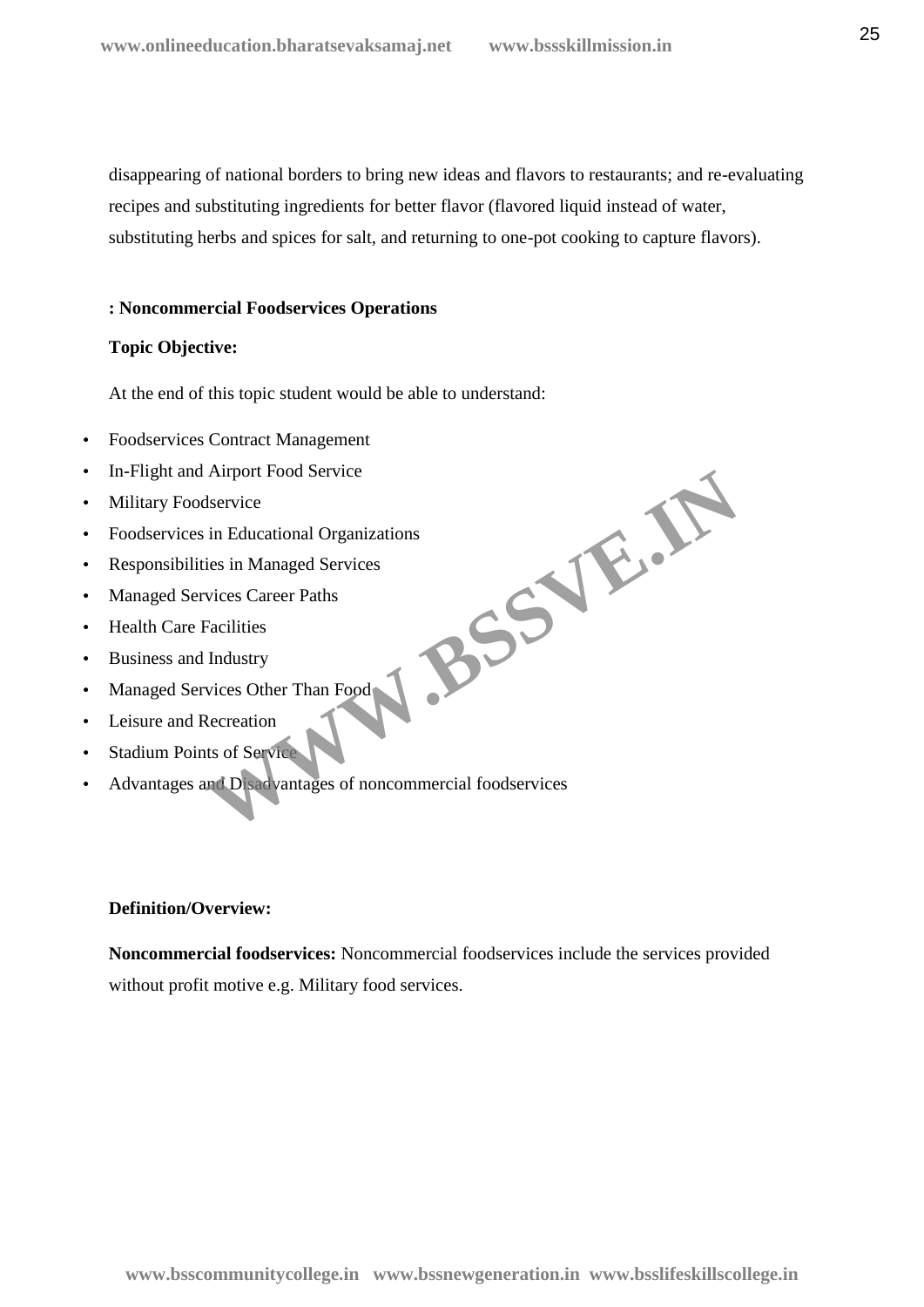## **Key Points:**

## **1. Foodservices Contract Management**

Contract management or contract administration in hospitality management is the management of contracts made with customers, vendors, partners, or employees. Contract management includes negotiating the terms and conditions in contracts and ensuring compliance with the terms and conditions, as well as documenting and agreeing any changes that may arise during its implementation or execution. It can be summarized as the process of systematically and efficiently managing contract creating, execution, and analysis for the purpose of maximizing financial and operational performance and minimizing risk. WWW.BS

## **2. In-Flight and Airport Food Service**

Food has become a major competitive factor among airlines. Airlines may provide meals from their own in-flight business or have the food provided by a contractor. In-flight foodservice is a complex process. All airlines have a limited menu. The food must be able to withstand transportation conditions and extended holding times (hot or cold). The meal must also be appealing and able to fit in the limited passenger eating space. Gate Gourmet International is the largest in-flight caterer in terms of sales.

Sky Chef and Cater Air are other companies in the field.

In-flight foodservice management operators plan the menus, develop the product specifications, and arrange the purchasing contracts. Many airlines place a high priority on controlling meal costs. Some limit the cost for an in-flight meal to \$6; some limit the menu choices, while others offer snacks rather than meals on many flights. International flights tend to have better food and beverage service. As airlines have decreased their in-flight foodservice, many chain restaurants have opened at airports.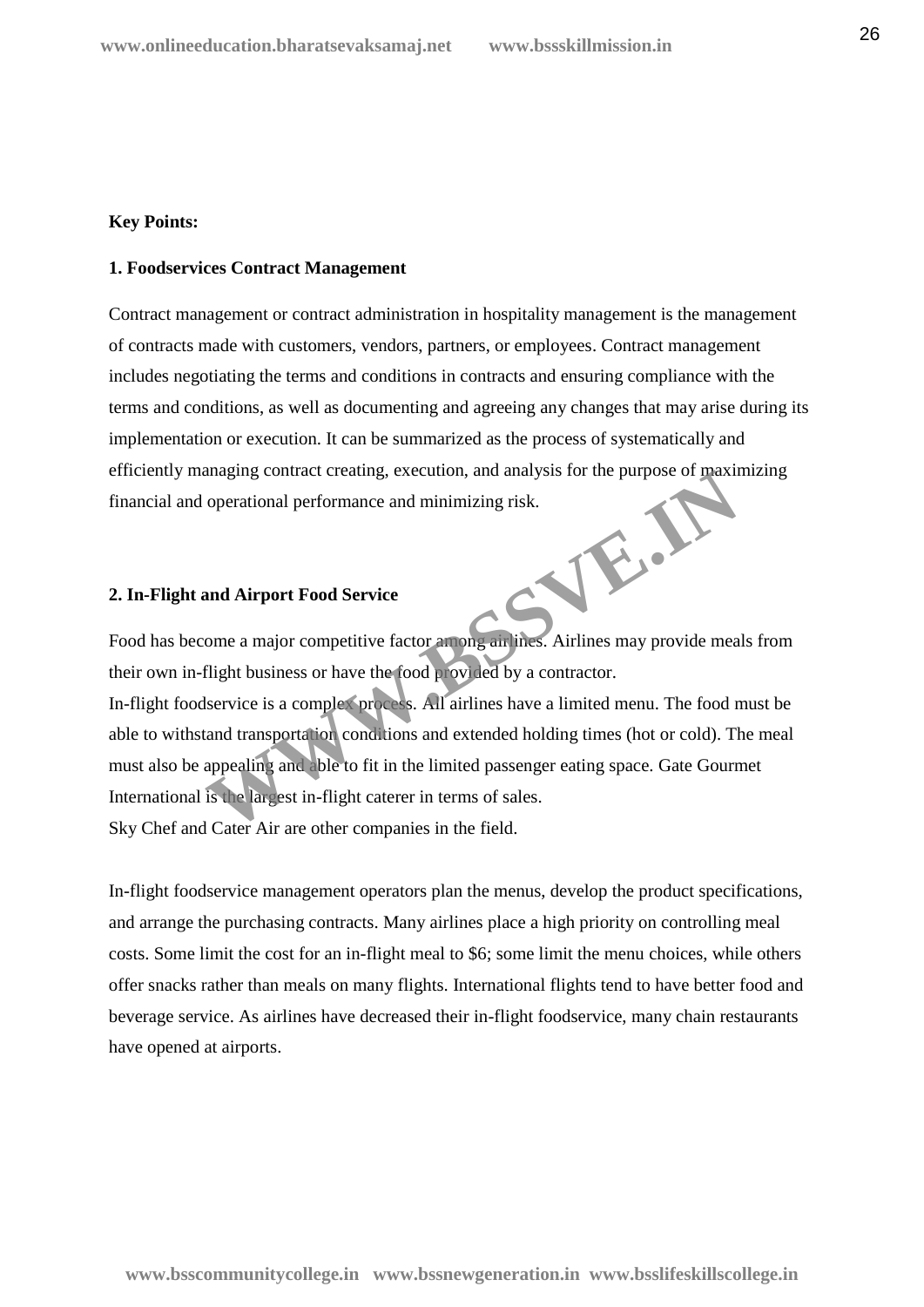#### **3. Military Foodservice**

Military foodservice is a large and important component of managed foodservice. Even with military downsizing, military foodservice sales are estimated at over \$6 million. Services and concepts are being redesigned to better serve the needs of personnel. Efforts are being made to address problems with service delays, inferior products, and inventory controls. In many cases, officers clubs have been contracted out to management companies. The clubs have moved emphasis from fine dining to a more casual atmosphere. Menu management strategies have also been implemented.

Another trend is the testing of prepared foods that can be reheated and served without much labor. MREs (meals ready to eat) are standard fair for troops in the field. Today, a mobile kitchen can be run by only two people. One problem of privatization of military foodservice operations may arise in the need to provide foodservice in combat situations. In such cases, the military must be able to provide its own foodservice. (meals ready to eat) are standard fair for troops in the field. Today, a mobile<br>
You wo people. One problem of privatization of military food service op<br>
the need to provide foodservice in combat situations. In such cases,

## **4. Foodservices in Educational Organizations**

# **4.1 Elementary and Secondary Schools**

In 1946, the United States Government enacted the National School Lunch Act in response to concerns about malnourishment in military recruits. The program also allowed for the use of surplus food products. Today, millions of children are fed breakfast, lunch, or both each day, in approximately 98,000 schools. A major challenge for the program is to balance nutrition with foods the students like. Many are concerned about the food that young students are eating. Studies shows that the food served in many cafeterias exceeds recommended dietary guidelines for fat content.

Some schools have onsite kitchens, where the food is prepared, and dining rooms, where the food is served. Large food districts may prepare foods in a central commissary and then distribute them to schools in the area. Alternatively, some schools purchase ready to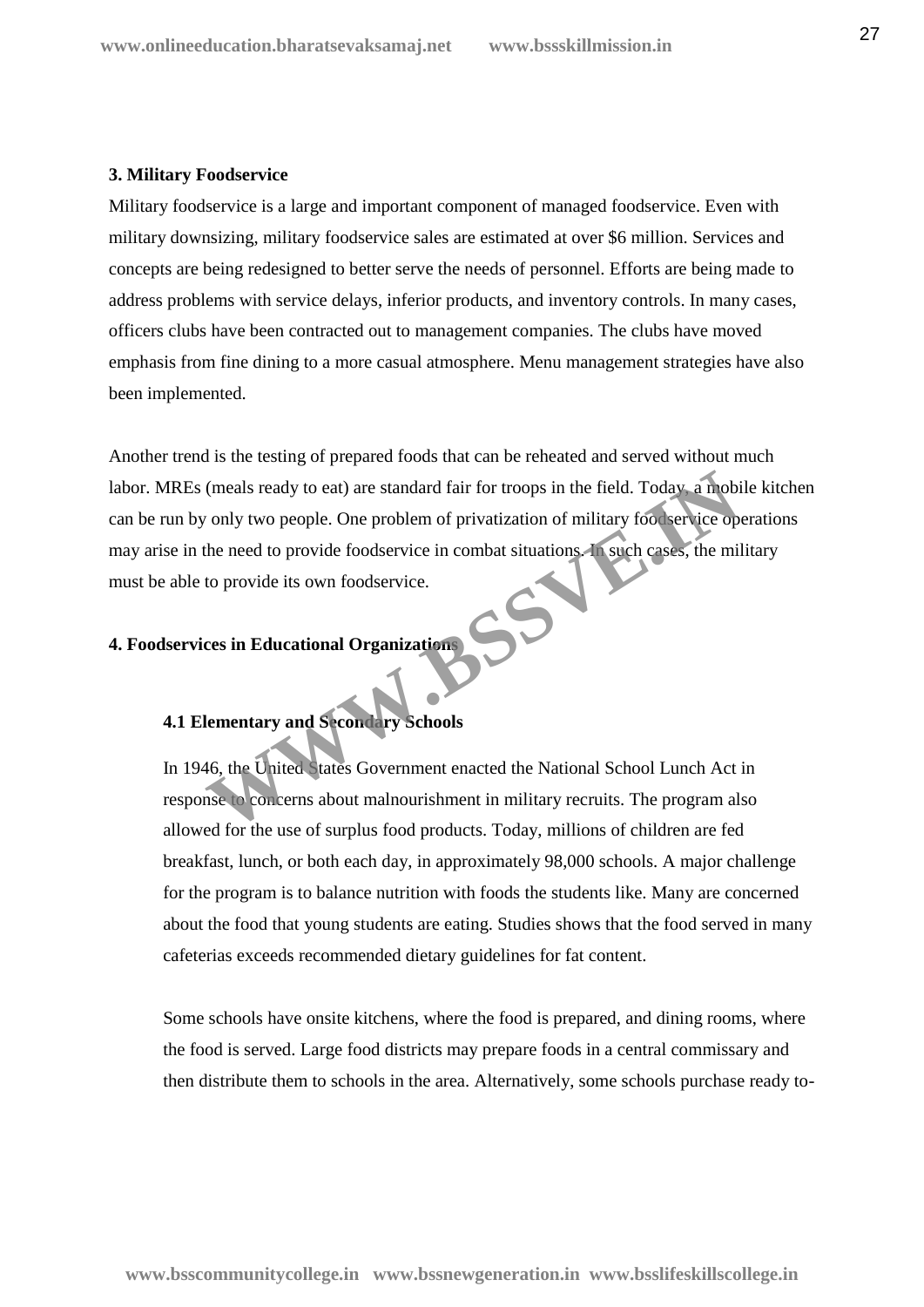serve meals that are assembled at the meal site. The government National School Lunch Program is a huge market for fast food chains.

Although entering this market does mean a decrease in contribution margin on items offered, future benefits, such as building brand loyalty, can be extremely valuable. There has been much debate over the suitability of allowing chain foodservice operations in the school lunch programs. Professional chefs are working with the Department of Agriculture's Food and Consumer Service to develop healthful recipes and menus with increased appeal and without increased costs.

## **4.2 Nutrition Education Programs**

Nutrition education is now required in the nations school lunch program. The food pyramid was developed as a part of this effort.

# **4.3 Colleges and Universities**

College and university foodservice operations are complex and diverse. Residence halls, cafeterias, student unions, faculty clubs, convenience stores, administrative catering, and outside catering are the major components of this segment of noncommercial foodservice. On-campus dining can be a challenge because the clientele lives on campus and eats all of its meals at the campus facilities. Students, faculty, and staff often become bored with the surroundings and the menu offerings. Budgeting, in such operations, is simplified because the on-campus students have already paid for their meals and, therefore, numbers are easier to forecast. **Unitain Education Programs**<br>
ion education is now required in the nations school length program. The fo<br>
id was developed as a part of this effort.<br> **Olleges and Universities**<br>
ge and university for dservice operations ar

Operations tend to offer students a variety of meal plans, rather than the old board plan, where students paid one fee for all mealswhether they ate them or not. Many schools have adopted a prepaid credit plan, where students pay a dollar amount up front, and as they eat meals over the course of the term or school year, the dollar amount of each meal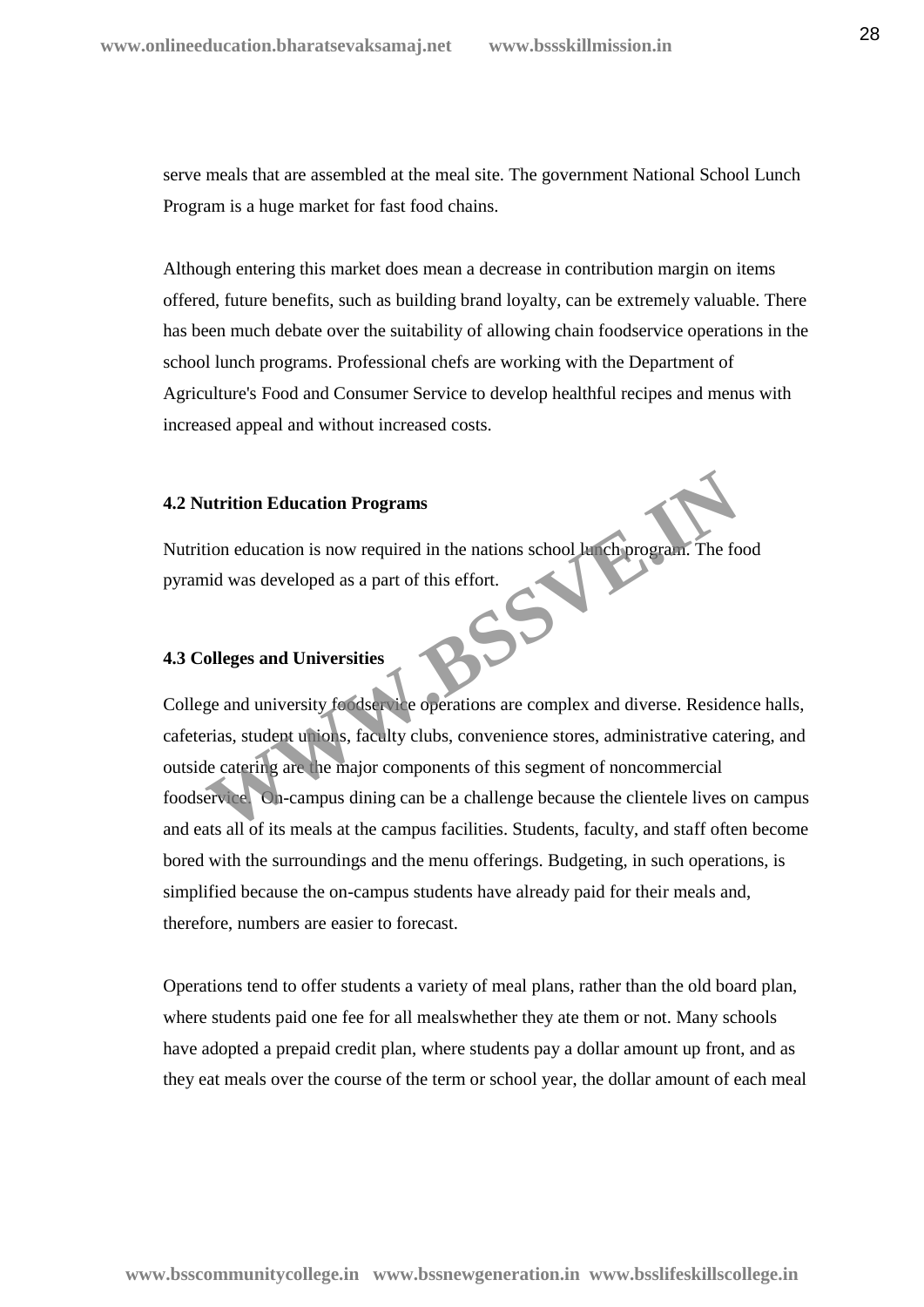is subtracted from the students account. Driving forces of change on campuses are the growth of branded concepts, privatization, campus cards, and computer use.

## **4.4 Student Unions**

The student union offers a variety of food and services to cater to the needs of a diverse student body. It is often the place to be, a place where students gather to socialize, as well as to eat and drink. Many campuses have opted to allow restaurant chains to open on campus. The restaurant pays fees, either to the contract food company directly or to the college. Offering take-out service is another trend developing in college foodservice.

## **5. Responsibilities in Managed Services**

Foodservice managers responsibilities in a small or midsize operation are more extensive than those of managers of larger operations. In addition to foodservice, key areas of responsibility include employee relations, human resource management, financial/budgeting, safety administration, safety budgeting, food production service, sanitation/food-borne illness prevention, purchasing, recruiting, and staff training and development. ilities in Managed Services<br>
managers responsibilities in a small or midsize operation are more extensive<br>
agers of larger operations. In addition to foodse vice, key areas of responsi<br>
oyee relations, human resource paint

# **6. Managed Services Career Paths**

A typical career path in managed services includes the following:

- Assistant foodservice director
- Foodservice director
- General manager
- District manager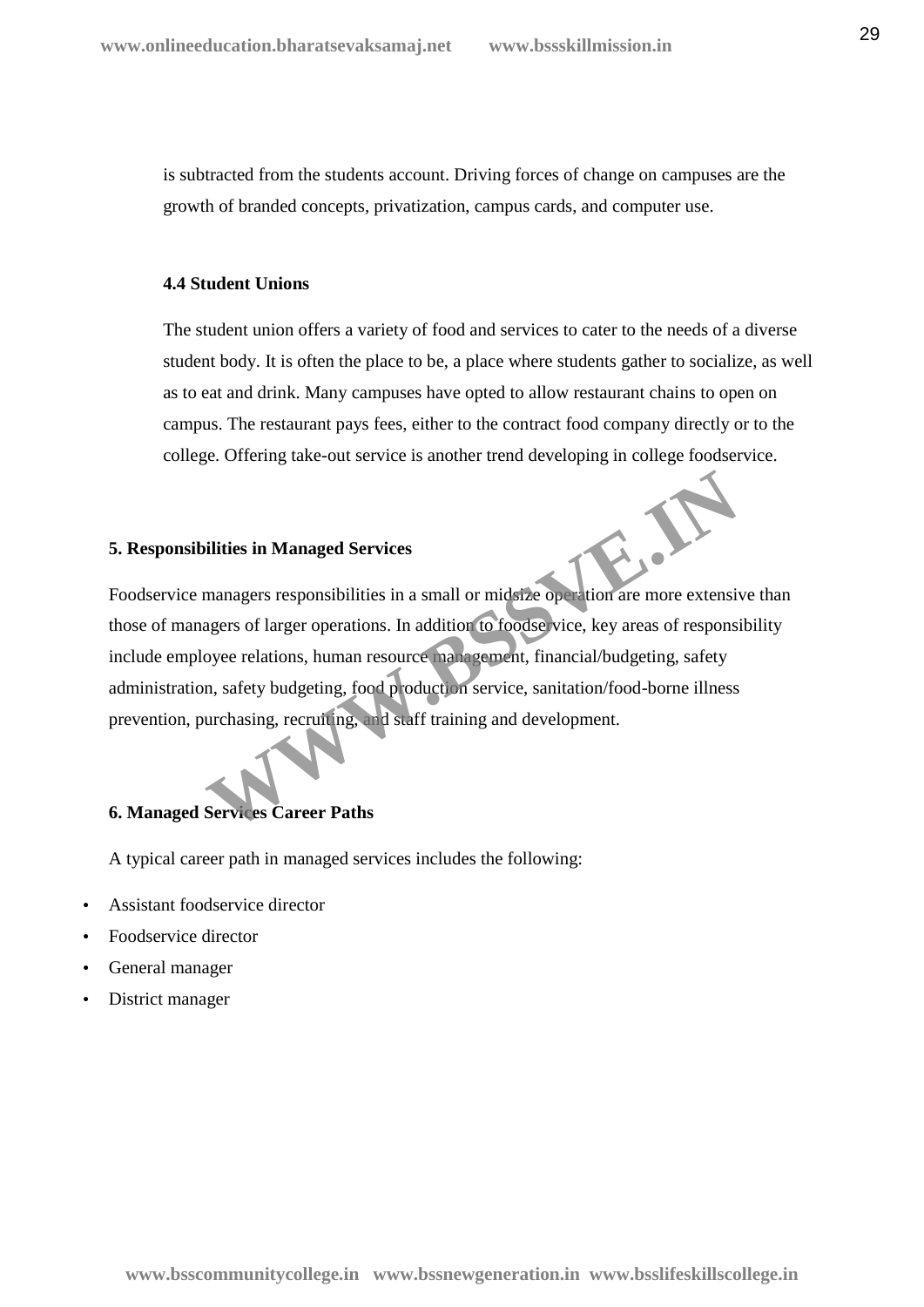## **7. Health Care Facilities**

Health care foodservice operations are very complex because they must meet the needs of clientele with special needs. Service is provided by tray, in the cafeteria, dining room, coffee shop, catering, and vending. The needs and desires of both the patients and the health care workers must be provided for. Meals must be consumed in a short period of time (30 minutes usually) and must have a varied menu. The main focus of a hospital foodservice operation is the tray line. In the tray line, meals are assembled through a color-coding system to meet requirements specified by the dietitian. These trays must be carefully checked to be sure each patient gets his or her correct meal.

Health care foodservice is very labor intensive. Labor accounts for 55 to 66% of operating dollars. Hospital foodservice has evolved to the point where the need for new revenue sources has changed the traditional patient and non patient meal-service ratios at many institutions. Often, the cafeteria is the greatest revenue generated for the health care foodservice operation. Cash sales to patients, their families, and staff have become important contributors to the bottom line in many operations. Some operations have branched out into retail bakeries and catering. boodservice is very labor intensive. Labor accounts for 55 to 66% of operat<br>tital foodservice has evolved to the point where the need for thew revenue s<br>the traditional patient and non patient meal-service atios at many in

Innovations in preparation, such as sous vide and cook-chill, have allowed for labor savings. Additional savings can be realized through the quantity purchasing, menu management, and the use of operating systems to reduce food and labor costs. Contract specialists such as Sodexho, Compass, and ARAMARK will increase their margins. Restaurant chains have also entered this segment of the industry. These chains benefit from long-term leases at very attractive rates compared with a restaurant site. Some hospitals offer pizza service to rooms and comfort foods.

## **8. Business and Industry**

Important terms to understand in regard to this segment are: contractors (companies that operate foodservice for the client on a contractual basis), self-operators (companies that operate their

**www.bsscommunitycollege.in www.bssnewgeneration.in www.bsslifeskillscollege.in**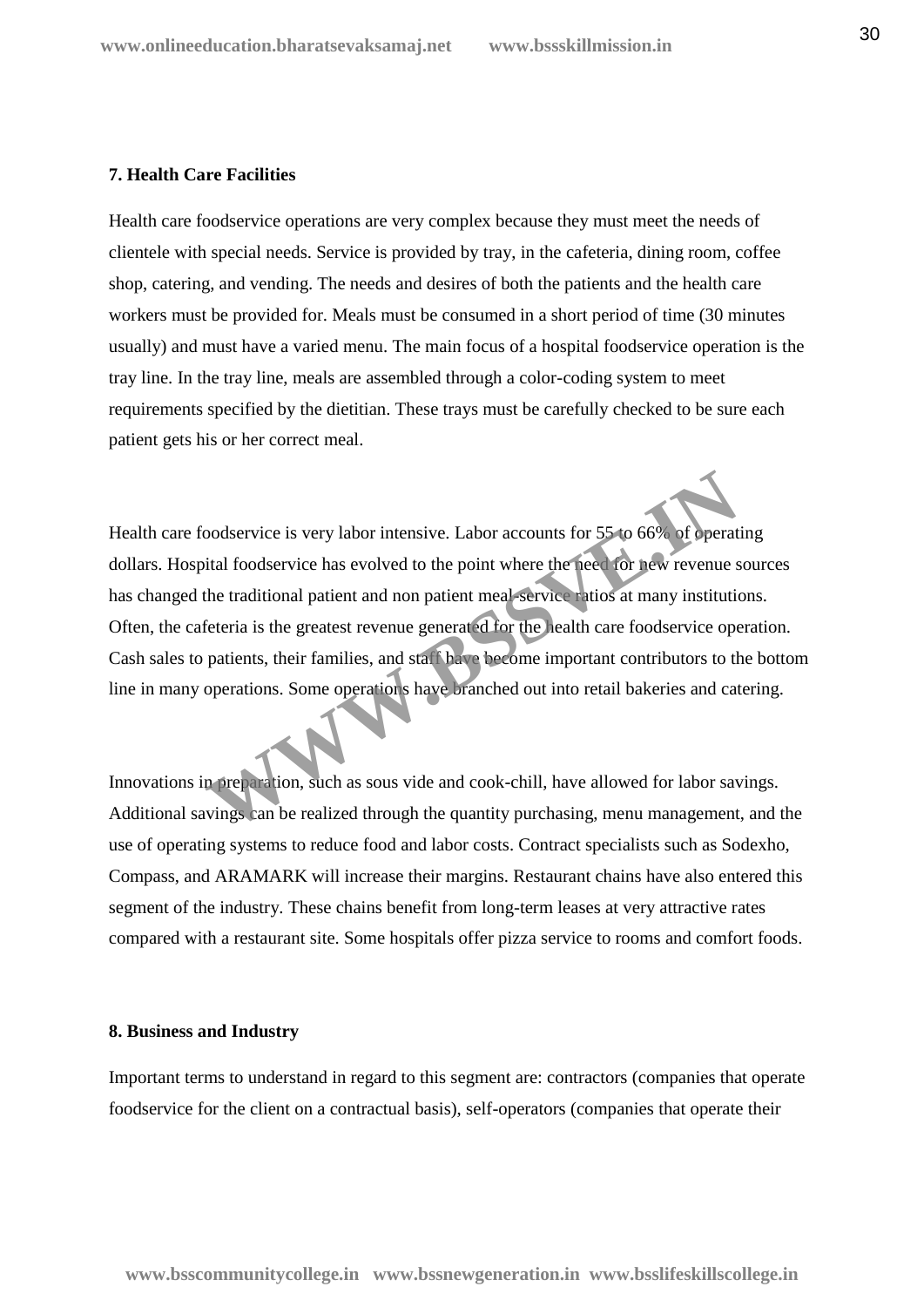own foodservice operations), and liaison personnel (people responsible for translating corporate philosophy to the contractor and overseeing the contractor). Contractors have about 80% of the B&I market. The remainder is self-operated. A new trend is for one operator to serve several tenants in a building through a central facility. B&I operators have begun to offer more diverse menu options. By offering more healthful meal options, operators are meeting the evolving needs of their clients. The resources largely determine the type of service offered by B&I operators: money, time, space, and expertise.

Typical manners of service include: 1) full-service cafeterias with straight, scatter, or mobile systems: and 2) limited-service cafeterias offering fast food service, cart, and mobile service, fewer dining rooms and executive dining rooms. WEB.J

## **9. Managed Services Other Than Food**

Many companies have expanded their service beyond food to include other areas of facilities management including:

- Housekeeping/custodial/environment services
- Maintenance and engineering
- Grounds and materials management
- Office and mail service
- Concierge services
- Patient transportation services for hospitals

#### **10. Leisure and Recreation**

Leisure and recreation is probably the most fun area of the foodservice industry to work in: stadiums, arenas, theme parks, national parks, state parks, zoos, aquariums, and other venues where food and beverage are provided for large numbers of people are leisure and recreation operations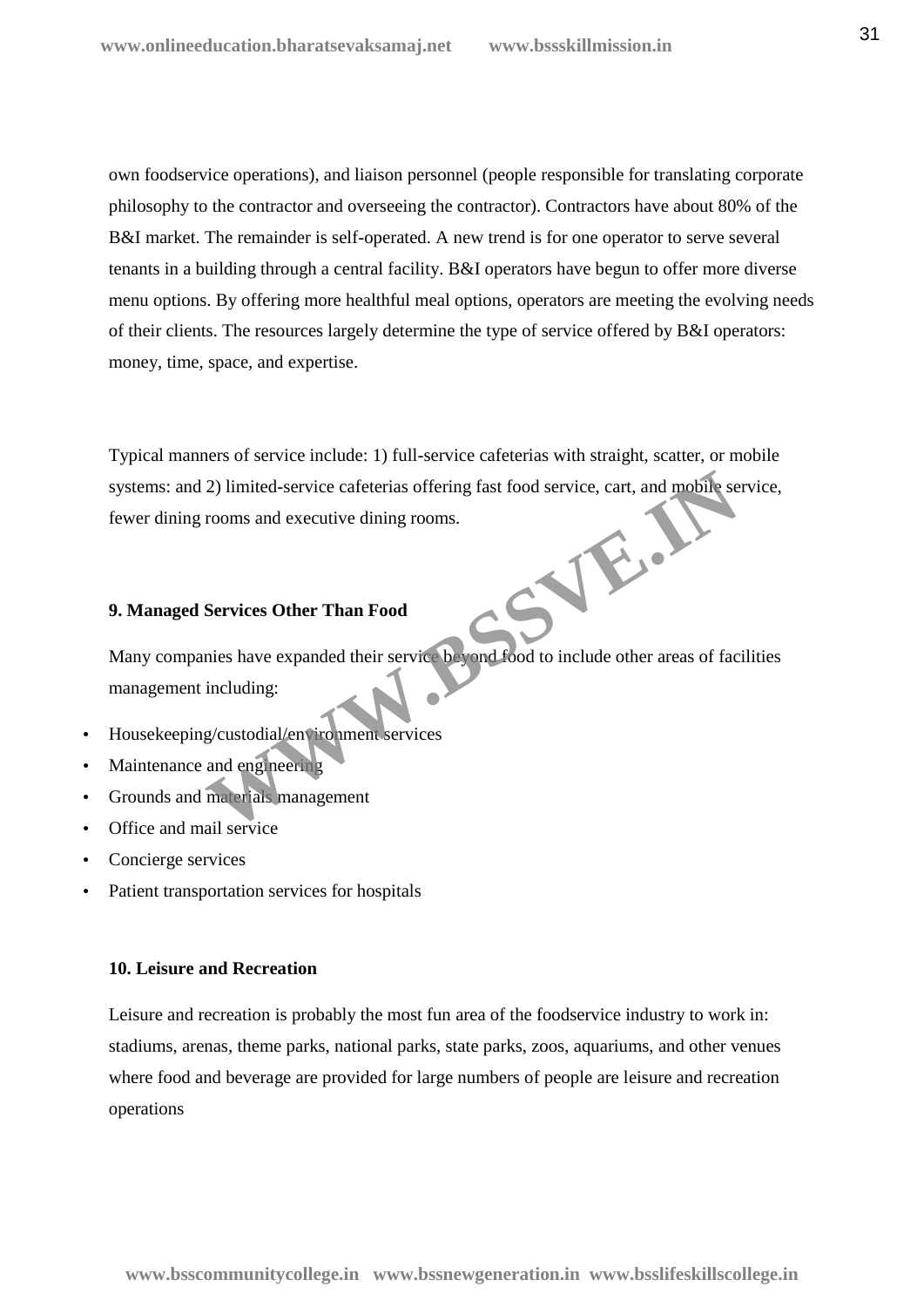## **11. Stadium Points of Service**

Points of service include vendors, concession stands, and restaurants. A major point of service is the food and beverage offered in the premium seating areas known as super boxes, suites, and skyboxes. It is possible for all of these points of service to go on all at once and serving upwards 60,000 to 70,000 fans. To feed all these people many foodservice companies have contracts with the stadiums and arenas.

The same food companies that serve the stadiums and arenas contract most U.S national parks. These parks have hotels, restaurants, snack bars, gift shops, and myriad other service outlets. Another venue that requires foodservice is tournaments. WWW.BSSV.

## **12. Advantages and Disadvantages**

Advantages of careers in this area include the unique opportunity to see professional and amateur sporting events as much as you please, to be in rural, scenic areas and enjoy the great outdoors, to provide a diverse set of services for the guests or fans, and to have a set work schedule. With recent growth in this segment, many new career openings are now being offered. Disadvantages include large amounts of people to serve in short periods of time; a work schedule of weekends, holidays, nights; impersonal service, less creativity with food; seasonal employees; and an on/off season work schedule.

## **13. Foodservice distributor**

A foodservice distributor is a company that provides food and non-food products to restaurants, cafeterias, industrial caterers, and hospitals and nursing homes.

A foodservice distributor functions as an intermediary between food manufacturers and the foodservice operator (usually a chef, foodservice director, food & beverage manager, and independent food preparation businesses operator owners.) Foodservice distributors procure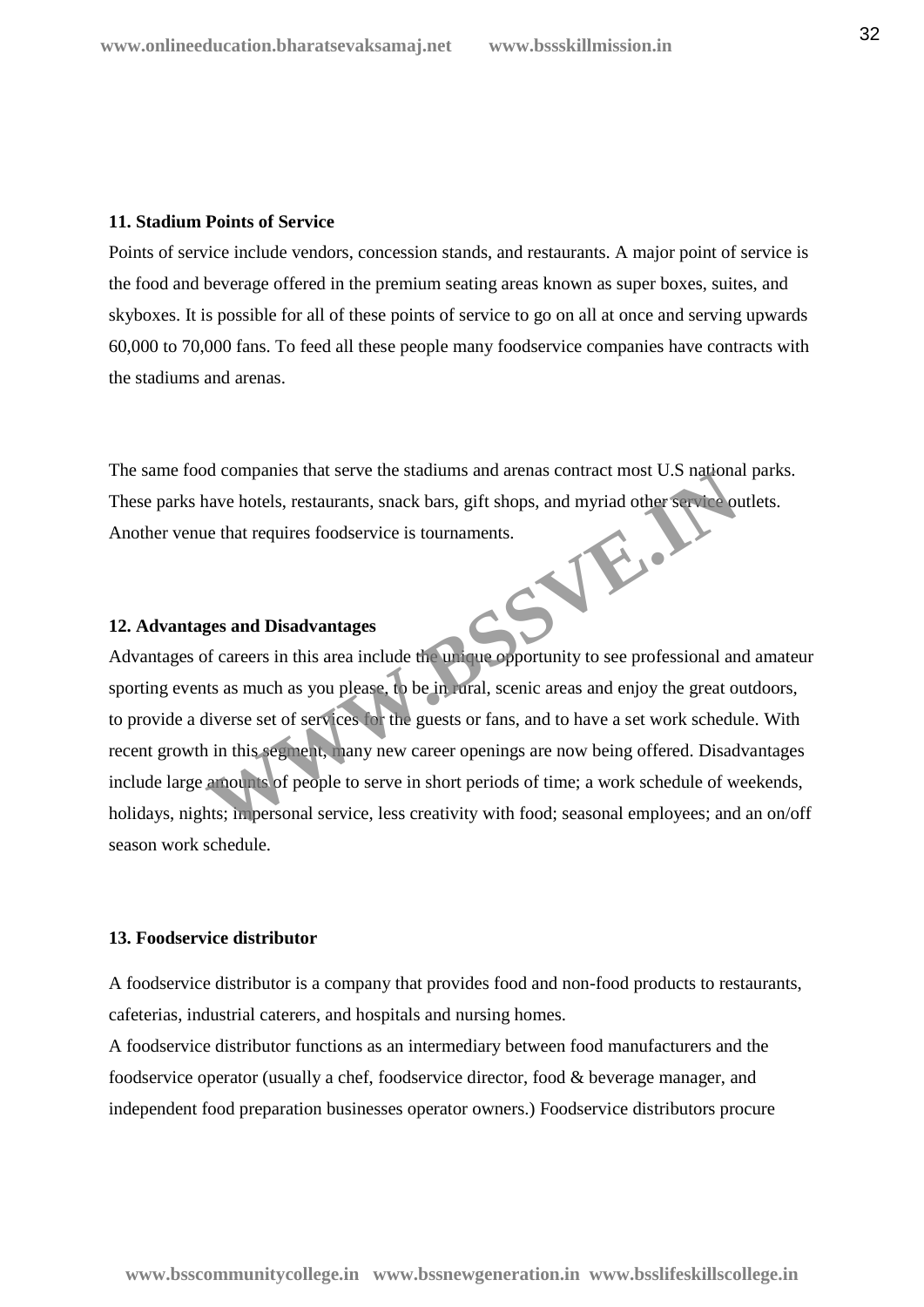pallets and bulk inventory quantites that are broken down to case and sometimes unit quantities for the foodservice operator. Most foodservice operators purchase from a range of local, speciality, and broadline foodservice distributors on a daily or weekly basis.

Often a food manufacturer may hire a foodservice brokerage company to represent the manufacturer in a local market. The broker helps the food manufacturer market its products through the foodservice distribution system, which ranges from getting items stocked at the distributor to working with operators to purchase items from the distributor.

A broadline distributor services a wide variety of accounts with a wide variety of products, while a system distributor stocks a narrow array of products for specific customers, such as restaurant chains. Foodservice distribution companies can range in size from a one-truck operation to larger corporations. There are many independent broadline foodservice distribution companies that service chain and multi-unit restaurants based on master distribution agreements with national foodservice groups. These groups provide distributor members procurement capabilities rival the purchasing power of largest distributors. These distributor groups also provide distributor members group private label brands as well as marketing and quality assurance services. Before the advent of redistribution, only the largest foodservice distributors could purchase enough products from an individual food manufacturer to fill up an entire truck. Smaller distributors were forced to purchase in less than truckload (LTL) quantities, putting them at a significant logistical disadvantage to the larger distributors. ributor stocks a narrow array of products for specific customers, such as reservice distribution companies can range in size from a one-truck operation. There are many independent broadline foodservice distribution compani

In the food redistribution model, a re-distributor will purchase in truckload quantities from many food manufacturers and warehouse the products. Individual distributors can then purchase multiple manufacturers' products from the re-distributor and fill up an entire truck to save on shipping costs. The largest food redistributor in the U.S. is Dot Foods, followed by Sysco.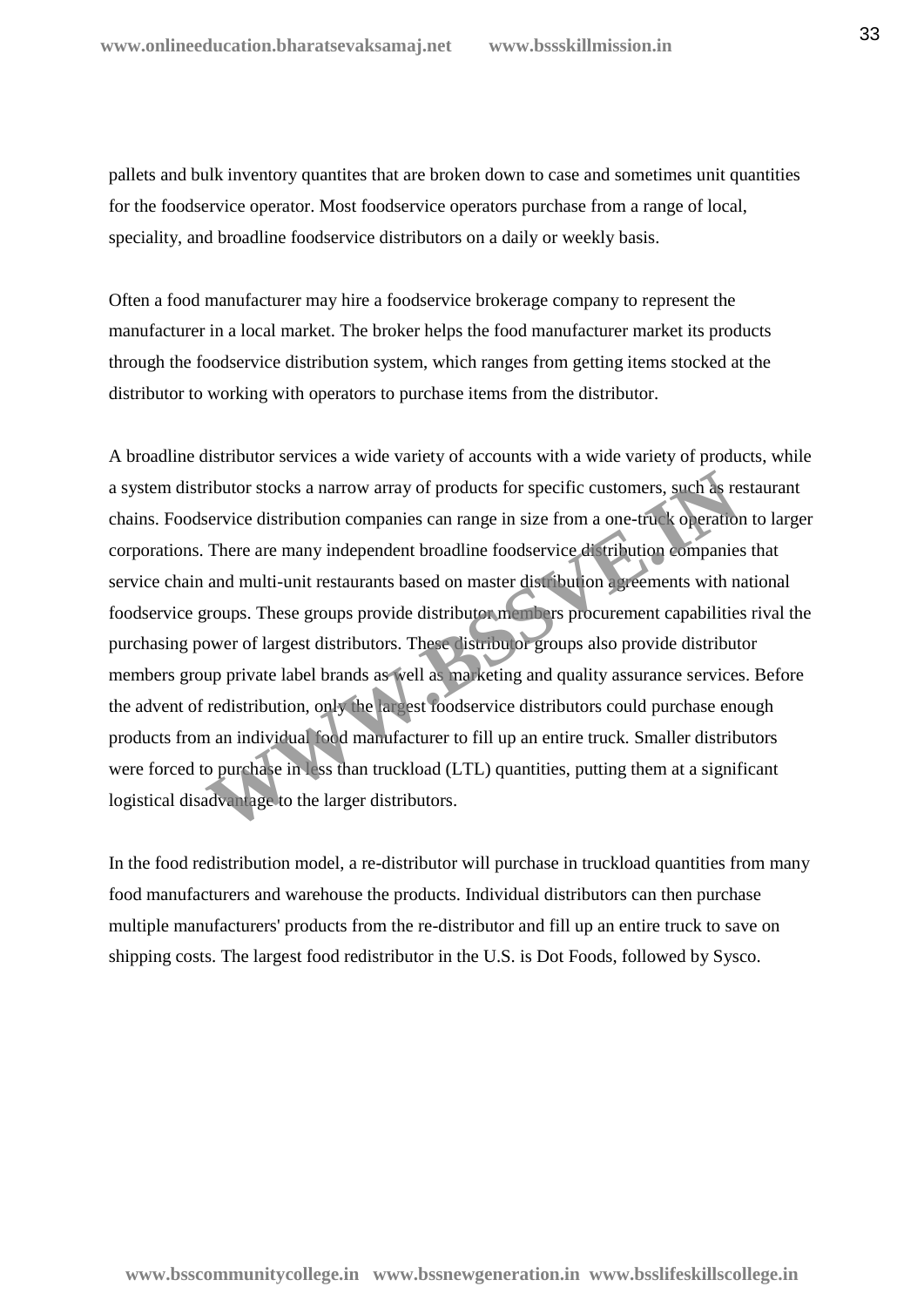In Section 3 of this course you will cover these topics:

# Recreation And Leisure Organizations

You may take as much time as you want to complete the topic coverd in section 3. There is no time limit to finish any Section, However you must finish All Sections before semester end date.

If you want to continue remaining courses later, you may save the course and leave. You can continue later as per your convenience and this course will be avalible in your area to save and continue later.

## **: Recreation And Leisure Organizations**

# **Topic Objective:**

At the end of this topic student would be able to understand: **WWW.BSSVE.IN**

- Private Clubs
- Government-Sponsored Recreation
- National Parks in the United States
- Public Recreation and Park Agencies
- Commercial Recreation
- Theme Parks

# **Definition/Overview:**

**Leisure**: Leisure or free time, is a period of time spent out of work and essential domestic activity. It is also the period of recreational and discretionary time before or after compulsory activities such as eating and sleeping, going to work 'or running a business, attending school and doing homework, household chores, and day-to-day stress. The distinction between leisure and compulsory activities is loosely applied, i.e. people sometimes do work-oriented tasks for pleasure as well as for long-term utility. Leisure management deals the administration of such activities.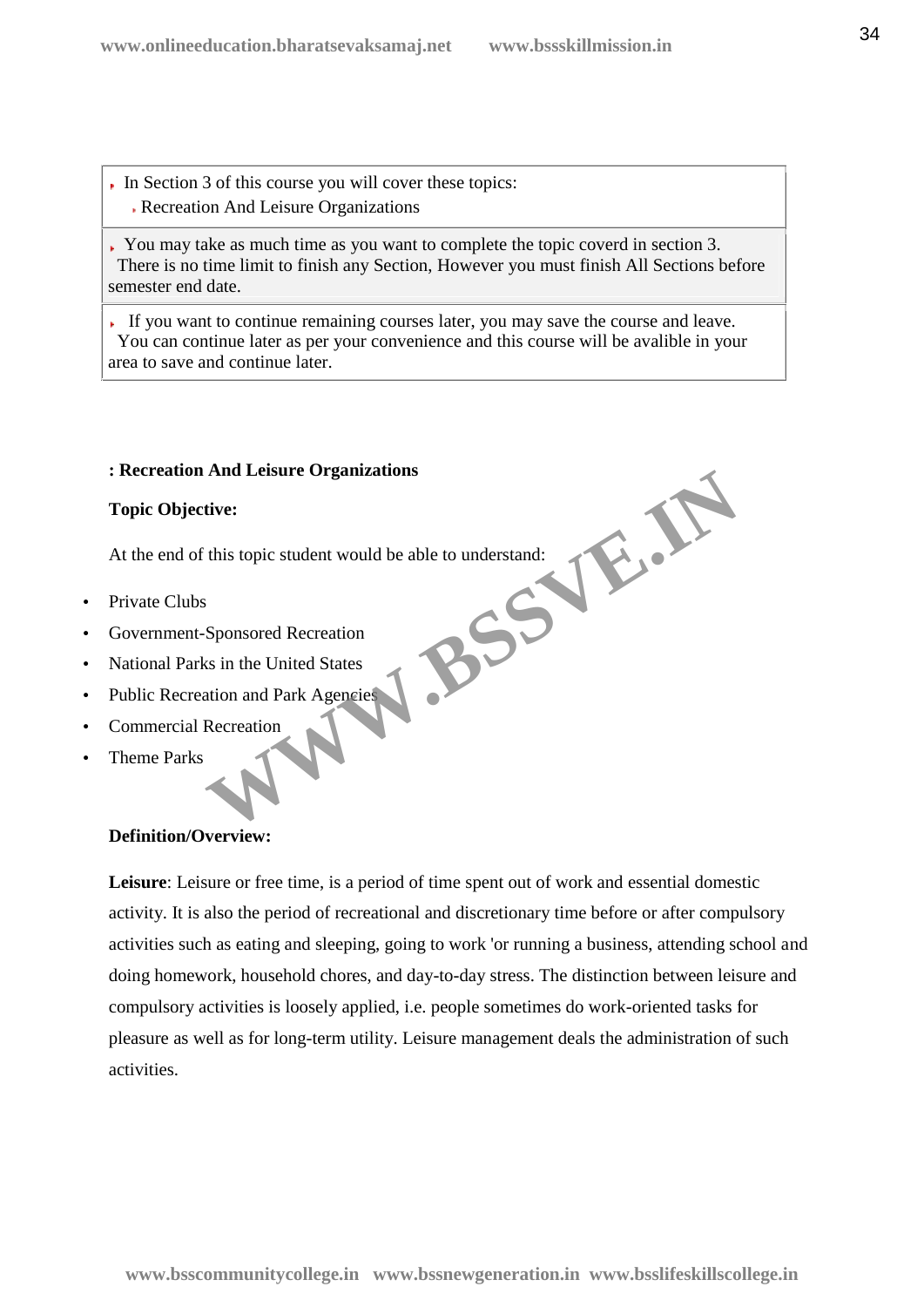## **Key Points:**

#### **1. Private Clubs**

Private clubs are places where members gather for social, recreational, professional, or fraternal reasons. Club management is similar in many ways to hotel management. Managers are responsible for forecasting, planning, budgeting, human resource development, food and beverage facility management, and maintenance. However, club members are emotionally attached to the organization and often are, or behave like, the owners of the club. Club members pay a fee for membership and annual dues. The Club Managers Association of America (CMAA) is the professional organization that many club managers belong to. There are approximately 6,000 private country clubs in the United States. The CMAA publishes professional guidelines that managers have set for themselves. WWW.BSS

## **1.1 Club Management Structure**

The internal management structure of a club is governed by a constitution and bylaws. The members elect the officers and directors of the club. The officers establish policies by which the club will operate. Committees also play an important part in the clubs activities. The role of the club manager has changed due to increasing expectations and now involves a leadership role in the vision and tradition of the club.

## **1.2 Country Clubs**

Country clubs offers recreational facilities; the focus generally is on golf, but tennis and swimming are frequently included. Country clubs usually have one or more lounges and restaurants, and most have banquet facilities. Country clubs have two types of memberships: full and social. Full members are able to use all of the facilities at all times. Social members are only able to attend social facilities.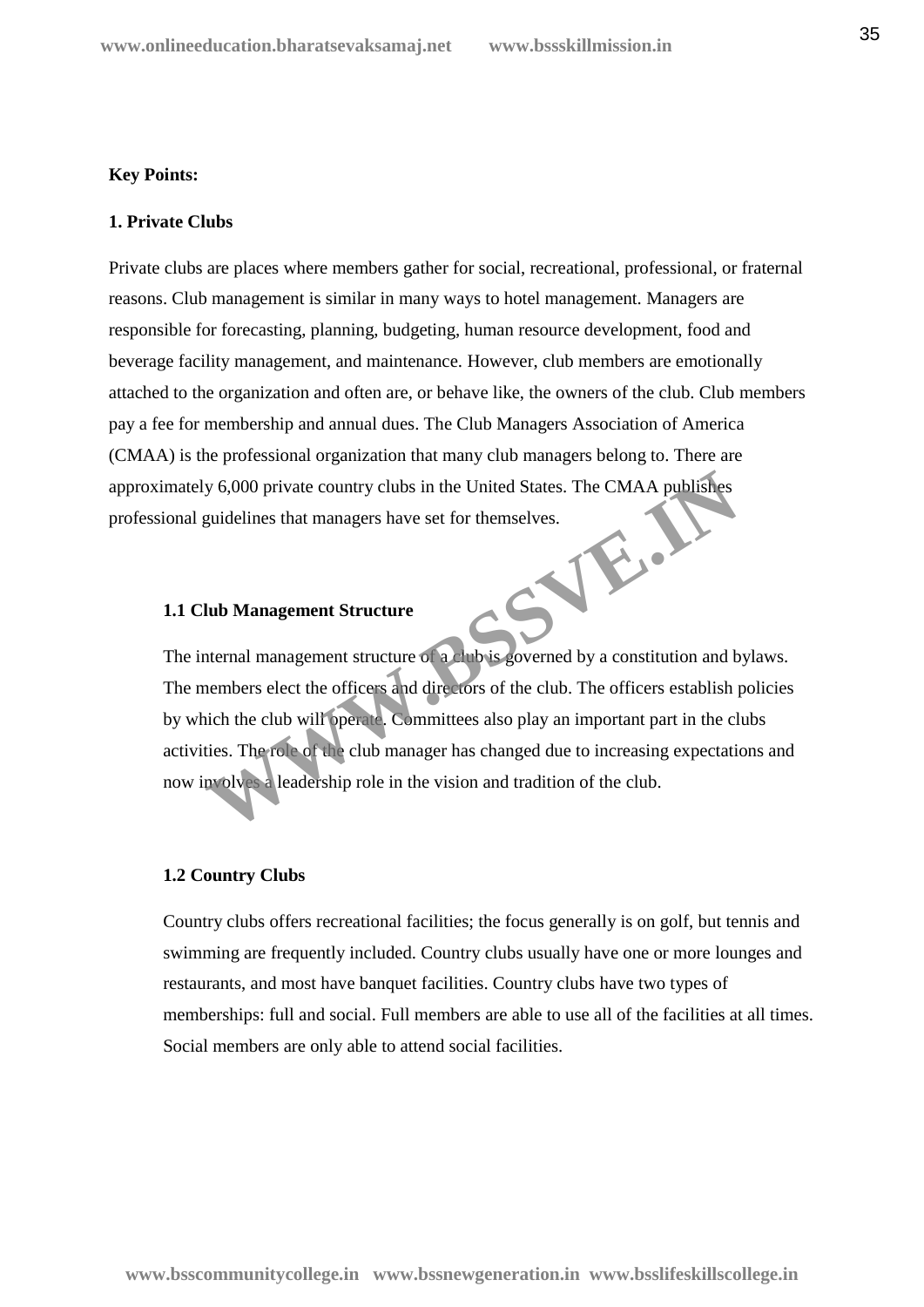## **1.3 City Clubs**

City clubs are business oriented. They exist to cater to the wants and needs of members. City clubs fall into the following categories: professional, social, athletic, dining, university, military, yachting, fraternal, and proprietary. An example of a City Club is The National Press Club.

Professional clubs are for people in the same profession. Social clubs concentrate on serving the social needs of members who are from similar socioeconomic backgrounds. Athletic clubs provide an outlet for working out, dining, and meeting. Some have sleeping quarters.

Dining clubs are usually located in large office buildings. University clubs are reserved for alumni. Military clubs cater to both noncommissioned officers (NCOs) and enlisted officers. Fraternal clubs include many special organizations such as the Veterans of Foreign Wars, Elks, and the Shriners. Yacht clubs are based on a sailing theme and have slips to house boats. Proprietary clubs are operated on a for-profit basis. They may be operated by corporations or individuals. People wanting to become members purchase a membership not a share in the club. and meeting. Some having out a share in outer for working out, uning, and meeting. Some having quarters.<br>
In a meeting quarters.<br>
When the same of the state of the building. University clubs are numni. Military clubs cater

## **2. Government-Sponsored Recreation**

Various levels of government maintain parks and recreation and leisure services. The general welfare clause of the Constitution has become a legal basis for federal action affecting leisure pursuits. The government raises revenues from income taxes, sales taxes, and special-use taxes to support the operation of the parks. Transient occupancy taxes (TOT) also provide support.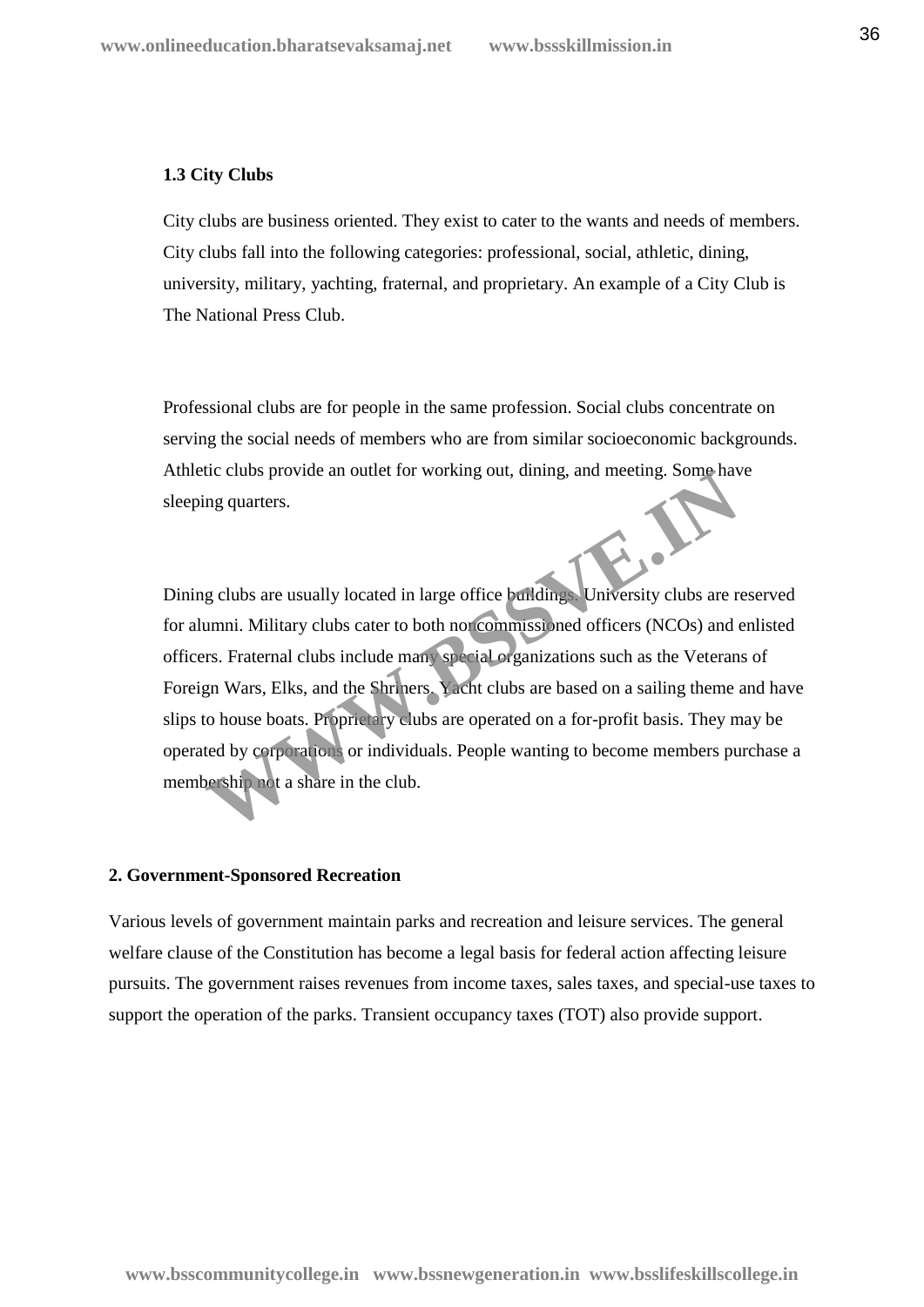Funding is distributed to various recreation and leisure organizations at the federal, state, city, and town levels. These organizations may range from cultural pursuits to outdoor recreation. Perceptions and attitudes influence whether or not individuals participate in recreation. Demographics also impact these decisions.

Recreation professionals face a number of political and legal challenges. Comprehensive planning, land classification systems, land-use planning, funding, and differences in purpose are among the factors to be considered.

## **3. National Parks in the United States**

The National Parks Service was founded in 1916 by Congress to conserve park resources and to provide for their use by the public. The Parks Service also manages many other heritage/historical attractions. There are 367 national parks in the United States. These parks have more than 272 million visitors per year. The Parks Service also works toward understanding and preserving the environment. Parks Service was founded in 1916 by Congress to conserve park resource<br>
Parks Service was founded in 1916 by Congress to conserve park resource<br>
Direct also manages many other<br>
Direct also works are parks in the United St

# **4. Public Recreation and Park Agencies**

During the early part of the 19th century the parks movement expanded rapidly as a responsibility of government and voluntary organizations. The New England Association of Park Superintendents was established to bring together park superintendents and promote their professional concerns. More and more, city governments are providing recreation facilities, programs, and services. Government recreation facilities include golf courses, swimming pools, bathing beaches, picnic areas, winter sport facilities, game fields, and playgrounds.

## **5. Commercial Recreation**

Recreation management came of age in the 1920s and 1930s when recreation and social programs were offered as a community service. College degrees began to be offered in recreation management. Both public and private sector recreation management has grown rapidly since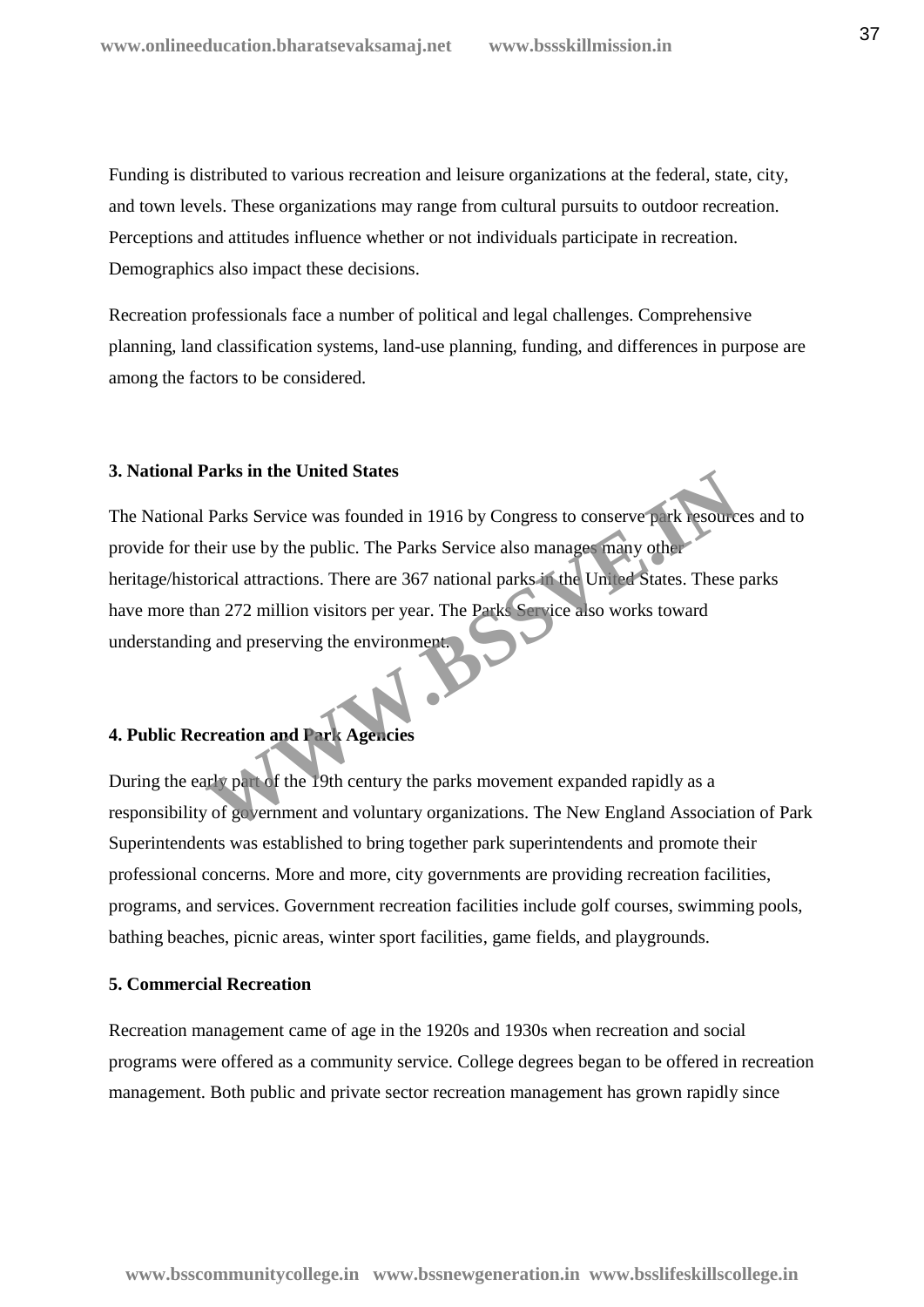1950. Commercial recreation has been defined as recreation that the consumer pays for and the supplier expects a profit from.

Recently, a merging frenzy has occurred in the gaming industry. There are four large casino operators: Caesars Entertainment, MGM Grand Inc., Harrahs Entertainment, Inc., and Mandalay Resort Group. These four hold all the cards in the gaming industry, so to speak! The gaming entertainment industry pays billions of dollars per year in taxes. Gambling pays taxes to state governments. Casino gaming companies pay an average of 12% of total revenues in taxes. Since the early 1970s, the ownership of casinos has shifted predominately to publicly held companies whose shares are traded on the major stock exchanges.

The entertainment industry (much of which is informally known as show business or show biz) consists of a large number of sub-industries devoted to entertainment. However, the term is often used in the mass media to describe the mass media companies that control the distribution and manufacture of mass media entertainment. In the popular parlance, the term show biz in particular connotes the commercially popular performing arts, especially musical theatre, vaudeville, comedy, film, and music. ment industry (much of which is informally known as Now business or share number of sub-industries devoted to entertainment. However, the term ass media to describe the mass media companies that control the distribution of

## **6. Theme Parks**

Theme parks create an atmosphere of different places and times and usually concentrate on a dominant theme. Architecture, landscaping, shows, and merchandise are all focused on the theme. An example of theme parks is Sea World. Disney resorts include Walt Disney World (including the Magic Kingdom, Epcot, and DisneyMGM Studios) and Disney Land.

## **7. Modern Concepts of Recreation and Leisure**

Recreation or leisure is the expenditure of time in a manner designed for therapeutic refreshment of one's body or mind. While leisure is more likely a form of entertainment or rest, recreation is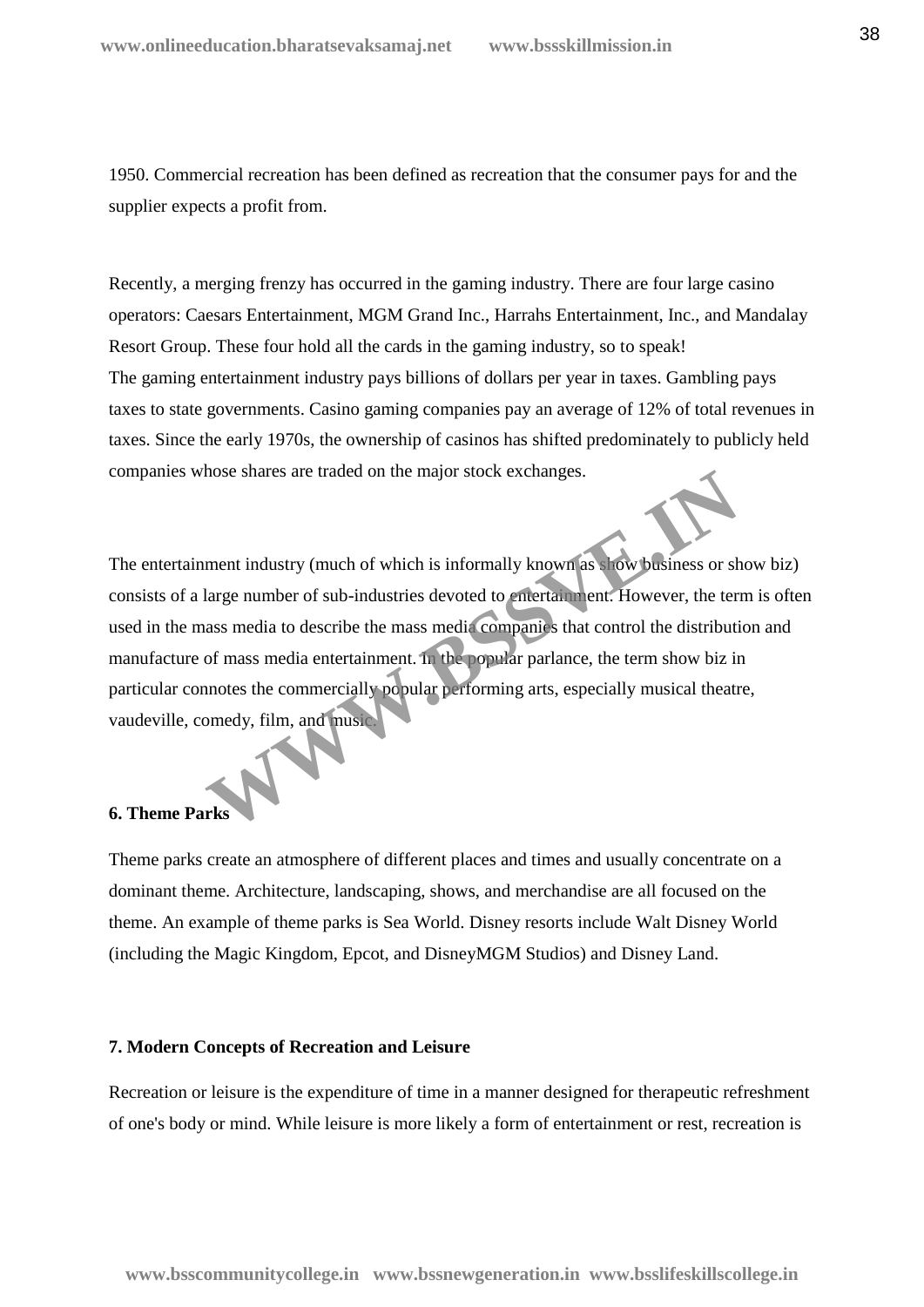active for the participant but in a refreshing and diverting manner. As people in the world's wealthier regions lead increasingly sedentary life styles, the need for recreation has increased. The rise of so called active vacations exemplifies this.

A few individuals view recreation as largely non-productive, even trivial. Excessive recreation is not considered healthy, and may be labeled as escapism. However, research has shown that recreation contributes to satisfaction, and that the stress management aspects of it contribute to quality of life, health and wellness, and that the use of recreation as a diversion may have clinical applications to individuals with chronic pain and other health impairments. In some cultures and religions, recreation is encouraged on certain days and discouraged on others. For example, in Judaism, the Shabbat is a day for recreation, study and relaxation; some Christian churches use the Sabbath. However, others interpret the Sabbath to be a day of worship, in lieu of recreation.

Leisure travel was associated with the industrialisation of United Kingdom the first European country to promote leisure time to the increasing industrial population. Initially, this applied to the owners of the machinery of production, the economic oligarchy, the factory owners, and the traders. These comprised the new middle class. Cox & Kings were the first official travel company to be formed in 1758. The British origin of this new industry is reflected in many place names. At Nice, France, one of the first and best-established holiday resorts on the French Riviera, the long esplanade along the seafront is known to this day as the Promenade des Anglais; in many other historic resorts in continental Europe, old well-established palace hotels have names like the Hotel Bristol, the Hotel Carlton or the Hotel Majestic - reflecting the dominance of English customers. Many tourists do leisure tourism in the tropics both in the summer and winter. It is often done in places such as Cuba, Dominican Republic, Thailand, North Queensland in Australia and Florida in the United States. Shabbat is a day for recreation, study and relaxation; some Christian churce<br>However, others interpret the Sabbath to be a day of worship, in figure of recent<br>all was associated with the industrialisation of United Kingdom

Mass travel could only develop with improvements in technology allowed the transport of large numbers of people in a short space of time to places of leisure interest, and greater numbers of people began to enjoy the benefits of leisure time. In the United States, the first great seaside resort, in the European style, was Atlantic City, New Jersey, and Long Island. In Continental Europe, early resorts included Ostend (for the people of Brussels), and Boulogne-sur-Mer (Pas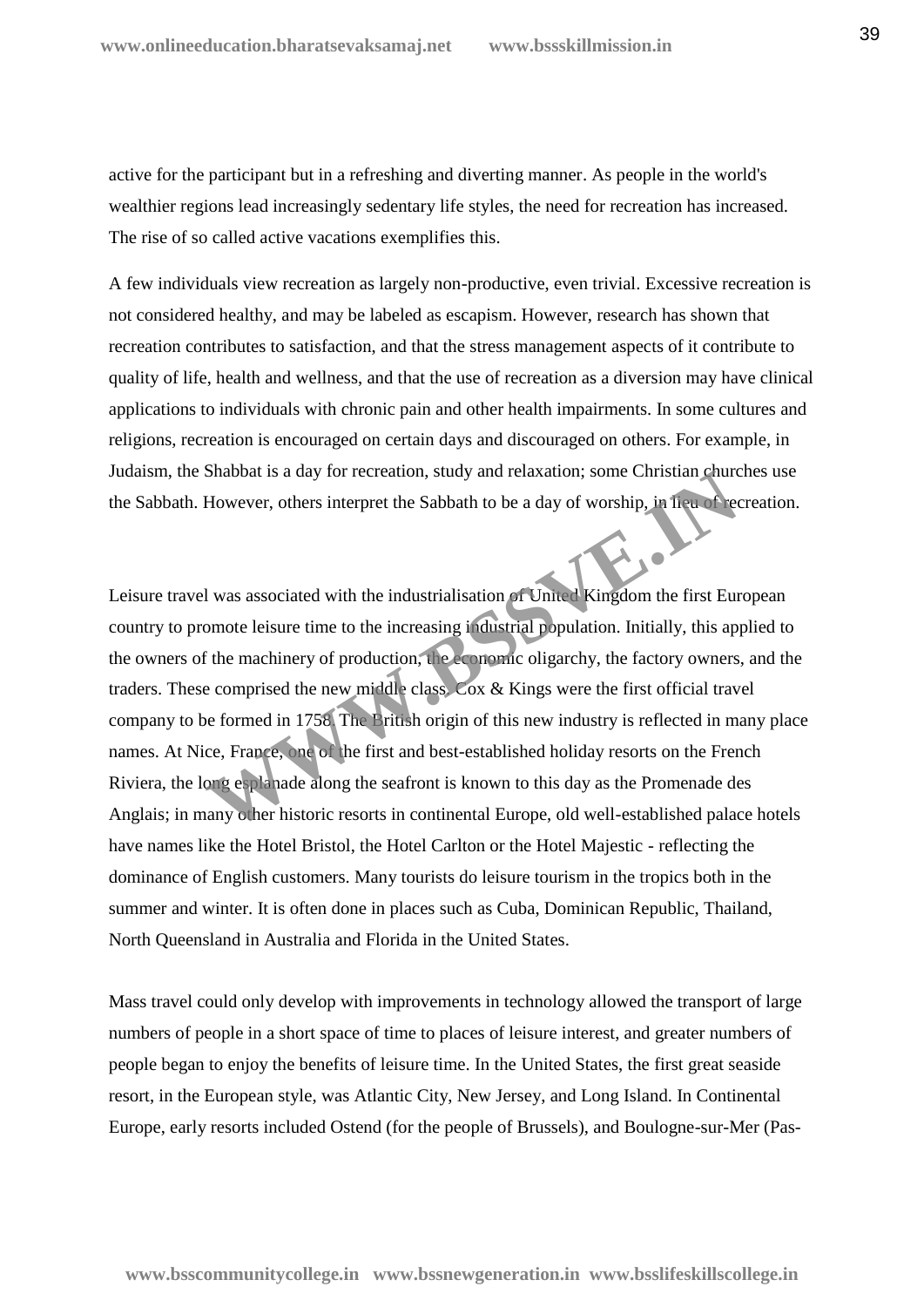de-Calais) and Deauville (Calvados) (for Parisians), and Heiligendamm (founded 1797 as the first seaside resort at the Baltic Sea).

## **8. Nightclub**

A nightclub (or "night club" or "club") is a drinking, dancing, and entertainment venue which does its primary business after dark. People who frequent nightclubs are known as clubbers. A nightclub is usually distinguished from bars, pubs or taverns, by the inclusion of a dance floor and a DJ booth, where a DJ plays recorded dance and pop music. Some nightclubs have other forms of entertainment, such as comedians, "go-go" dancers, a floor show or strippers (see strip club). The music in nightclubs is either live bands or, more commonly a mix of songs played by a DJ through a powerful PA system. Most clubs or club nights cater to certain music genres, such as techno, house music, heavy metal, garage, hip-hop, or salsa. Major cities in Europe and North America often have a variety of nightclubs, and some small towns and cities also have nightclubs. Nightclubs often feature lighting and other effects, to enhance the dancing experience. Lighting and effects include flashing colored lights, moving light beams, laser light shows, strobe lights, mirror-covered disco balls, or foam, and smoke machines. usic in nightclubs is either live bands or, more commonly a mix of songs p<br>a powerful PA system. Most clubs or club nights cater to certain music ge<br>use music, heavy metal, garage, hip-hop, or salsa. Major cities in Europe

Nightclub hours vary widely across the world; in areas with strict liquor regulations in place, nightclubs may have a legal requirement to close at a certain hour. These cities sometimes have illegal "after hours" clubs that stay open and serve alcohol after this legal closing time. In nonregulated areas, nightclubs stay open all night and into early daylight hours.

Entertainment is the main attraction at some types of nightclubs. One type of club is a concert club, which specializes in hosting performances of live music. In contrast to regular night clubs, concert clubs are usually only open when a performance is scheduled. Other types of clubs include "Underage" clubs, which allow non-drinking age attendees.

Nightclubs can be built in former warehouses and cinemas, underground buildings, and custom built buildings, and generally have thick insulated walls and few or no windows, so that the neighboring buildings will not be disturbed by the powerful beat of the dance music and the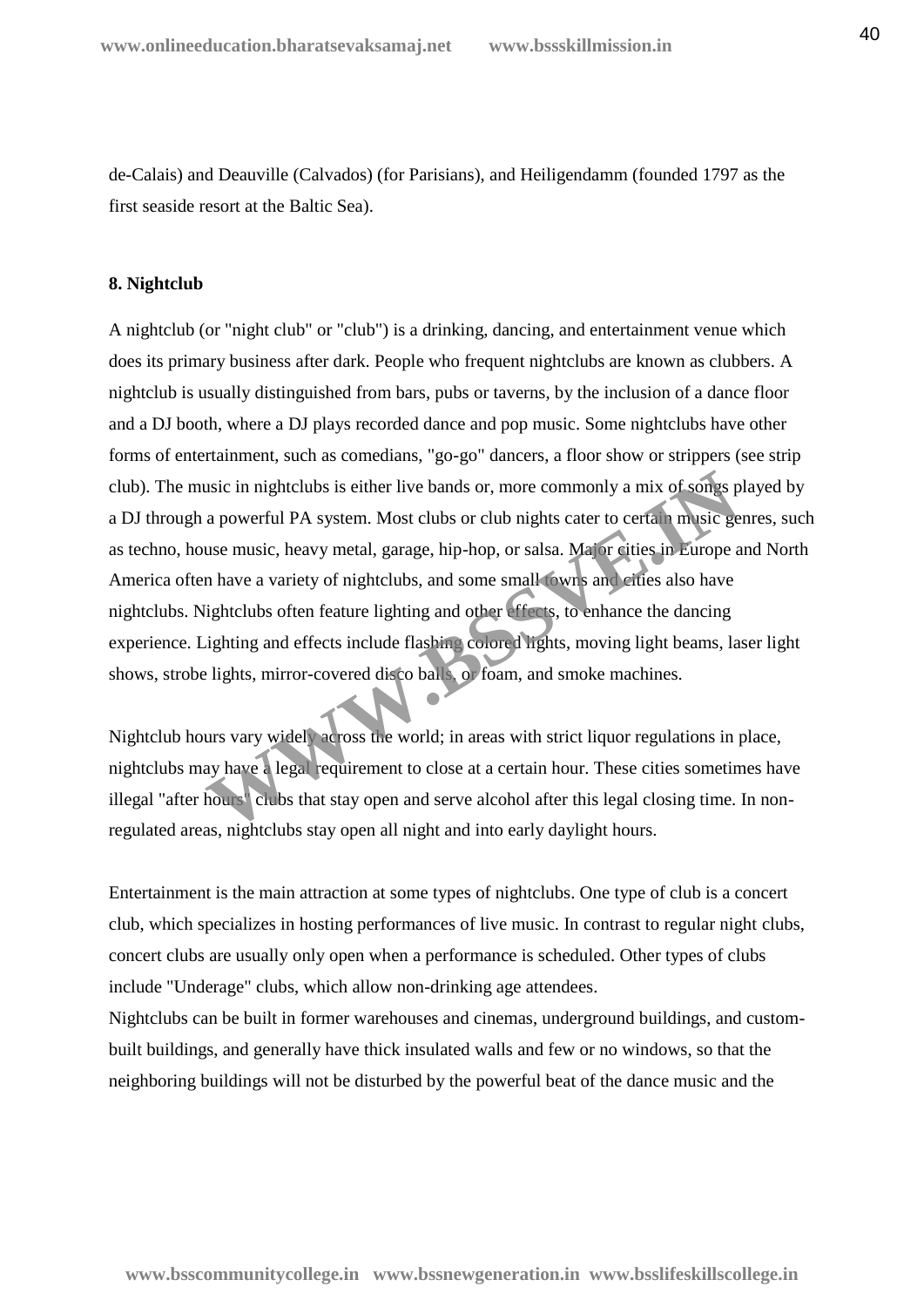flashing strobe lights. This style of construction also keeps light and noise from the street from entering the club.

This allows the nightclub to turn the dance floor into an alternate, illusory realm of timelessness. Even if an all-night rave at a nightclub lasts until 6 a.m., when it is light outside, to the clubgoers, it is still dark inside the club, and the partying and dancing continue.

In most cases entering a night club requires a flat fee called a cover charge. Early arrivers and women often have cover waived (in the United Kingdom, this latter option is illegal under the Sex Discrimination Act 1975). Friends of the doorman or the club owner may gain free entrance. Sometimes, especially at larger clubs, one only gets a pay card at the entrance, on which all money spent in the discothque (often including the entrance fee) is marked. Sometimes entrance fee and wardrobe costs are paid by cash and only the drinks in the club are paid using a pay card.

## **9. Motel**

Entering dictionaries after World War II, the word motel, a portmanteau of motor and hotel or motorists' hotel, referred initially to a type of hotel consisting of a single building of connected rooms whose doors faced a parking lot and, in some circumstances, a common area; or a series of small cabins with common parking. As the United States highway system began to develop in the 1920s, long distance road journeys became more common and the need for inexpensive, easily accessible overnight accommodation sited close to the main routes, led to the growth of the motel concept. The motel concept originated with the Motel Inn of San Luis Obispo, constructed in 1925 by Arthur Heineman. In conceiving of a name for his hotel Heineman abbreviated motor hotel to mo-tel. Expecially at larger clubs, one only gets a pay card at the entrance, on which<br>in the discothque (often including the entrance fee) is marked. Sometimes<br>robe costs are paid by cash and only the drinks in the Cult are paid

Unlike their predecessors, auto camps and tourist courts, motels quickly adopted a homogenized appearance. They are typically constructed in an 'I'- or 'L'- or 'U'-shaped layout that includes guest rooms, an attached manager's office, a small reception and, in some cases, a small diner. Post-war motels sought more visual distinction, often featuring eye-catching neon signs which employed themes from popular culture, ranging from Western imagery of cowboys and Indians to contemporary images of spaceships and atomic era iconography.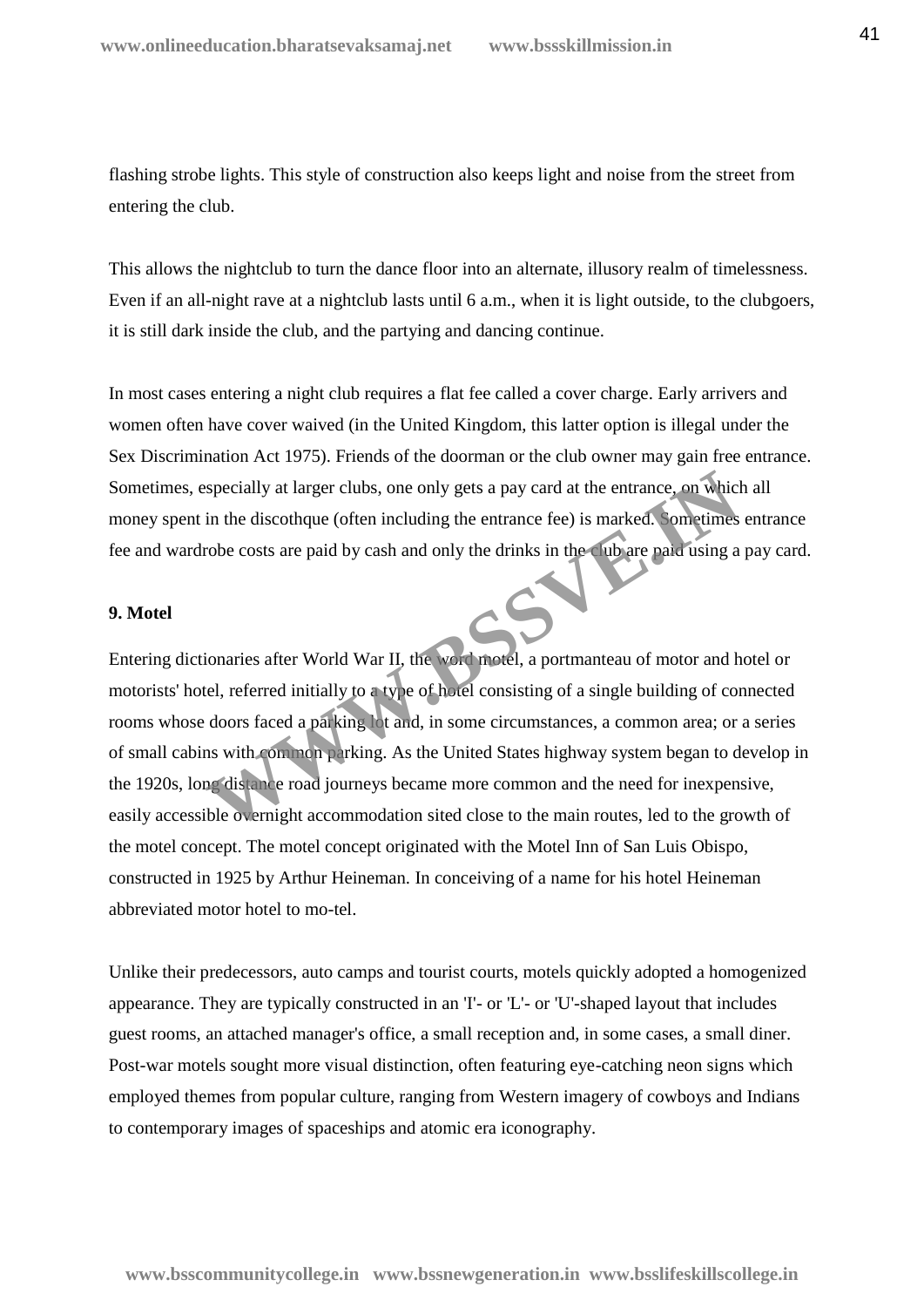In their early years, motels were "mom-and-pop" facilities on the outskirts of a town. They attracted the first "road warriors" as they crossed the United States in their new automobiles. Wigwam Motel No. 6, a unique motel, on historic Route 66 in Holbrook, Arizona Motels differ from hotels in their common location along highways, as opposed to the urban cores favored by hotels, and their orientation to the outside (in contrast to hotels whose doors typically face an interior hallway). Motels almost by definition include a parking lot, while older hotels were not built with automobile parking in mind.

With the 1952 introduction of Kemmons Wilson's Holiday Inn, the mom-and-pop motels of that era went into decline. Eventually, the emergence of the interstate highway system, along with other factors, led to a blurring of the motel and the hotel, though family-owned motels with as few as five rooms may still be found, especially along older highways.

In most countries of Latin America and some countries of East Asia, motels are also known as short-time hotels, and offer a short-time or "transit" stay with hourly rates primarily intended for people having sexual liaisons and not requiring a full night's accommodation. In Mexico love hotel equivalents are known as "Motel de paso" (Passing Motel) (even if they are actually meant mostly for pedestrian access). In Colombia, Venezuela and Brazil, motels are used by people for sexual intercourse only. In Argentina these establishments are called albergue transitorio ("temporary lodging"), though known as telo in vesre-slang. In Panama love hotels are known as Push Bottoms. In Paraguay, similarly to Brazil and Colombia, motels may charge only by the hour and are also popularly known as reservados. led to a blurring of the motel and the hotel, though family-owned motels<br>noms may still be found, especially along older highways.<br>tries of Latin America and some countries of East Asia, motels are also kn<br>tels, and offer

In Singapore, cheap hotels often offer a slightly more euphemistic "transit" stay for short-time visitors. In Manila, a campaign against the hotels, believed by religious conservatives to contribute to social decay in the predominantly Roman Catholic country, ended with the city banning hotels from offering stays of very short duration. As of December 2006 there are still many short time hotels in operation. In Belgium and France, these establishments are known as htels de passe. In Chile, they are known as moteles parejeros (coupling motels), and many of them offer hourly rates. In the United States and Canada, some ordinary motels in low income areasoften called no-tell motels or hot sheet motelsplay a similar role to love hotels.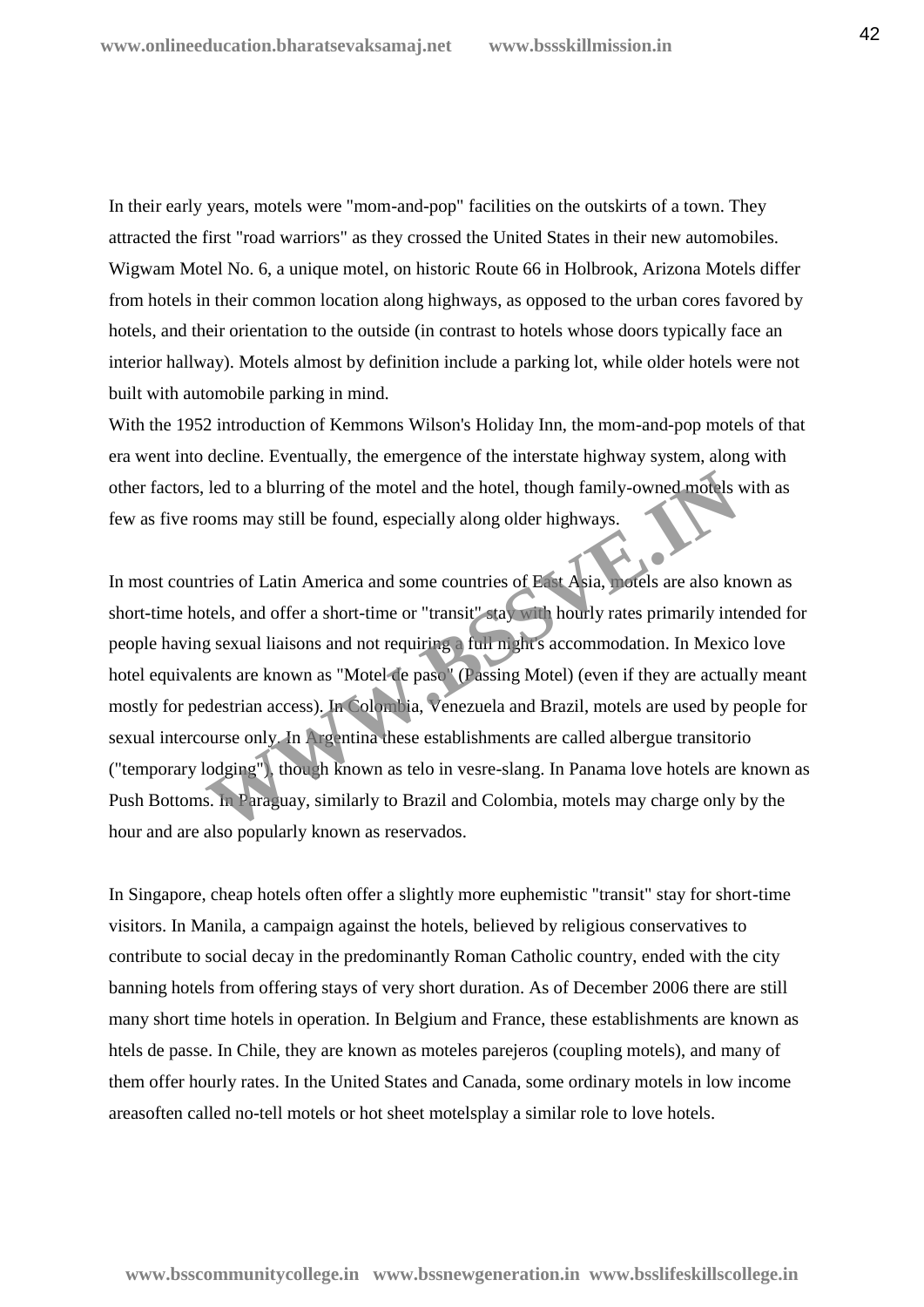Motels have also served as a haven for fugitives of the law. In the past, the anonymity and the ability to move around easily between motels in different regions by dropping in and checking out with a simple registration process allowed fugitives to remain ahead of the law. However, several advances have reduced the capacity of motels to serve this purpose. Credit card transactions, which in the past were more easily approved and took days to report, are now approved or declined on the spot, and are instantly recorded in a database, thereby allowing law enforcement access to this information. This system was implemented in 1993 after the abduction and murder of Donna Martz, whose credit card was used by her killers following her death to purchase food, gasoline, and to pay for overnight motel stays. The story of Martz's disappearance, leading to the development of this system, was described on The FBI Files. Laws in many places now require registering guests to present a government-issued photo ID, especially when paying with cash. Local law enforcement agencies frequently check motels when they suspect a wanted individual may be staying in their jurisdiction.

## **10. Resort**

A resort is a place used for relaxation or recreation, attracting visitors for holidays or vacations. Resorts are places, towns or sometimes commercial establishment operated by a single company. Such a self-contained resort attempts to provide for most of a vacationer's wants while remaining on the premises, such as food, drink, lodging, sports, entertainment, and shopping. The term "resort" sometimes is misused to identify a hotel that does not provide the other amenities required of a full resort. However, a hotel is frequently a central feature of a resort, such as the Grand Hotel at Mackinac Island, Michigan. A resort is not merely a commercial establishment operated by a single company, although in the late twentieth century this sort of facility became more common. Example to the development of this system, was described on The FBI Fi<br>
Example in the development of this system, was described on The FBI Fi<br>
Second the paying with cash. Local law enforcement agencies, requently check m

Towns that contain resortsor where tourism or vacationing is a major part of the local activityare often called resort towns. Towns such as Sochi in Russia, Sharm el Sheikh in Egypt, Barizo of Spain, Cortina d'Ampezzo of Italy, Druskininkai of Lithuania, Nice or French Riviera of France or Newport, Rhode Island or St. Moritz, Switzerland, or larger regions, like the Adirondack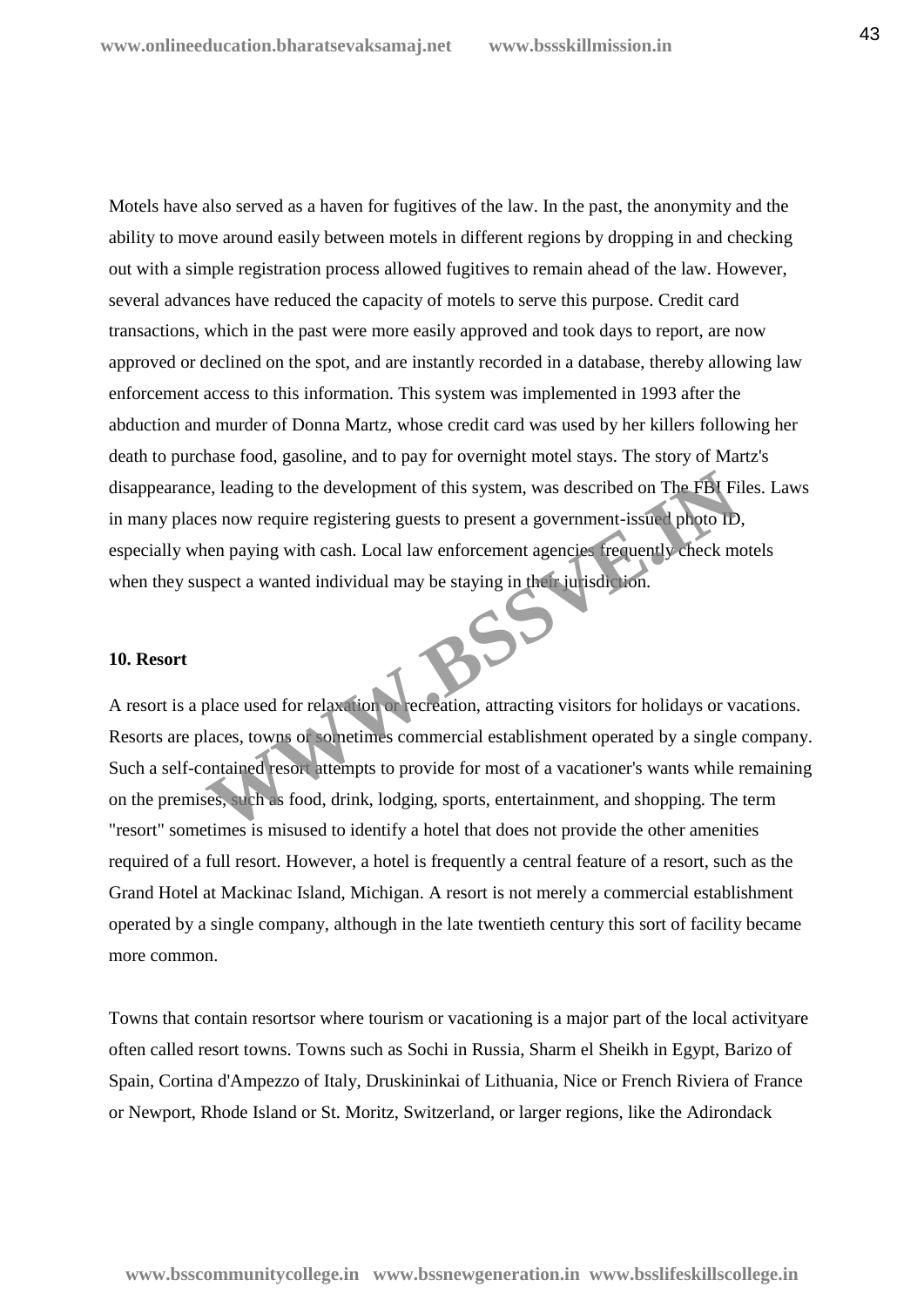Mountains or the Italian Riviera are well known resorts. The Walt Disney World Resort is a prominent example of a modern, self-contained commercial resort. Resorts exist throughout the world, increasingly attracting visitors from around the globe. Thailand, for instance, has become a popular destination. Resorts are especially prevalent in Central America and the Caribbean. Closely related to resorts are convention and large meeting sites. Generally these occur in cities where special meeting halls, together with ample accommodations as well as varied dining and entertainment are provided.

A famous resort of the ancient world was Baiae, Italy, popular over 2,000 years ago. Capri, an island near Naples, Italy, has attracted visitors since Roman times.

Another famous historical resort was Monte Ne near Rogers, Arkansas, which was active in the early 20th century. At its peak more than 10,000 people a year visited its hotels. It closed in the 1930s, and was ultimately submerged under Beaver Lake in the 1960s. bus historical resort was Monte Ne near Rogers, Arkansas, which was activentury. At its peak more than 10,000 people a year visited its hot sist. It close as ultimately submerged under Beaver Lake in the 1908<br>as ultimately

- In Section 4 of this course you will cover these topics:
	- The Meetings Business

You may take as much time as you want to complete the topic coverd in section 4. There is no time limit to finish any Section, However you must finish All Sections before semester end date.

If you want to continue remaining courses later, you may save the course and leave. You can continue later as per your convenience and this course will be avalible in your area to save and continue later

## **: The Meetings Business**

## **Topic Objective:**

At the end of this topic student would be able to understand:

- Meetings
- Special Events and Off-Premise Catering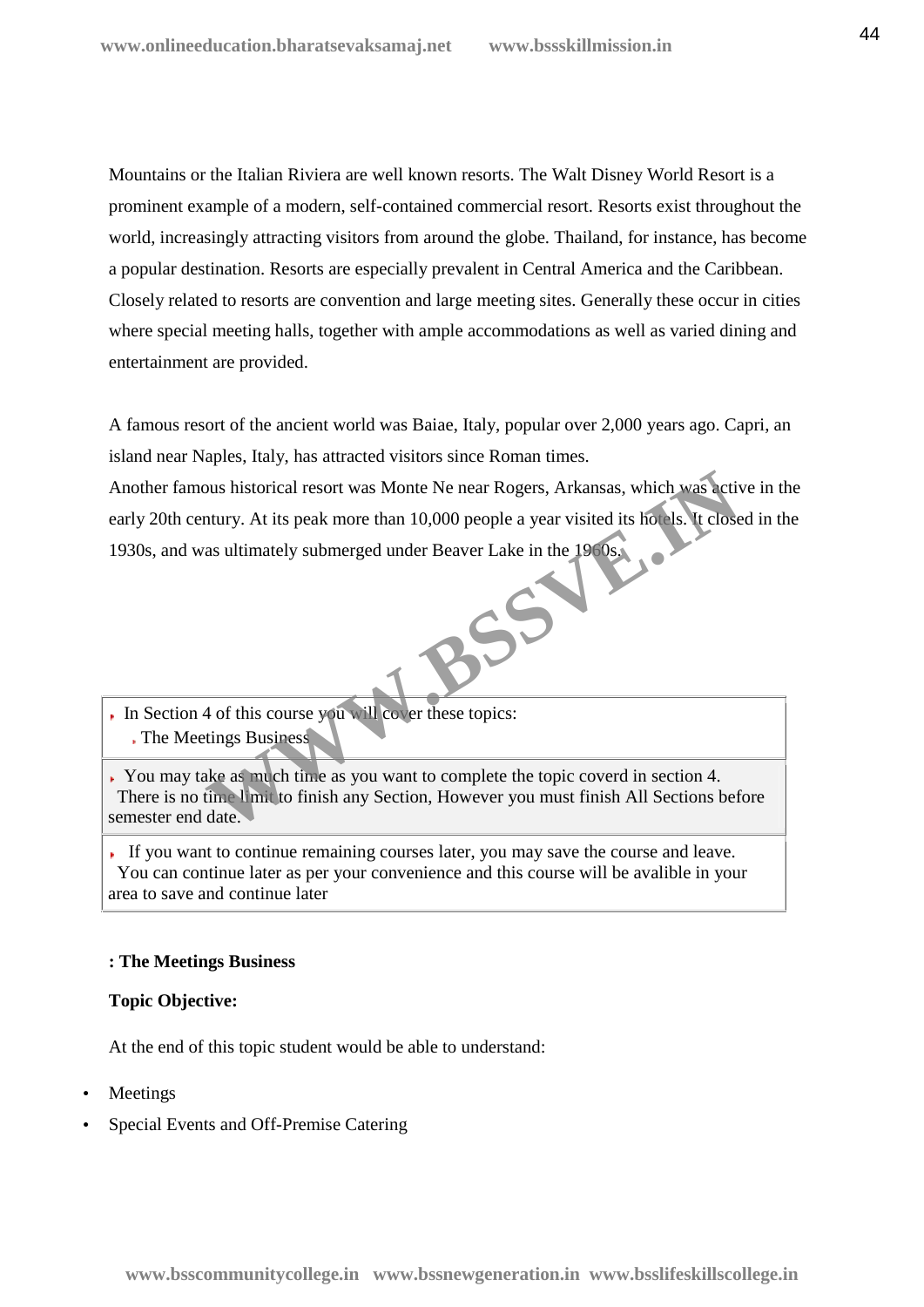- Know Your Client
- The Special Event Job Market
- Key Players in the Industry
- Meeting Planners
- Convention and Visitors Bureaus
- Event Management
- Specialized Services
- Trends in Conventions, Meetings, and Expositions

## **Definition/Overview:**

**Meetings**: Meetings can be conferences, workshops, seminars, or other events designed to bring people together in order to exchange information. There are various forms that meetings can take, including clinic, forum, seminar, symposium, or workshop. WW.BS

## **Key Points:**

# 1. **Meetings**

Meetings are held for the purposes of education, decision making, research, change, sales, team building, new product introduction, problem solving, strategy, or reorganization. Meetings are a revenue source for associations. The average lead time for organizing a meeting is three to six months. Goals for meetings include:

- Increase awareness of the organization.
- Raise money.
- Provide information.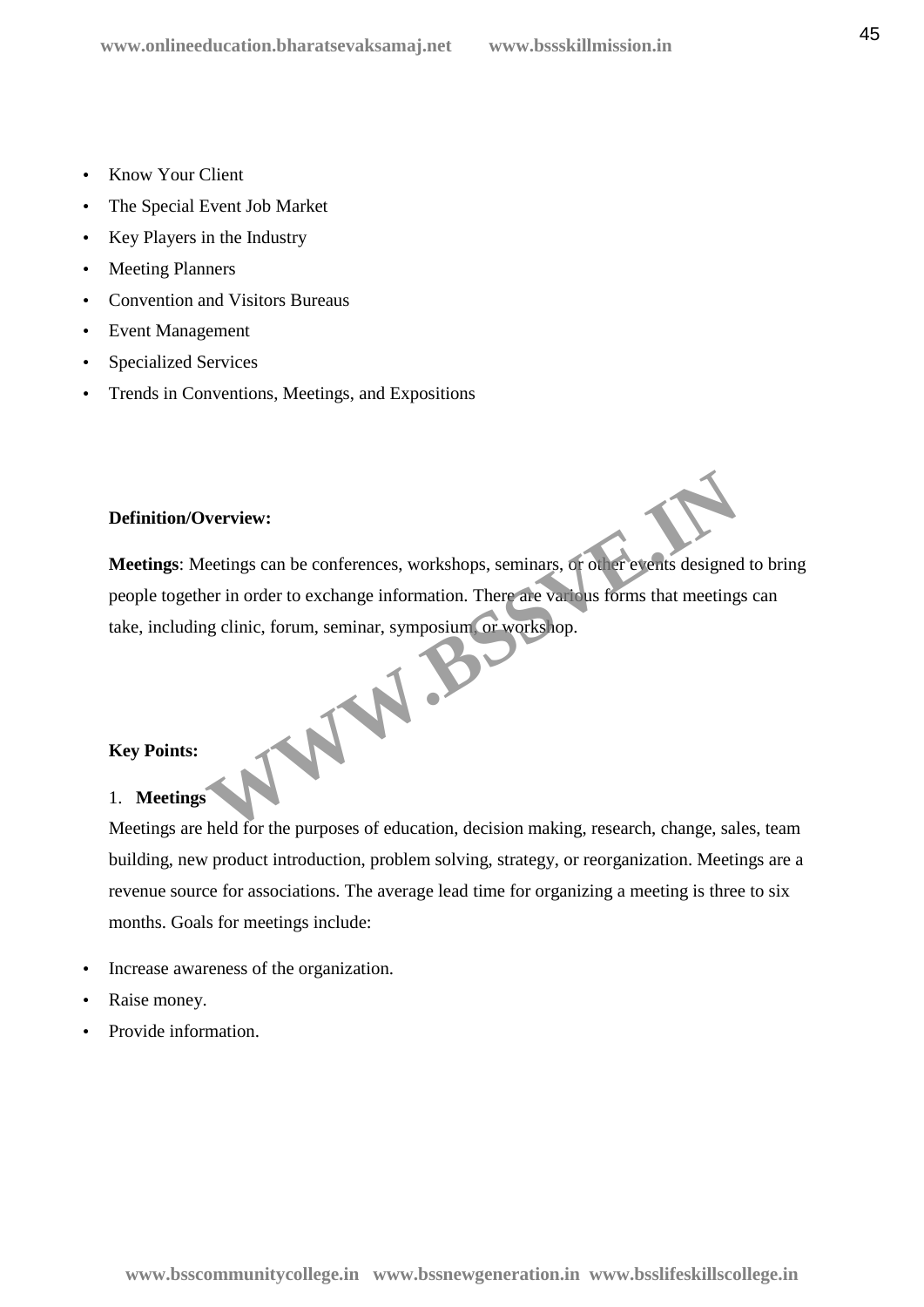About half of all meeting planners are involved in incentive travel for corporate executives to reward them for reaching specific targets. Conventions are annual gatherings of a group of individuals who meet for a common interest.

Exhibitions frequently include live demonstrations and seminars in addition to exhibit booths. Convention centers compete to host the largest exhibitions, which can add several million dollars in revenue to the local economy. Exhibitions are either consumer shows or trade shows. The advent of technology has affected tourism. The demand for information has driven the increase in meetings, conventions, and exhibitions. The nature of delivering meetings has been impacted by technology. Meeting planners use technology to produce meetings more efficiently.

Meetings are mostly organized by corporations, associations, social, military, educational, religious, and fraternal groups (SMERFs). The purpose of meetings is to affect behavior. A successful meeting requires careful planning and organization as well as attention to the wishes of the client. The three main types of meeting setups are theater style, classroom style, and boardroom style**.** Expositions are events designed to bring together purveyors of products, equipment, and services in an environment in which they can demonstrate their products and services to attendees at a convention or trade show. The intent of the exhibitors is to generate sales. Conventions are meetings combined with expositions. They are generally larger meetings with some form of trade show included. The majority of conventions are held in large hotels over a three- to five-day period, rather than in a convention center. W. Meeting planners use technology to produce meetings more efficiently.<br>
mostly organized by corporations, associations, social, withary, education<br>
f fraternal groups (SMERFs). The purpose of meetings is to affect behavi

Meetings, incentive travel, conventions, and exhibitions (MICE) represent a growing segment of the tourism industry. The MICE tourist spends about twice the amount of money that other tourists spend. Meeting planners are under pressure to show a strong return on investment (ROI).

**www.bsscommunitycollege.in www.bssnewgeneration.in www.bsslifeskillscollege.in**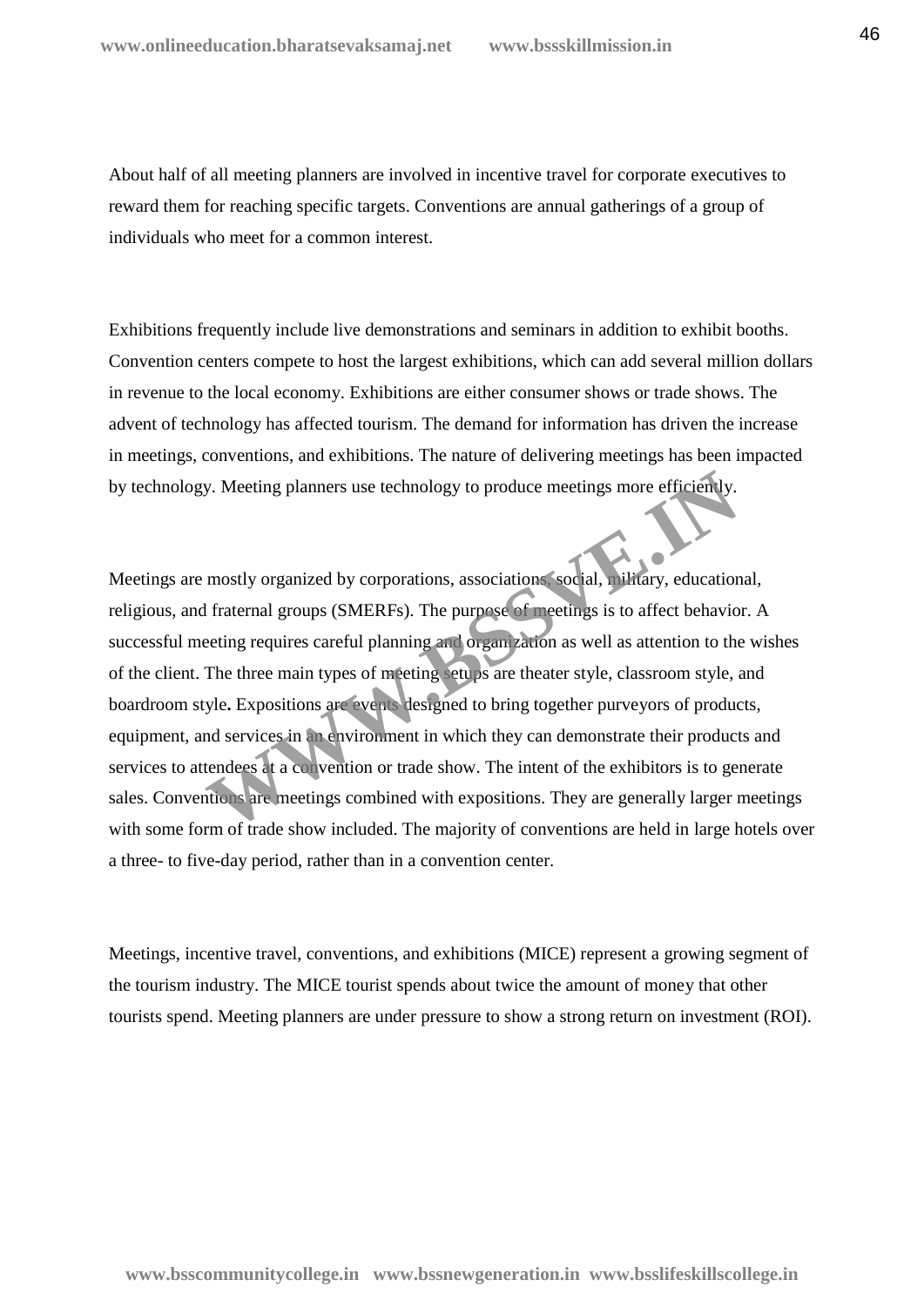The primary sources of revenue are attendee registration fees, exhibit space rentals, sponsorship fees, and conference program advertising fees. Considerations when determining the site include facility location and service level, accessibility, hotel room availability, conference room availability, price, city, restaurant service and quality, personal safety, local attractions and geographic locations, and hospitality.

## 2. **Special Events and Off-Premise Catering**

Special events are the business of conceiving, designing, developing and producing ideas. Special events include sporting events, festivals, corporate events, conventions, and social events. A special event incorporates the services of many vendors and suppliers. The off-premise catering consultant conceives, develops, and expedites a vision. Catering is central to the success of a special event. WWW.BSSVE.

## 3. **Know Your Client**

Information needed includes:

- Group demographics
- Conference/convention purpos
- Event date
- Dietary preferences
- Meal and menu program
- Past events held by the group
- Expected attendance
- Event budget

## 4. **The Special Event Job Market**

Being a special event consultant requires many skills. A typical experience includes learning the food and beverage aspect, gaining knowledge from a culinary arts program, gaining banquet experience, being a guest service agent at a hotel. Then you can become a banquet manager, next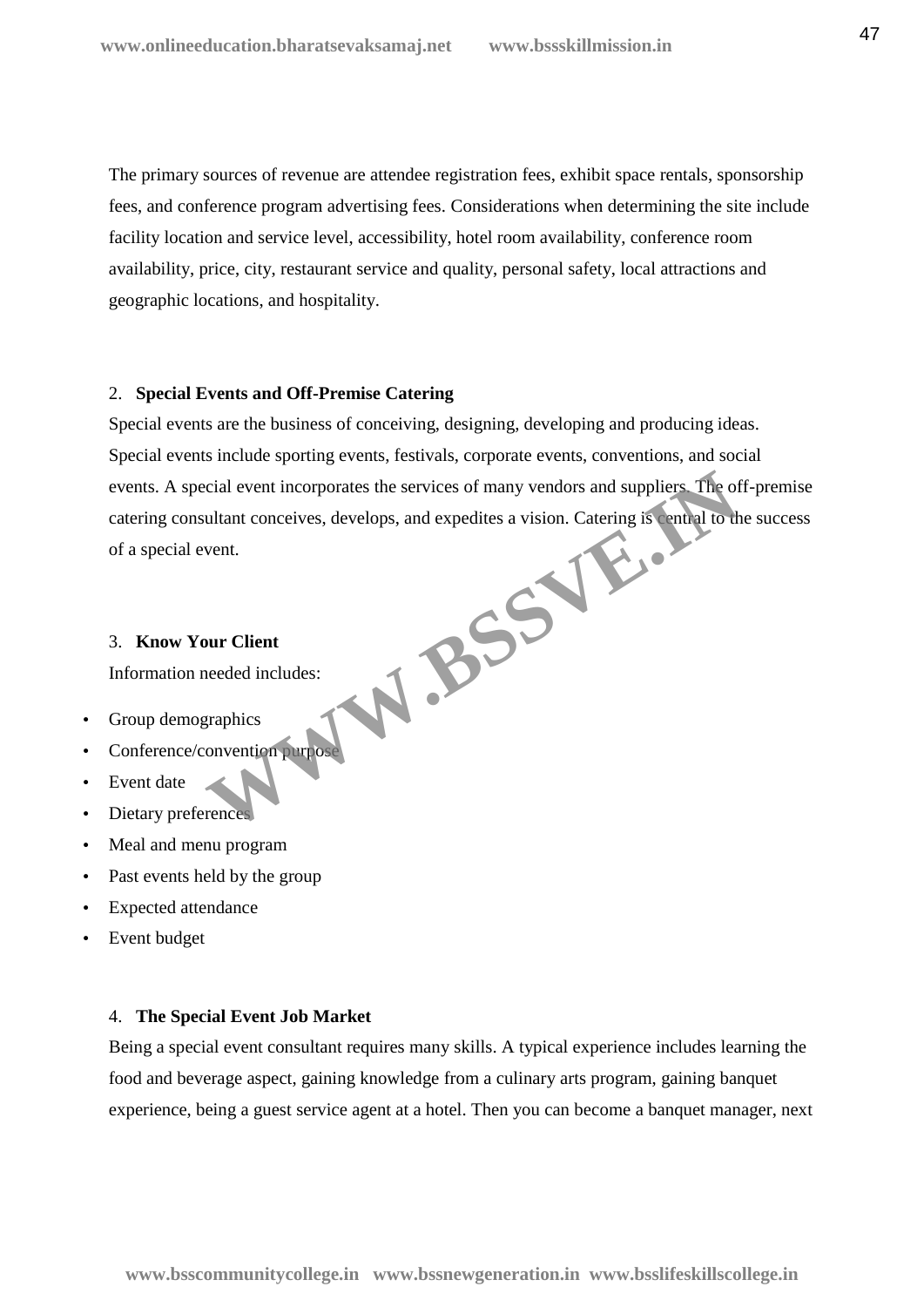obtain a sales position. Then you can become a convention service manager within a hotel or move into off-premise catering.

## 5. **Key Players in the Industry**

The need to hold face-to-face meetings and attend conventions has grown into a multibillion dollar industry. Major players in the convention industry are convention and visitors bureaus (CVBs), meeting planners and their clients, the conventions centers, specialized services, and exhibitions.

## 6. **Meeting Planners**

Meeting planners may be independent contractors who contract out their services to both associations and corporations as the need arises, or they may be full-time employees of corporations or associations. The professional meeting planner not only makes hotel and meeting bookings but also plans the meeting down to the last detail. The meeting planner must remember to ensure that the services contracted for have been delivered. The meeting planners role varies from meeting to meeting. Typical responsibilities include meeting with the client before the event occurs, meeting onsite during the event, and conducting a post-meeting debriefing. During the site inspection, the meeting planner is shown all aspects of the hotel and any special facilities that may interest the planner or the client. **Planners**<br>ners may be independent contractors who contract out their services to bot<br>and corporations as the need arises, or they may be full-t incemployees of<br>or associations. The professional meeting planner not only ma

## 7. **Convention and Visitors Bureaus**

Convention and visitors bureaus (CVBs) are major players in the meetings, convention, and expositions markets. Among the industry sectors represented by CVBs are transportation, hotels and motels, restaurants, attractions, and suppliers. The primary responsibilities of a CVB are to encourage groups to hold meetings, conventions, and trade shows in the area; to assist groups with meeting preparation and support; to encourage tourists to visit the historical, cultural, and recreational opportunities the city or area has to offer; and to promote the image of the community it represents.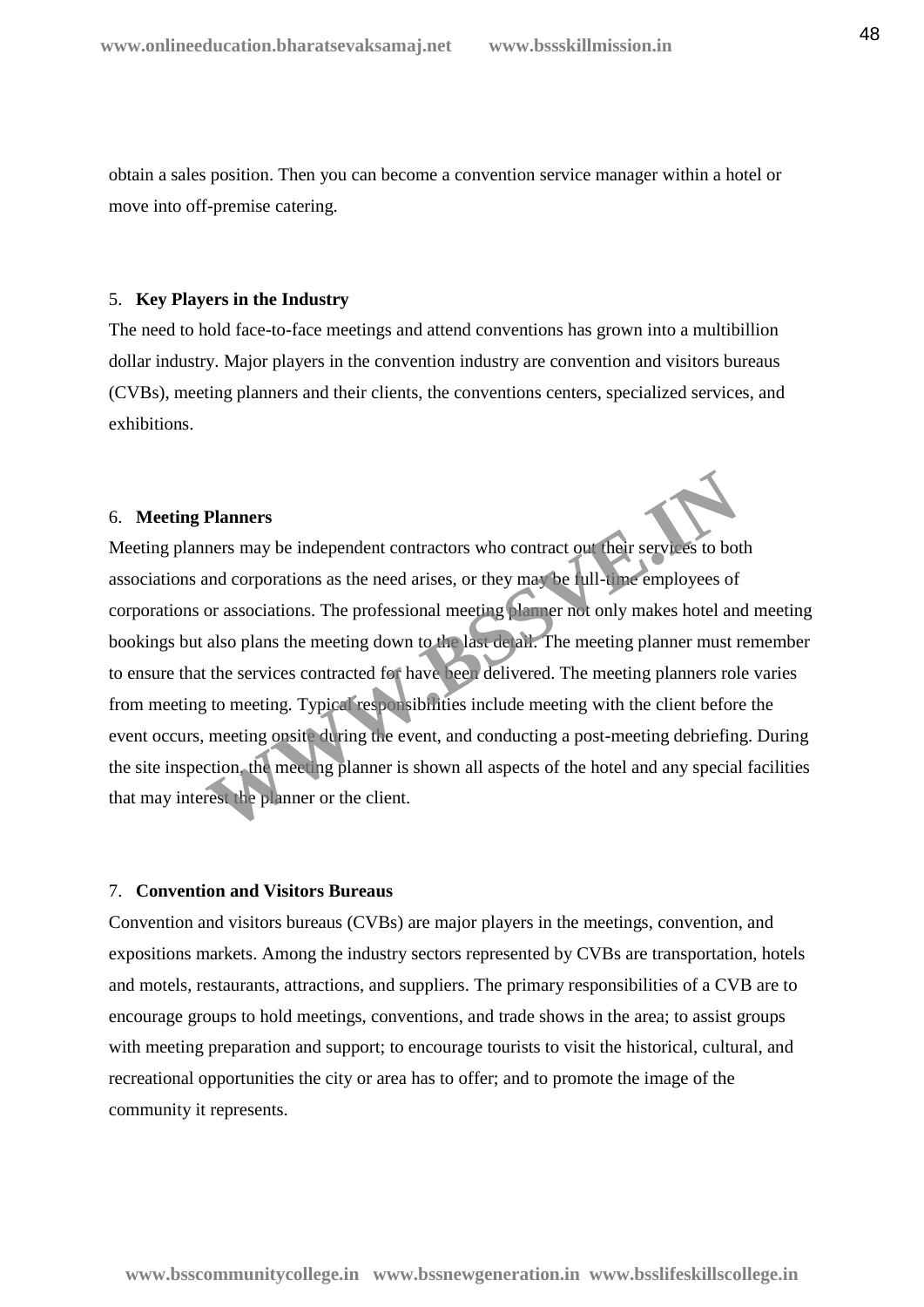The outcome of the CVBs activities should be increased tourist revenues for the area. Bureaus generate leads from a variety of sources. They will often make cold calls on potential prospects such as major associations, corporations, and incentive houses. The sales manager will invite the meeting, convention, or exposition organizer to make a familiarization (FAM) trip to a site inspection.

## **7.1 Convention Centers**

Convention centers are huge facilities where meetings and expositions are held. Usually convention centers are corporations owned by county, city, or state governments and operated by a board of appointed representatives from various groups having a vested interested in the successful operation of the center. Convention centers have a variety of exposition and meeting rooms to accommodate both large and small events. The centers generate revenue from the rental of space. Additional revenue is generated by the sale of food and beverages. Many centers use subcontractors to handle staffing, construction, lighting, audiovisual, electrical, and communications. ention centers are huge facilities where meetings and expositions are held.<br>
Intion centers are corporations owned by county, city, or state governments<br>
ted by a board of appointed representatives from various proups havi

## 8. **Event Management**

Larger convention center events are planned years in advance. It is important that the CVB and the convention center marketing and sales teams work closely together. Once the booking becomes definite, the senior event manager assigns an event manager to work with the client during the sequence of pre-event, event, and post-event. The booking manger is critical to the success of the event by booking the correct space and working with the organizers to help them save money by allocating only the space really needed and allowing the client to set up on time.

The contract must be carefully prepared because it is a legal document. After the contract has been signed and returned by the client, the event manager will make follow-up calls until about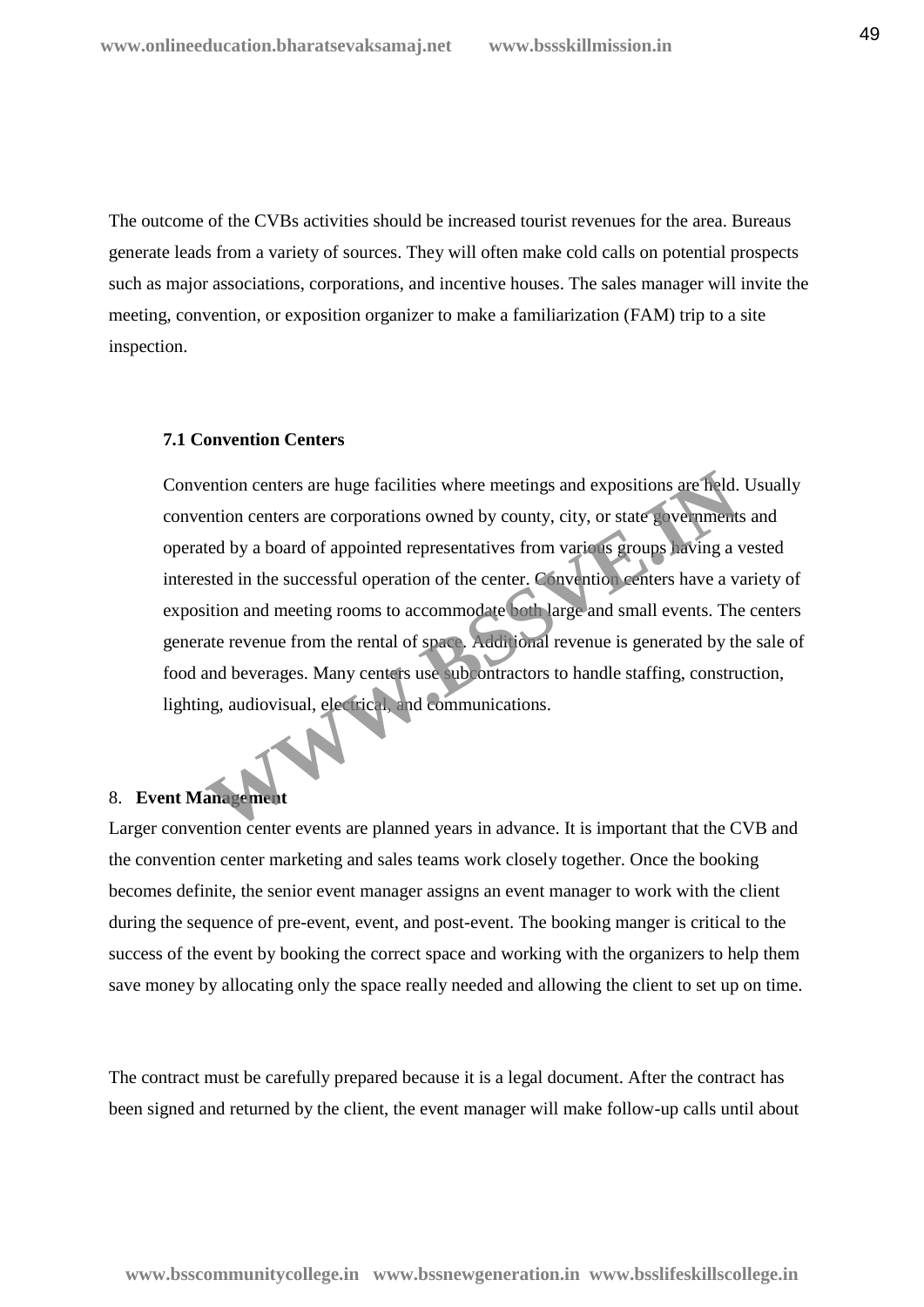six months before the event, when arrangements will be finalized. The event manager is the key contact between the center and the client. Two weeks prior to the event an event document is distributed to department heads. This document contains detailed information needed to ensure that things run smoothly. Approximately 10 days before the event a Week at a Glance meeting is held (WAG meeting). This is a very important meeting as it often provides an opportunity to troubleshoot in advance. At about the same time as the WAG meeting, a pre-convention or pre expo meeting is held with various support contractors such as shuttle bus mangers, registration operators, etc.

## 9. **Specialized Services**

A number of companies offer specialized services such as transportation, entertainment, audiovisual, escorts, and tour guides. Exercises<br>
Exercises companies offer specialized services such as transportation, entertainment<br>
Seconds, and tour guides.<br> **Conventions, Meetings, and Expositions**<br>
He globalization, cloning or shows competition, and tech

# 10. **Trends in Conventions, Meetings, and Exposition**

Trends include globalization, cloning of shows, competition, and technology, growth of shows, more attendees at regional conventions, and a boom in the number of convention centers.

## **Instructions**

In Section 5 of this course you will cover these topics:

Focus On You And Your Professional Career

You may take as much time as you want to complete the topic coverd in section 5. There is no time limit to finish any Section, However you must finish All Sections before semester end date.

If you want to continue remaining courses later, you may save the course and leave. You can continue later as per your convenience and this course will be avalible in your area to save and continue later.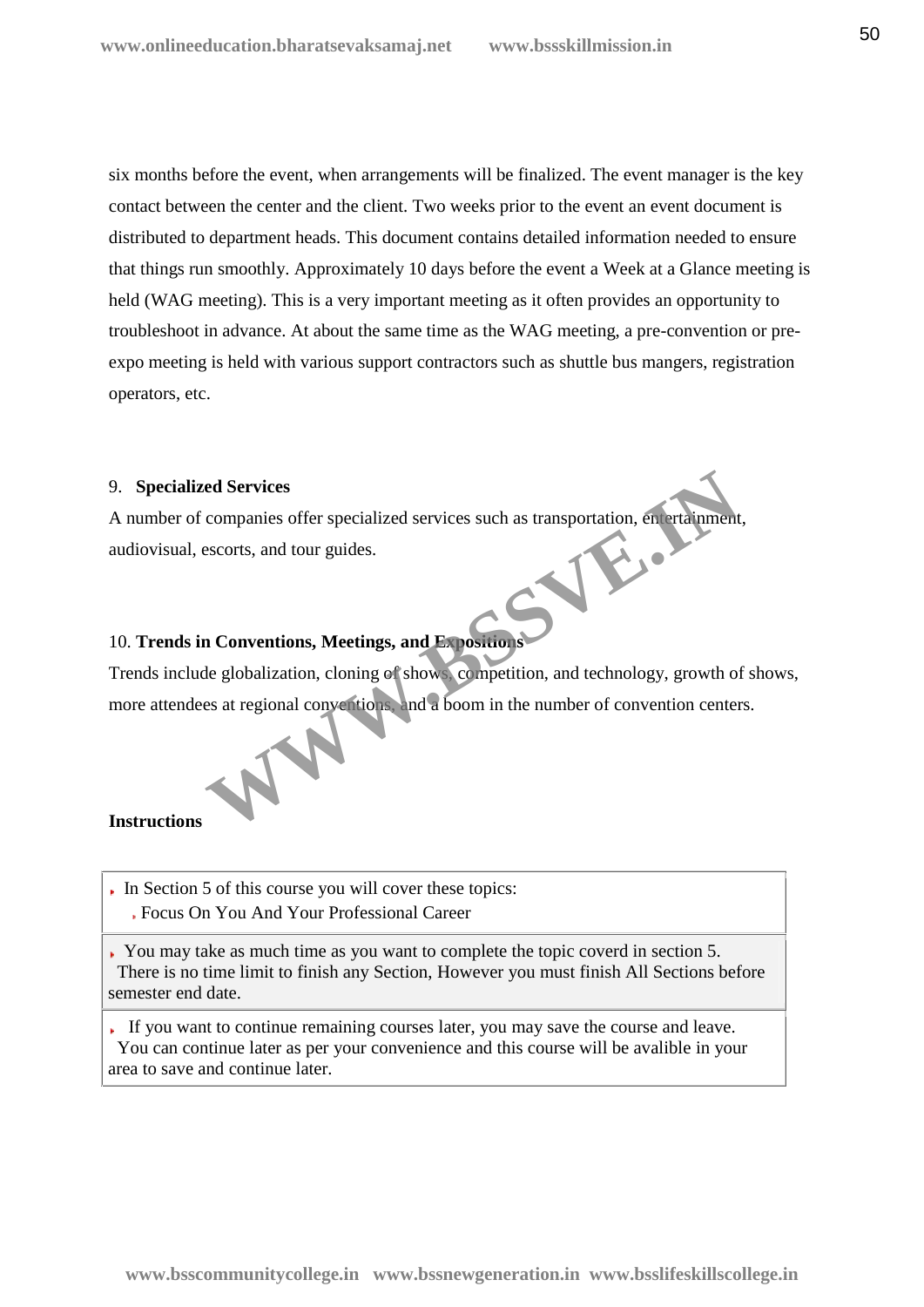#### **: Focus On You And Your Professional Career**

#### **Topic Objective:**

At the end of this topic student would be able to understand:

- What are Career Options in Travel & Tourism Industry?
- What a Candidate should know?
- Choice of Jobs
- Criticism on Hospitality as a Career

## **Definition/Overview:**

**Career in Travel and Tourism:** If you were to describe your dream job, it would probably have some, if not all of the following characteristics: limitless career opportunities in a growing and important industry, routine travel, and new challenges around every bend. Do we have your attention? You will find all of these qualities in a career in travel and tourism. **Example 31 and Tourism:** If you were to describe your dram, job, it would probe ill of the following characteristics: limitless career opportunities in a grow that the following characteristics: limitless career opportuni

# **Key Points:**

#### **1. What are Career Options in Travel & Tourism Industry?**

While a large part of the travel and tourism industry is comprised of travel agencies, there are many other vital components. These include hotels, resorts, restaurants/food, bus/train/airline bookings, and tour operations. Among travel agents there is a great deal of variation. Some specialize in business travel, and are involved in planning, publicity and bookings for conferences or trade fairs. Some specialize in holiday/vacation planning.

#### **2. What a Candidate should know?**

A travel and tourism career requires a wide array of skills, and some formal study in travel and tourism is helpful. Your studies will include computer and technology training, marketing,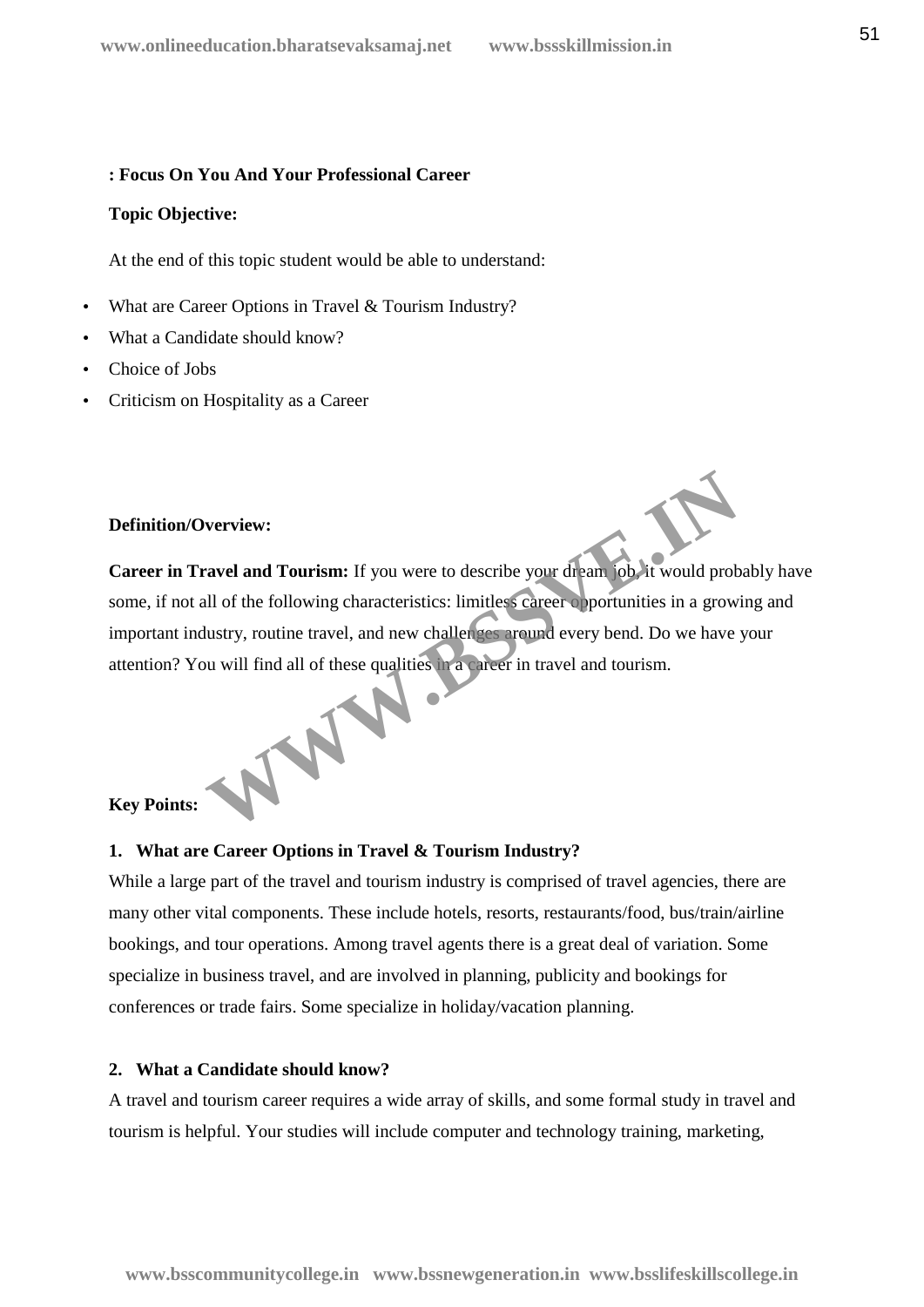business management, accounting and public relations. Have you traveled much? That's even better. Experienced travelers bring unique and desirable qualities to their positions, and those in travel and tourism careers often get free or discounted travel. See and experience the world everyday with a career in travel and tourism.

Travel and tourism is one of America's largest industries. The Travel Industry Association of America says that in 2004, the U.S. travel industry received more than \$600 billion from domestic and international travelers, and that's not counting international passenger fares. These expenditures directly resulted in 7.3 million jobs and over \$162 billion in payroll income for Americans, as well as \$100 billion in federal, state, and local tax revenue. Travel and tourism is an incredibly vital and exciting industry, and the career opportunities that exist within it are as varied as the destinations it serves.

## **3. Choice of Jobs**

One of the many wonderful aspects of this industry is the flexibility and choice it offers. You can start by working in hotels, and if that doesn't suit, you can change to contract catering or use your experience to go into consultancy, manage a bar, run a restaurant or fast-food outlet, or even aspire to becoming the new Jamie Oliver! If you love action and adventure, then there is the forces' catering sector. If your talents lie in accountancy, then you could become the financial director of a large hotel or catering company. If you are an Information Technology (IT) geek, the profession is in constant need of IT specialists. In short, there is a job to suit just about everyone! vital and exciting industry, and the career opportunities that exist within is<br>destinations it serves.<br>**f Jobs**<br>any wonderful aspects of this industry is the Texibility and choice it offers<br>ing in hotels, and if that doesn

## **4. Criticism on Hospitality as a Career**

However, a criticism often leveled at the hospitality profession is that it involves working long, often unsocial, hours. Certainly, a rewarding career in the hotel industry does require a strong personal commitment for those very reasons. But if a person wants to work normal daytime working hours, then the food-service sector provides an ideal option, offering tremendous job satisfaction, fast promotion and good financial remuneration. Basically, the industry is whatever you make of its unrivalled career opportunities.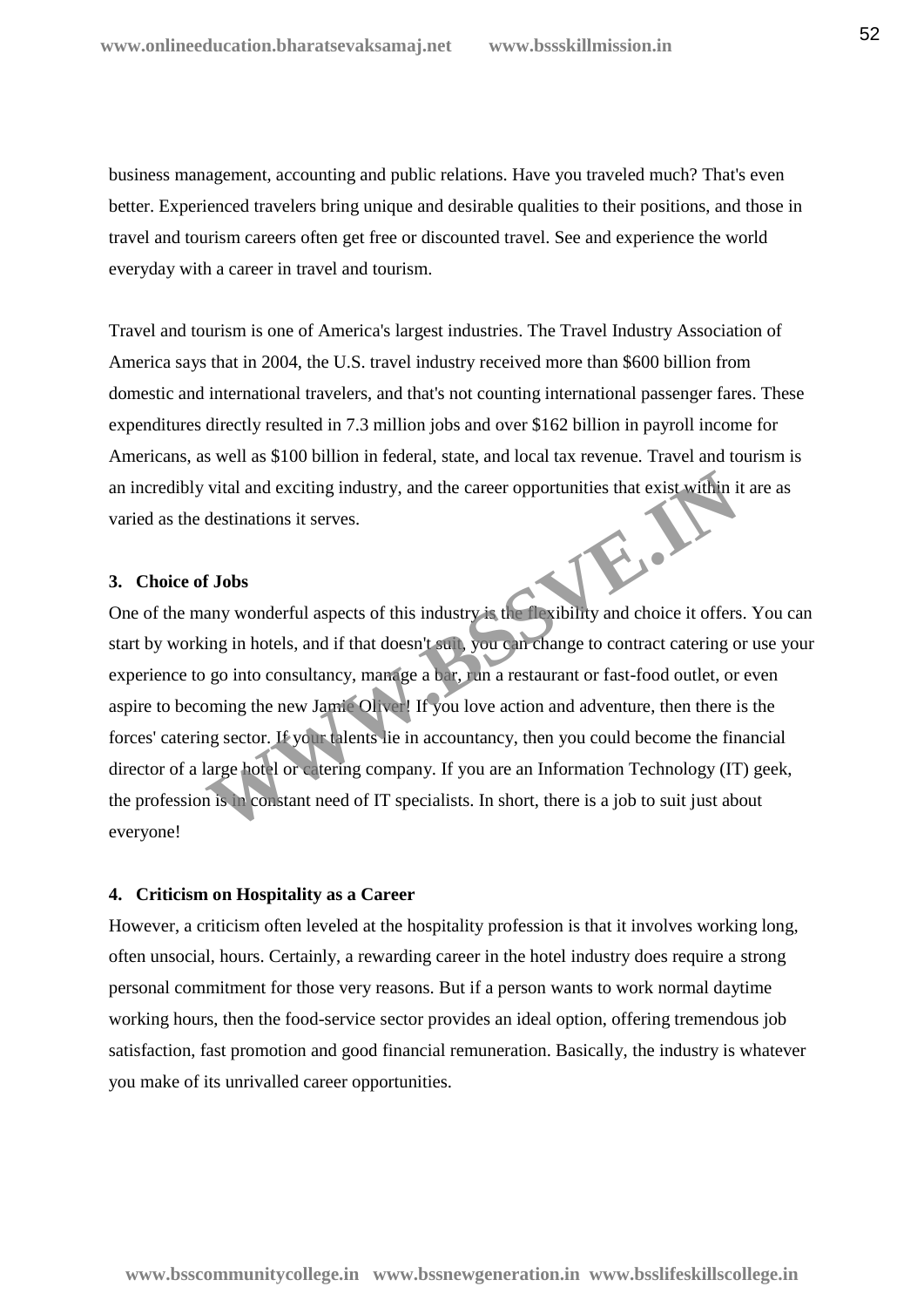In an economic climate where 'adaptability' and 'flexibility' are now key considerations when following a career path, today's managers and aspiring managers are increasingly responsible for their own career development through updating their skills and knowledge. Recognizing this fact, we are more conscious than ever of the need to provide support for members - from the time they are students, to the moment they retire from the profession.

#### **5. Recent Developments in Tourism**

There has been an upmarket trend in the tourism over the last few decades, especially in Europe where international travel for short breaks is common. Tourists have higher levels of disposable income and greater leisure time and they are also better-educated and have more sophisticated tastes. There is now a demand for a better quality products, which has resulted in a fragmenting of the mass market for beach vacations; people want more specialised versions, such as Club 18- 30, quieter resorts, family-oriented holidays, or niche market-targeted destination hotels. The developments in technology and transport infrastructure, such as jumbo jets and low-cost airlines, and more accessible airports have made many types of tourism more affordable. There have also been changes in lifestyle, such as retiree-age people who sustain year round tourism. This is facilitated by internet sales of tourism products. Some sites have now started to offer dynamic packaging, in which an inclusive price is quoted for a tailor-made package requested by the customer upon impulse. Freater leisure time and they are also better-educated and have more sophis<br>is now a demand for a better quality products, which has resulted in a frag<br>araket for beach vacations; people want more specialised versions, suc

There have been a few setbacks in tourism, such as the September 11 attacks and terrorist threats to tourist destinations such as Bali and European cities. On December 26, 2004 a tsunami, caused by the 2004 Indian Ocean earthquake hit Asian countries bordering the Indian Ocean, and also the Maldives. Thousands of lives were lost, and many tourists died. This, together with the vast clean-up operation in place, has stopped or severely hampered tourism to the area. The terms tourism and travel are sometimes used interchangeably. In this context travel has a similar definition to tourism, but implies a more purposeful journey. The terms tourism and tourist are sometimes used pejoratively, to imply a shallow interest in the cultures or locations visited by tourists.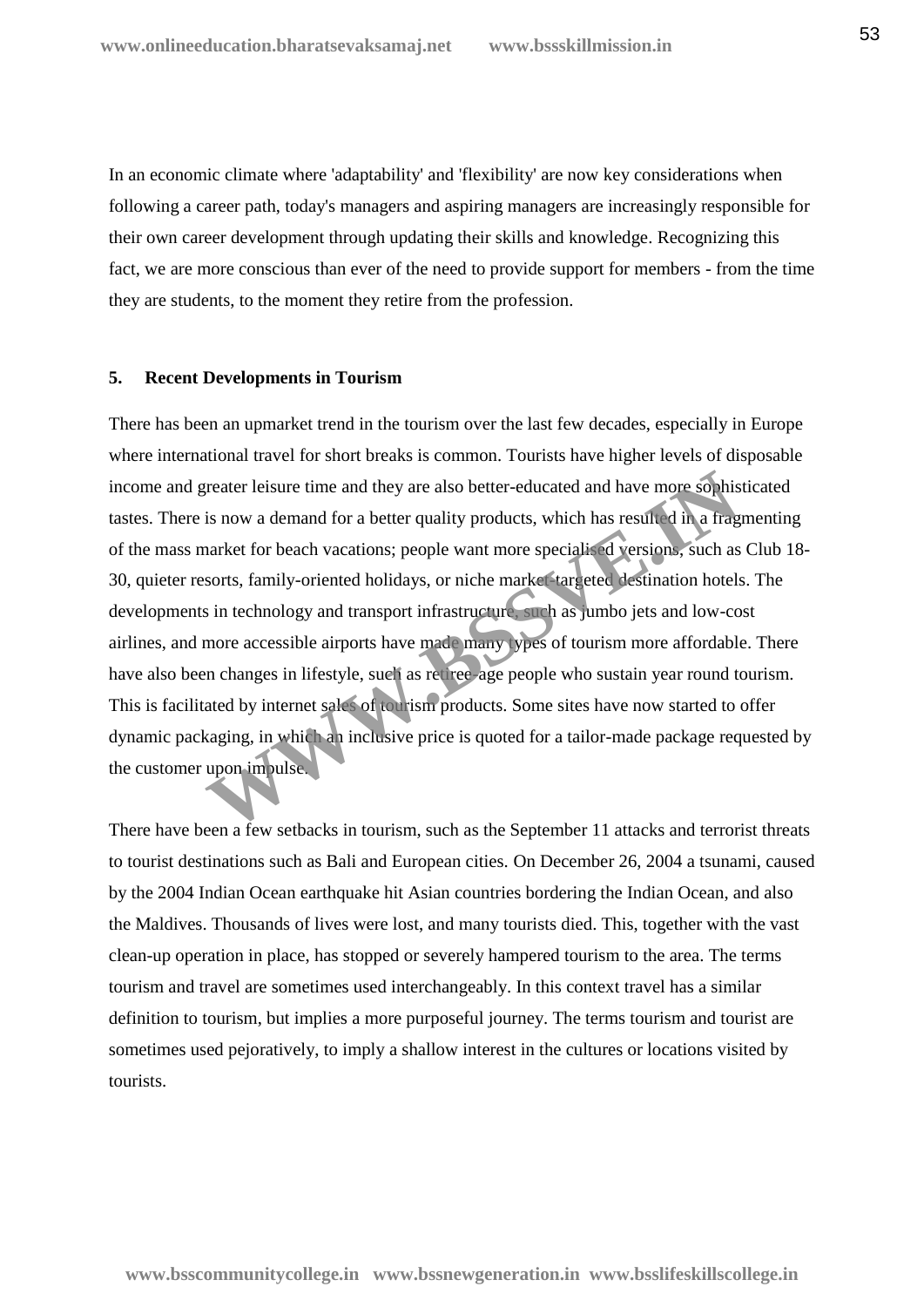Creative tourism Creative tourism has existed as a form of cultural tourism since the early beginnings of tourism itself. Its European roots date back to the time of the Grand Tour, which saw the sons of aristocratic families traveling for the purpose of (mostly interactive) educational experiences. More recently, creative tourism has been given its own name by Crispin Raymond and Greg Richards, who as a member of the Association for Tourism and Leisure Education (ATLAS) has directed a number of projects for the European Commission, including cultural tourism, crafts tourism or sustainable tourism. They have defined "creative tourism" as tourism related to the active participation of travelers in the culture of the host community, through interactive workshops and informal learning experiences.

Meanwhile, the concept of creative tourism has been picked up by high-profile organizations such as UNESCO, who through the Creative Cities Network have endorsed creative tourism as an engaged, authentic experience that promotes an active understanding of the specific cultural features of a place. the concept of creative tourism has been picked up by high-profile organiza<br>
SCO, who through the Creative Cities Network have endorsed creative tout<br>
nuthentic experience that promotes an active understanding of the speci

More recently, creative tourism has gained popularity as a form of cultural tourism, drawing on active participation by travelers in the culture of the host communities they visit. Several countries offer examples of this type of tourism development, including the United Kingdom, Spain, Italy and New Zealand.

Dark tourism One emerging area of special interest tourism has been identified by Lennon and Foley (2000) as "dark" tourism. This type of tourism involves visits to "dark" sites such as battlegrounds, scenes of horrific crimes or acts of genocide, for example concentration camps. Dark tourism poses severe ethical and moral dilemmas: should these sites be available for visitation and, if so, what should the nature of the publicity involved be. Dark tourism remains a small niche market driven by varied motivations, such as mourning, remembrance, macabre curiosity or even entertainment. Its early origins are rooted in fairgrounds and medieval fairs.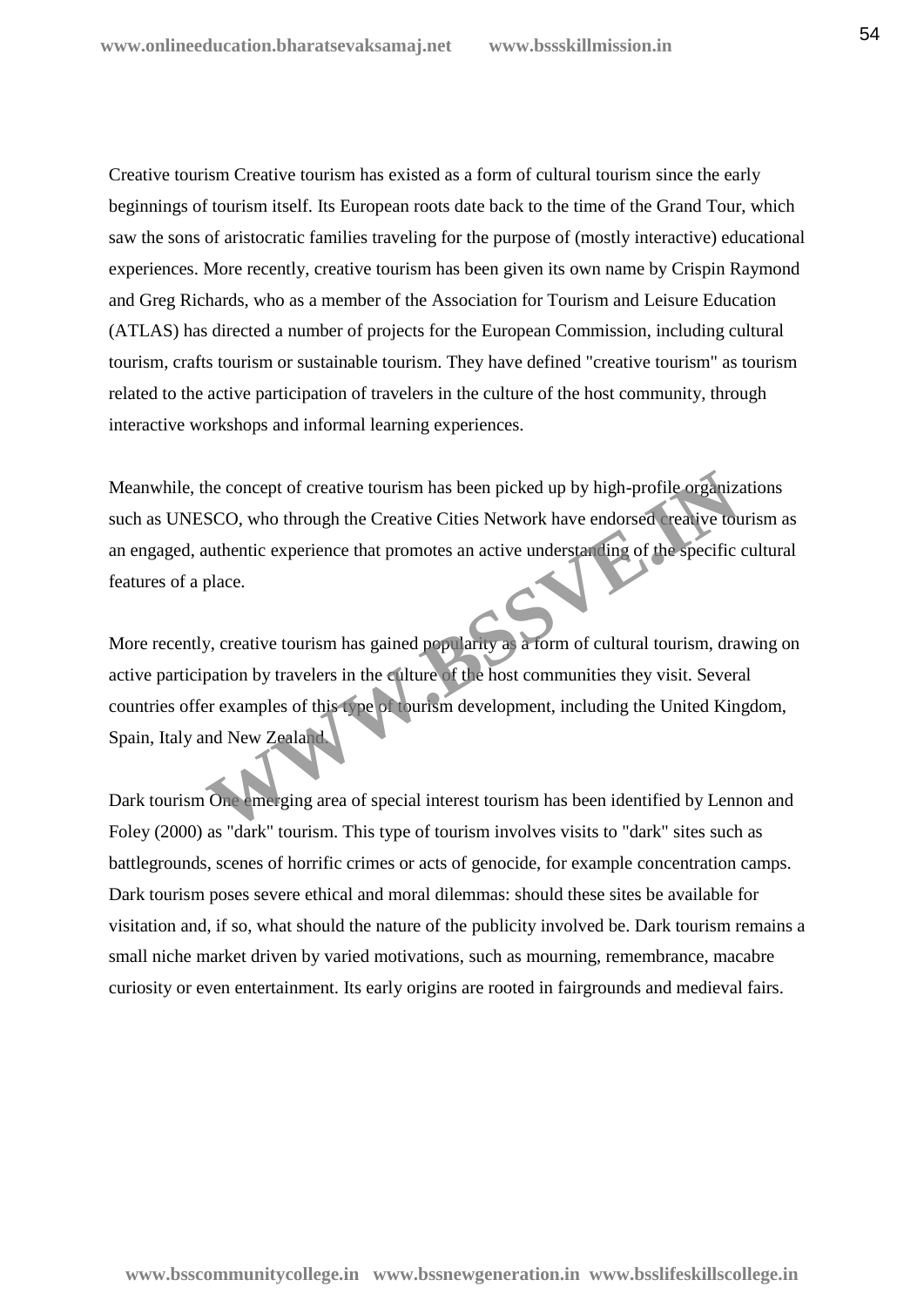## **6. Growth of Tourism in Recent Years**

The World Tourism Organization (UNWTO) forecasts that international tourism will continue growing at the average annual rate of 4 %. By 2020 Europe will remain the most popular destination, but its share will drop from 60% in 1995 to 46%. Long-haul will grow slightly faster than intraregional travel and by 2020 its share will increase from 18% in 1995 to 24%.

With the advent of e-commerce, tourism products have become one of the most traded items on the internet. Tourism products and services have been made available through intermediaries, although tourism providers (hotels, airlines, etc.) can sell their services directly. This has put pressure on intermediaries from both on-line and traditional shops. It has been suggested there is a strong correlation between Tourism expenditure per capita and the degree to which countries play in the global context. Not only as a result of the important economic contribution of the tourism industry, but also as an indicator of the degree of confidence with which global citizens leverage the resources of the globe for the benefit of their local economies. This is why any projections of growth in tourism may serve as an indication of the relative influence that each country will exercise in the future. itermediaties from both on-line and traditional shops.<br>
uggested there is a strong correlation between Tourism expenditure per eap<br>
which countries play in the global context. Not only as a result of the imper<br>
untribution

Space tourism is expected to "take off" in the first quarter of the 21st century, although compared with traditional destinations the number of tourists in orbit will remain low until technologies such as a space elevator make space travel cheap. Technological improvement is likely to make possible air-ship hotels, based either on solar-powered airplanes or large dirigibles. Underwater hotels, such as Hydropolis, expected to open in Dubai in 2009, will be built. On the ocean, tourists will be welcomed by ever larger cruise ships and perhaps floating cities. As a result of the economic crisis of 2008, international arrivals suffered a strong slowdown beginning in June 2008. Growth from 2007 to 2008 was only 3.7% during the first eight months of 2008.

The Asian and Pacific markets were affected and Europe stagnated during the boreal summer months, while the Americas performed better, reducing their expansion rate but keeping a 6% growth from January to August 2008. Only the Middle East continued its rapid growth during the same period, reaching a 17% growth as compared to the same period in 2007. This slowdown on international tourism demand was also reflected in the air transport industry, with a negative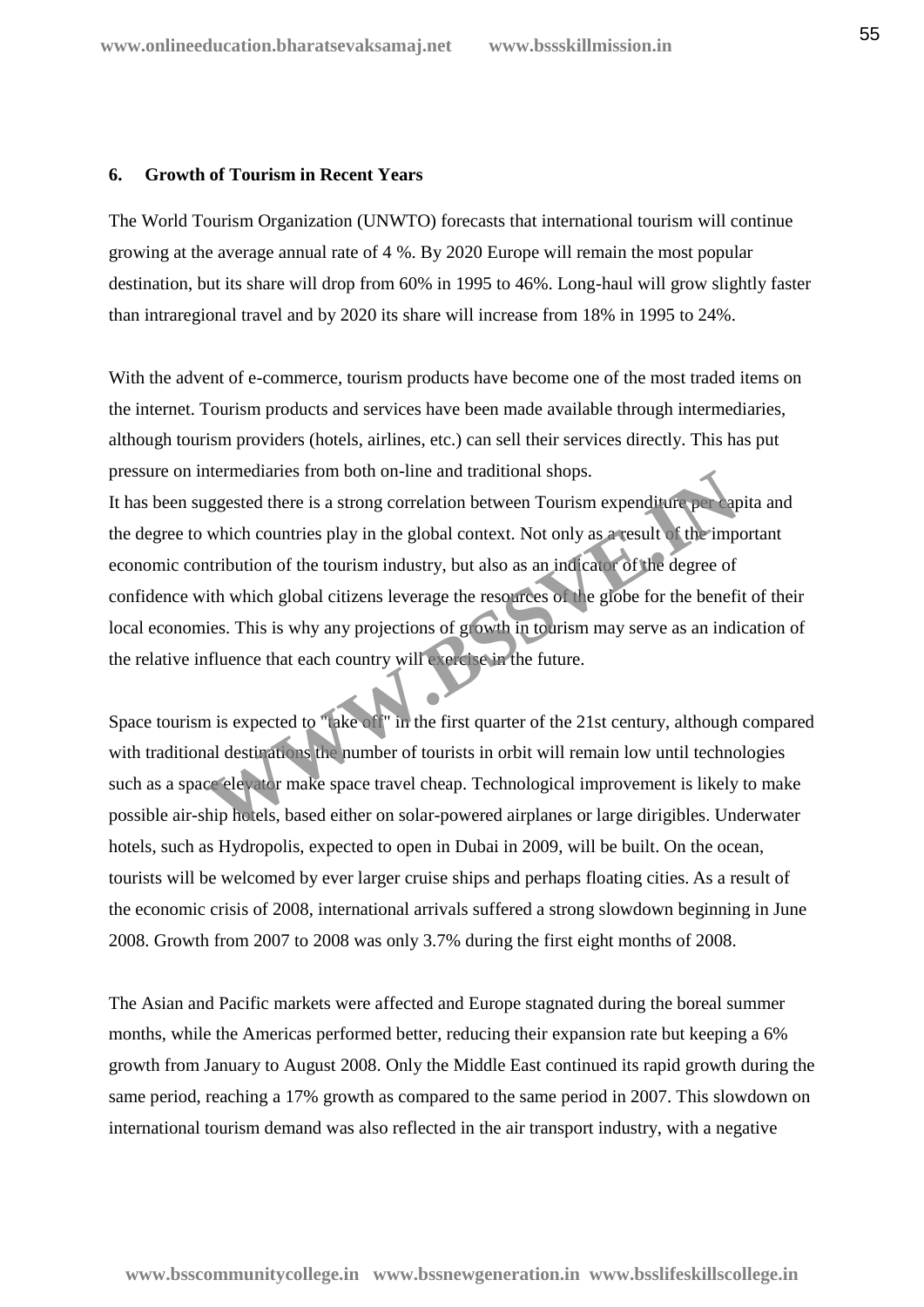growth in September 2008 and a 3.3% growth in passenger traffic through September. The hotel industry also reports a slowdown, as room occupancy continues to decline. As the global economic situation deteriorated dramatically during September and October as a result of the global financial crisis, growth of international tourism is expected to slow even further for the remaining of 2008, and this slowdown in demand growth is forecasted to continue into 2009 as recession has already hit most of the top spender countries, with long-haul travel expected to be the most affected by the economic crisis.

## **7. Medical tourism**

Medical tourism (also called medical travel, health tourism or global healthcare) is a term initially coined by travel agencies and the mass media to describe the rapidly-growing practice of traveling across international borders to obtain health care.

Such services typically include elective procedures as well as complex specialized surgeries such as joint replacement (knee/hip), cardiac surgery, dental surgery, and cosmetic surgeries. However, virtually every type of health care, including psychiatry, alternative treatments, convalescent care and even burial services are available. As a practical matter, providers and customers commonly use informal channels of communication-connection-contract, and in such cases this tends to mean less regulatory or legal oversight to assure quality and less formal recourse to reimbursement or redress, if needed. Example 18 by travel agencies and the mass media to describe the rapidly-growing p<br>
Sos international borders to obtain health care.<br>
Stypically include elective procedures as well as complex specialized surgement (knee/hi

Over 50 countries have identified medical tourism as a national industry. However, accreditation and other measures of quality vary widely across the globe, and there are risks and ethical issues that make this method of accessing medical care controversial. Also, some destinations may become hazardous or even dangerous for medical tourists to contemplate. Factors that have led to the increasing popularity of medical travel include the high cost of health care, long wait times for certain procedures, the ease and affordability of international travel, and improvements in both technology and standards of care in many countries.

Medical tourists can come from anywhere in the world, including Europe, the UK, Middle East, Japan, the United States, and Canada. This is because of their large populations, comparatively high wealth, the high expense of health care or lack of health care options locally, and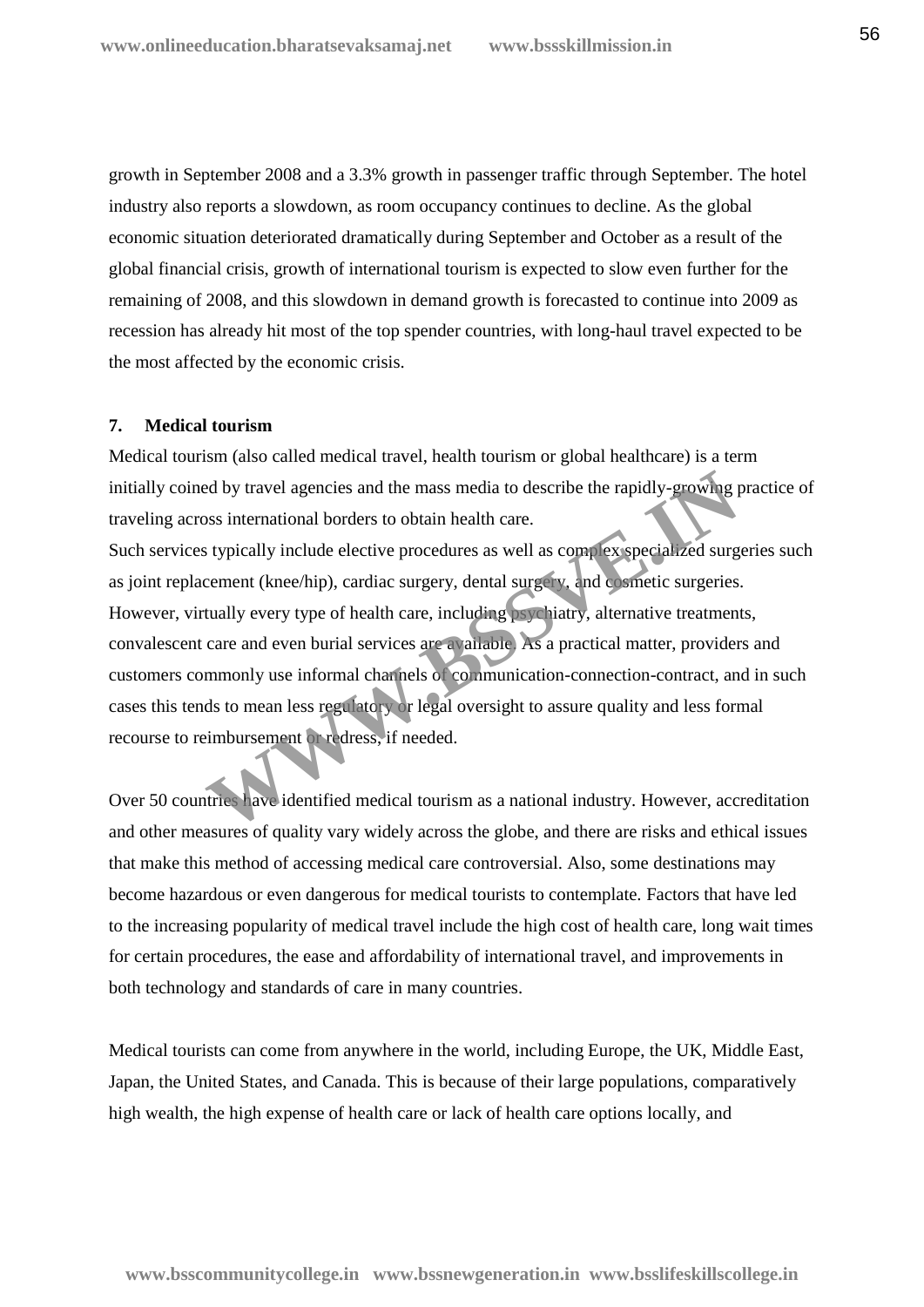increasingly high expectations of their populations with respect to health care. An authority at the Harvard Business School recently stated that "medical tourism is promoted much more heavily in the United Kingdom than in the United States".

A forecast by Deloitte Consulting published in August 2008 projected that medical tourism originating in the US could jump by a factor of ten over the next decade. An estimated 750,000 Americans went abroad for health care in 2007, and the report estimated that a million and a half would seek health care outside the US in 2008. The growth in medical tourism has the potential to cost US health care providers billions of dollars in lost revenue. A large draw to medical travel is convenience and speed. Countries that operate public health-care systems are often so taxed that it can take considerable time to get non-urgent medical care. The time spent waiting for a procedure such as a hip replacement can be a year or more in Britain and Canada; however, in New Zealand, Costa Rica, Singapore, Hong Kong, Thailand, Cuba, Colombia, Philippines or India, a patient could feasibly have an operation the day after their arrival. In Canada, the number of procedures in 2005 for which people were waiting was 782,936.

Additionally, patients are finding that insurance either does not cover orthopedic surgery (such as knee/hip replacement) or imposes unreasonable restrictions on the choice of the facility, surgeon, or prosthetics to be used. Medical tourism for knee/hip replacements has emerged as one of the more widely accepted procedures because of the lower cost and minimal difficulties associated with the traveling to/from the surgery. Colombia provides a knee replacement for about \$5,000 USD, including all associated fees, such as FDA-approved prosthetics and hospital stay-over expenses. However, many clinics quote prices that are not all inclusive and include only the surgeon fees associated with the procedure. Exercise the spent was 782,936.<br>
We also a hip replacement can be a year or more in Britain and Canada; howe<br>
I, Costa Rica, Singapore, Hong Kong, Thailand, Cuba, Colombia, Philippin<br>
In could feasibly have an operation th

The typical process is as follows: the person seeking medical treatment abroad contacts a medical tourism provider. The provider usually requires the patient to provide a medical report, including the nature of ailment, local doctors opinion, medical history, and diagnosis, and may request additional information. Certified medical doctors or consultants then advise on the medical treatment. The approximate expenditure, choice of hospitals and tourist destinations, and duration of stay, etc., is discussed. After signing consent bonds and agreements, the patient is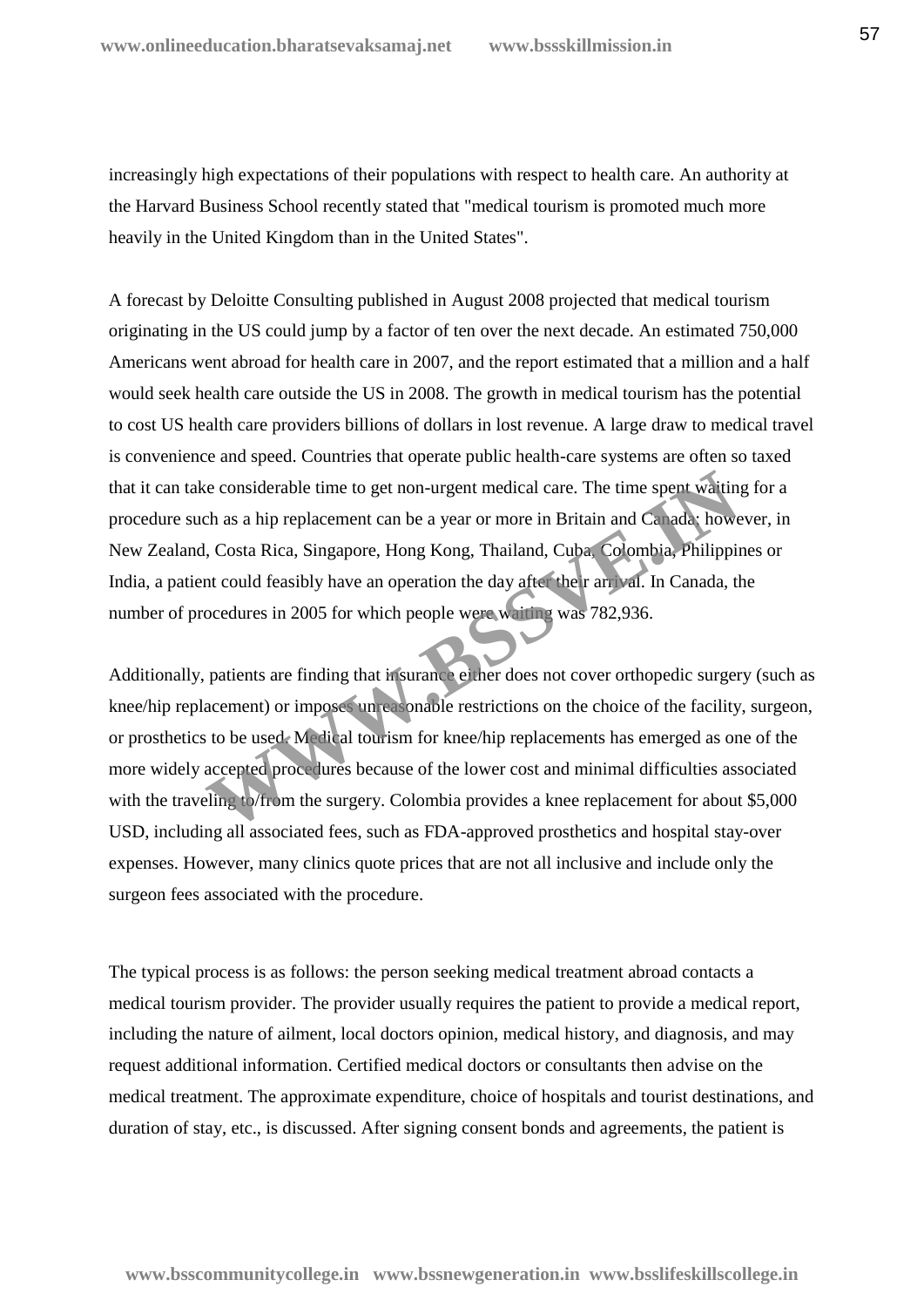given recommendation letters for a medical visa, to be procured from the concerned embassy. The patient travels to the destination country, where the medical tourism provider assigns a case executive, who takes care of the patient's accommodation, treatment and any other form of care. Once the treatment is done, the patient can remain in the tourist destination or return home.

There can be major ethical issues around medical tourism. For example, the illegal purchase of organs and tissues for transplantation has been alleged in countries such as India and China. Medical tourism may raise broader ethical issues for the countries in which it is promoted. For example in India, some argue that a "policy of 'medical tourism for the classes and health missions for the masses' will lead to a deepening of the inequities" already embedded in the health care system. In Thailand, in 2008 it was stated that, "Doctors in Thailand have become so busy with foreigners that Thai patients are having trouble getting care".

#### **8. Culinary tourism**

Judging by the surge since 2001 in the number of times "culinary tourism" has appeared as a subject matter or in a session title in tourism industry conferences and programs, we can see that Culinary Tourism is valued by tourism industry professionals as one of the most popular niches in the world's tourism industry. This makes sense, given recent consumer focus on healthy and organic eating, culinary/food pedigrees, and the simple fact that all travelers must eat. Not every visitor goes shopping or visits museums, but all travelers eat. For anyone who doubts, look at the increase in cooking shows featured on The Travel Channel [Anthony Bourdain No Reservations] or travel shows featured on The Food Network [Rachel Ray's \$40 a Day series], as examples. The masses will lead to a deepening or the inequities aready embered in the system. In Thailand, in 2008 it was stated that, "Doctors in Thailand have foreigners that Thai patients are having trouble getting *care*".<br> **We** 

Culinary Tourism is defined as the pursuit of unique and memorable eating and drinking experiences, according to the International Culinary Tourism Association.. That said, culinary tourism and agritourism are inextricably linked, as the seeds of cuisine can be found in agriculture .Culinary Tourism is not just experiences of the highest caliber - that would be gourmet tourism. This is perhaps best illustrated by the notion that Culinary Tourism is about what is "unique and memorable, not what is necessarily pretentious and exclusive". Similarly, wine tourism, beer tourism and spa tourism are also regarded as subsets of culinary tourism.